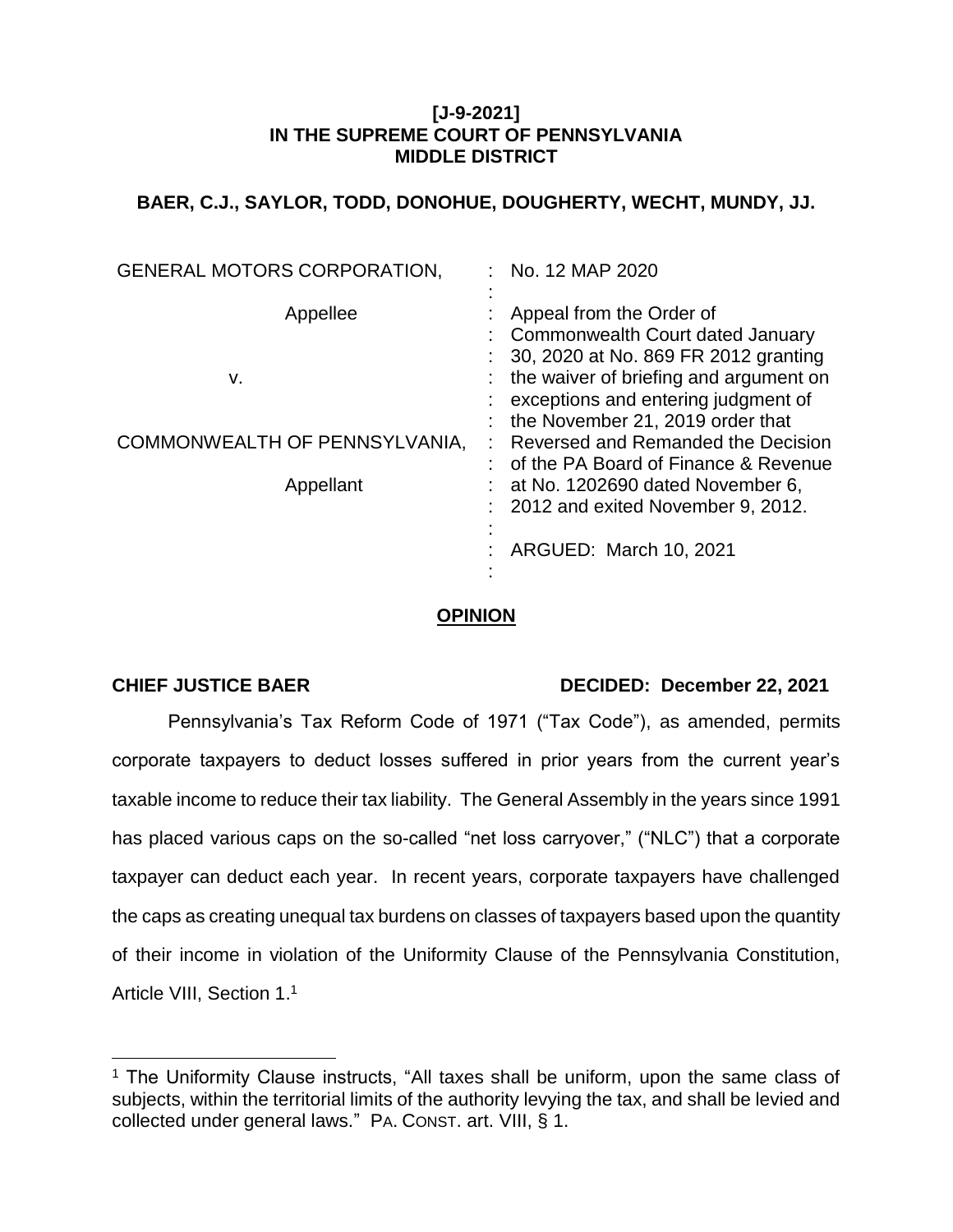In *Nextel Communications of the Mid-Atlantic, Inc. v. Commonwealth, Department of Revenue*, 171 A.3d 682 (Pa. 2017), this Court held that the NLC deduction applicable to corporate income tax for the tax year ending December 31, 2007 ("2007 Tax Year"), discussed *infra,* violated the Uniformity Clause. In the case at bar, we apply *Nextel* and consider General Motors Corporation's ("GM's") constitutional challenges to the NLC provisions applicable to corporate income tax in the tax year ending December 31, 2001 ("2001 Tax Year").

As explained below, we agree with the Commonwealth Court that *Nextel* applies retroactively to the case before us; however, we reverse the Commonwealth Court to the extent it remedied the violation of the Uniformity Clause by severing the \$2 million NLC deduction cap, which would result in an unlimited NLC deduction; for the reasons set forth below, we instead sever the NLC deduction provision in its entirety, which will result in no NLC deduction for the 2001 Tax Year. We, nevertheless, affirm the Commonwealth Court's order to the extent it directs the Department to recalculate GM's corporate income tax without capping the NLC deduction and issue a refund for the 2001 Tax Year, which we conclude is required to remedy the due process violation of GM's rights pursuant to *McKesson Corp. v. Division of Alcoholic Beverages and Tobacco, Department of Business Regulation of Florida*, 496 U.S. 18 (1990).

#### **I. Factual Background**

 $\overline{a}$ 

GM is a Delaware corporation engaged in the sale of motor vehicles in Pennsylvania and subject to Pennsylvania's corporate income tax.<sup>2</sup> In the case at bar, GM is contesting the calculation of its 2001 Tax Year corporate income tax, after filing a report of change in its federal taxable income in March 2010. GM asserted that it had \$9,394,999.00 in taxable income apportioned to Pennsylvania for 2001 and

<sup>2</sup> General Motors, apparently as a result of bankruptcy proceedings, is "also known as Motors Liquidation Company through any successors in interest." Stipulation of Facts, dated December 14, 2018, at 2; *see also* Department's Brief at 5 n.1.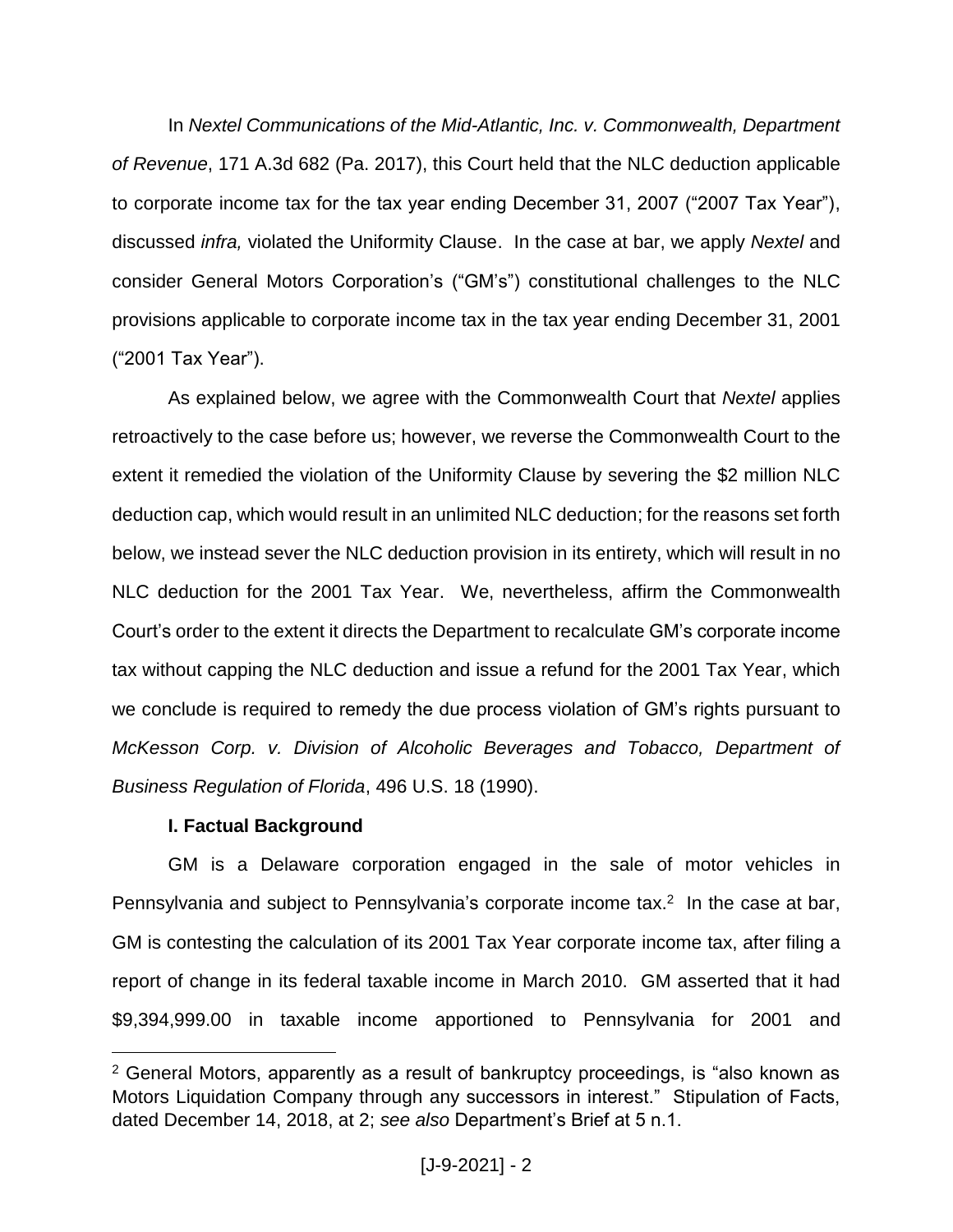\$202,276,343.00 in available net losses that had accumulated since 1995 and could be applied to the 2001 Tax Year. Under the applicable provisions of the Tax Code, 72 P.S. § 7401(3)4.(c)(1)(A)(I), GM could deduct net losses only up to a \$2 million cap, resulting in \$7,394,999.00 of taxable income.<sup>3</sup> After applying the 9.99 percent corporate tax rate to its taxable income, GM computed and paid \$738,760.00 in 2001 Tax Year corporate income taxes. *See* 72 P.S. § 7402(b) (setting the "annual rate of tax on corporate net income" at 9.99 percent). Had it not been subject to the \$2 million statutory NLC deduction cap, it could have deducted losses equal to its income and thereby reduced its corporate income tax liability to zero.

In February 2012, GM timely filed a petition for refund with the Department of Revenue's ("Department") Board of Appeals. It claimed, *inter alia*, that the cap on the NLC resulted in a "progressive effective tax rate" which violated the Uniformity Clause. It explained that "a taxpayer conducting business on a larger scale in Pennsylvania pays a higher effective tax rate than a similarly situated taxpayer conducting business on a smaller scale." Petition for Refund (attached rider). GM contended that the \$2 million

72 P.S. § 7401.

<sup>&</sup>lt;sup>3</sup> The yearly calculation of the net loss deduction is defined by Section  $7401(3)4.(c)(1)(A)$ , in relevant part, as follows:

<sup>(</sup>c)(1) The net loss deduction shall be the lesser of:

<sup>(</sup>A)(I) For taxable years beginning before January 1, 2007, two million dollars (\$2,000,000);

<sup>(</sup>II) For taxable years beginning after December 31, 2006, the greater of twelve and one-half per cent of taxable income as determined under subclause 1 or, if applicable, subclause 2 or three million dollars (\$3,000,000) . . . or

<sup>(</sup>B) The amount of the net loss or losses which may be carried over to the taxable year or taxable income . . . .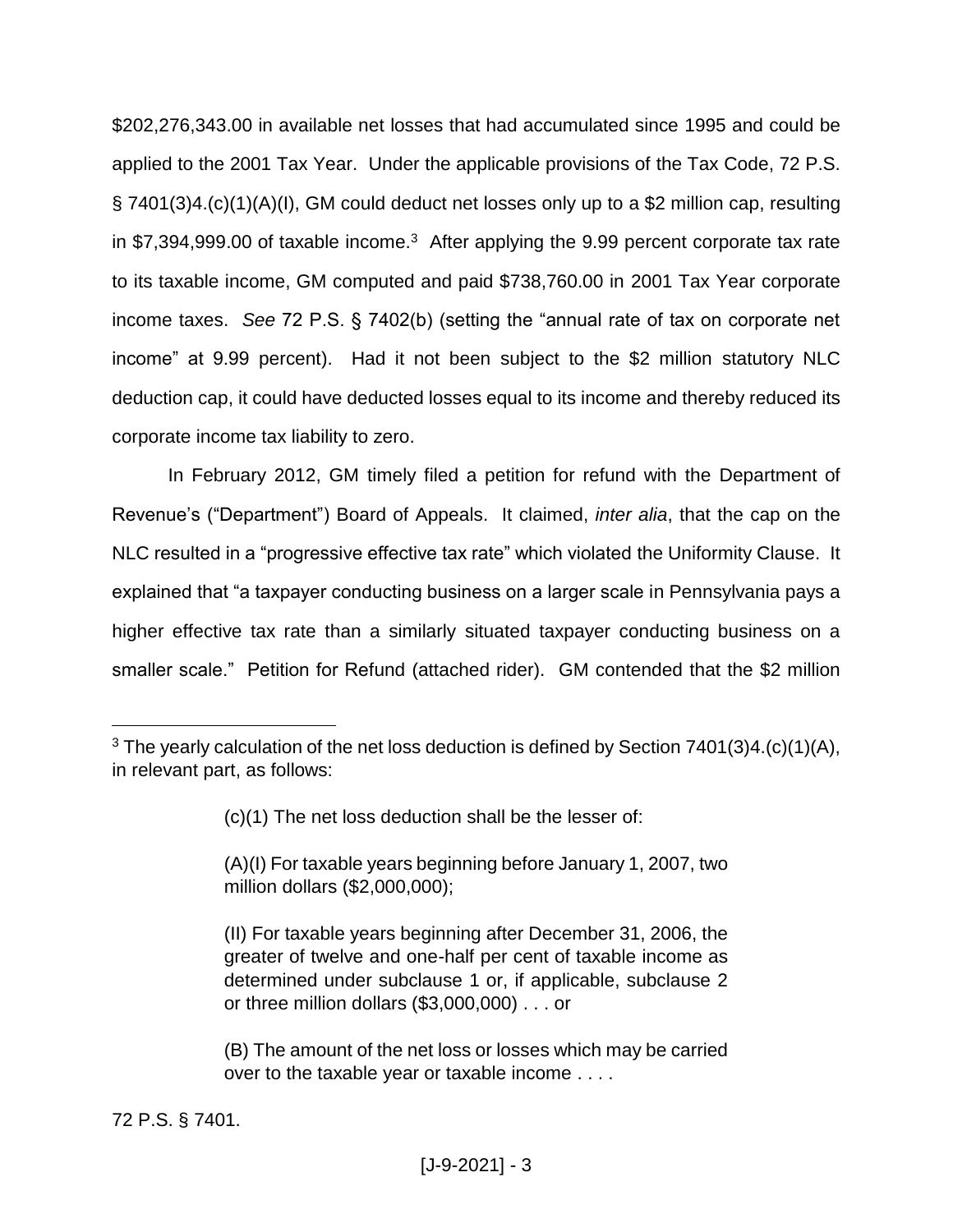cap violates the Uniformity Clause by imposing a 9.99 percent tax on corporate defendants with greater income while smaller corporations with less than \$2 million in taxable income can utilize an unlimited NLC deduction, and potentially reduce their tax liabilities to zero, as would have occurred if GM had been able to utilize all its available NLC.

The Board of Appeals denied relief to GM because it does not have authority to declare statutory provisions unconstitutional. GM appealed to the Board of Finance and Review on June 26, 2012, which sustained the decision of the Board of Appeals, observing that it also did not have authority to adjudicate the constitutionality of the statute. GM then filed a Petition for Review in Commonwealth Court in December 2012, reasserting its arguments challenging the constitutionality of the flat \$2 million cap on the NLC deduction. The Commonwealth Court initially held this case pending completion of the litigation in *Nextel*, which raised similar challenges to the subparagraph of Section 7401(3)4.(c)(1)(A) relevant to the 2007 Tax Year. As the instant case involves the application of this Court's recent decision in *Nextel*, we turn first to that case.

# **II.** *Nextel Communications of the Mid-Atlantic, Inc. v. Commonwealth, Department of Revenue***, 171 A.3d 682 (Pa. 2017)**

Nextel Communications of the Mid-Atlantic, Inc. ("Nextel") challenged the subparagraph of Section 7401, set forth *supra* at note 3, applicable to the 2007 Tax Year. Unlike the 2001 Tax Year provisions applicable to GM, which included only a flat \$2 million cap, the 2007 Tax Year provisions challenged by Nextel limited the potential NLC deduction to the "greater of twelve and one-half per cent of taxable income . . . or three million dollars." 72 P.S.  $\S$  7401(3)4.(c)(1)(A)(II). Under this statute, the majority (98.8 percent) of corporations, specifically those with \$3 million or less in taxable income, could "reduce their tax liability to zero in the 2007 Tax Year, if they had prior net operating losses of \$3 million or more." *Nextel*, 171 A.3d at 686-87. In contrast, the few corporations (1.2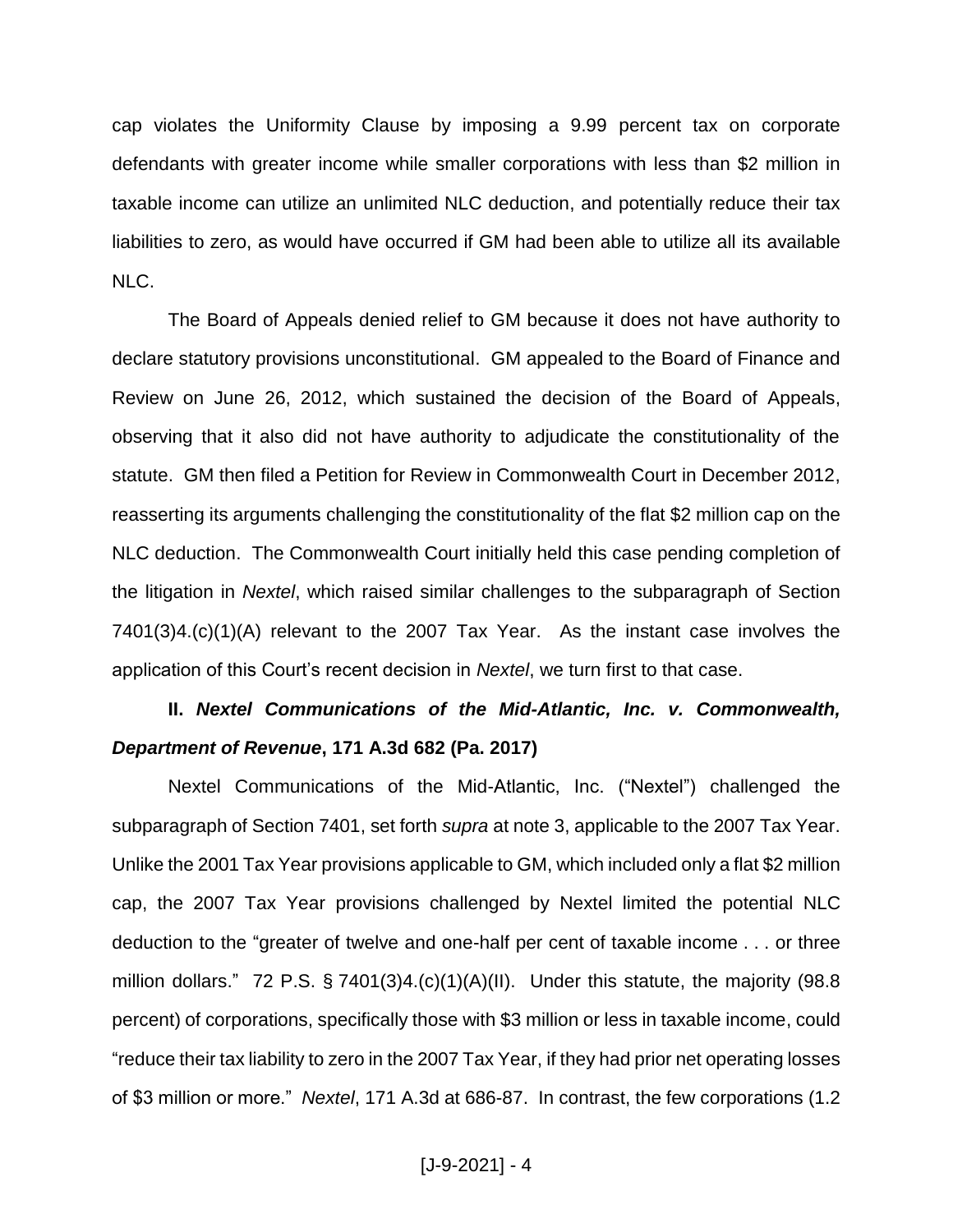percent) with income in excess of \$3 million could not reduce their tax liability to zero even if their carryover losses exceeded their income for the 2007 Tax Year because the NLC deduction was capped at the greater of \$3 million or 12.5 percent of their taxable income. *Id.* at 687. Nextel asserted that the 2007 Tax Year NLC deduction cap provision violated Pennsylvania's Uniformity Clause in that it imposed "tax classifications between corporations based on the quantity of their property," in violation of our prior caselaw invalidating "dollar-value thresholds for exemptions and deductions." *Id.* at 693, 692.

In addressing Nextel's argument, this Court provided a thorough and erudite history of the Uniformity Clause, which we reference but do not reproduce here. *Id.* at 694-698. It emphasized that the "paramount tenant" of the Uniformity Clause is that the "burden should be borne equally by all those who are obligated to pay a tax." *Id.* at 697. Where a classification is made between groups of taxpayers, "the standard to be used in determining whether the law violates the Uniformity Clause is whether the classification is based upon some legitimate distinction between the classes that provides a nonarbitrary, reasonable, and just basis for the disparate treatment." *Id.* at 696 (internal quotation marks and citation omitted). Critical to our ultimate holding in *Nextel*, we opined that "classifications based solely upon the quantity or value of the property being taxed are arbitrary and unreasonable, and hence, forbidden." *Id.* at 696.

In support of this statement, the opinion identified *In re Cope's Estate*, 43 A. 79 (Pa. 1899) in which this Court deemed unconstitutional a provision that exempted all estates valued at \$5,000 or less from inheritance tax. Similarly, we highlighted *Kelley v. Kalodner*, 181 A. 598 (Pa. 1935), in which this Court found the Uniformity Clause violated by a statute that, *inter alia,* provided a flat deduction from taxable income, specifically \$1,000 for single taxpayers, \$1,500 for married taxpayers, and \$400 for each dependent under eighteen. *Nextel*, 171 A.3d at 697. Likewise, the Court cited to our prior rejection in *Saulsbury v. Bethlehem Steel Co*., 196 A.2d 664 (Pa. 1964), of a \$10 occupational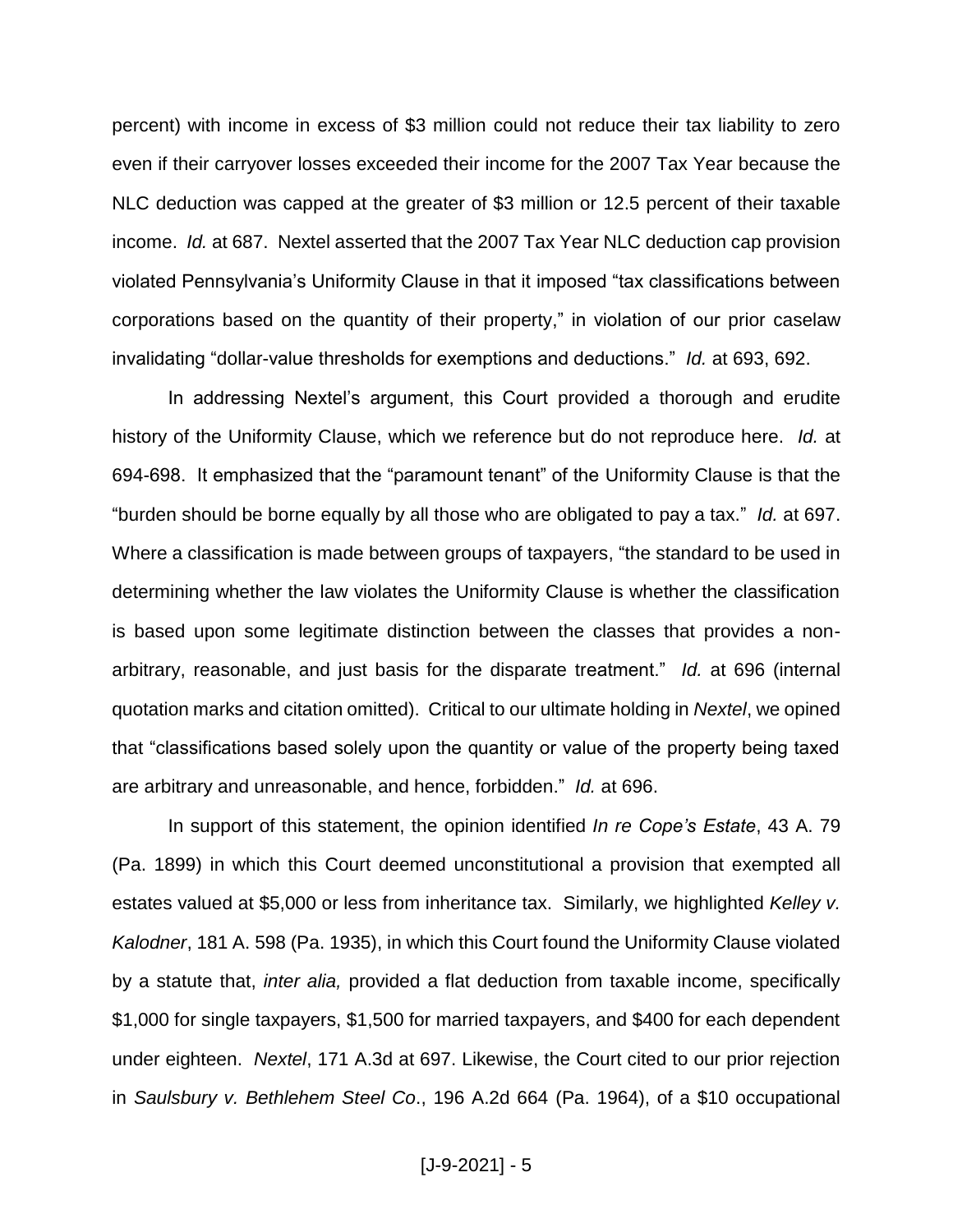privilege tax imposed solely on taxpayers earning in excess of \$600. *Nextel*, 171 A.3d at 697-98.

We additionally looked to *Amidon v. Kane*, 279 A.2d 53, 60 (Pa. 1971), where this Court found a Uniformity Clause violation despite the utilization of a flat 3.5 percent tax rate. In that case, the personal income tax was calculated by applying the flat tax rate to the taxpayer's net personal income as reported on their federal tax return. The Court in *Amidon* deemed this unconstitutional due to the personal exemptions used to calculate each taxpayer's federal taxable income, which resulted in a lack of uniformity, similar to the overt exemptions in *Kelley* and *Saulsbury*.

In addition to relying upon long-standing caselaw, we also looked to our then recent decision in *Mount Airy # 1, LLC v. Pennsylvania Department of Revenue*, 154 A.3d 268 (Pa. 2016), addressing a challenge to municipal taxation of casinos outside of Philadelphia. In relevant part, the statute at issue in *Mount Airy* "resulted in casinos with less than \$500 million in gross revenues paying a flat amount of \$10 million, while casinos with gross revenues in excess of \$500 million . . . were required to pay more than \$10 million." *Nextel, 171 A.3d at 699*. In finding this provision in *Mount Airy* unconstitutional, we reaffirmed "the central tenet of our Court's Uniformity Clause jurisprudence: a taxing statute which classifies similarly situated taxpayers solely on the basis of their income, and thereby places differing tax burdens on each class as a result, is forbidden." *Id.* at 700.

Applying this caselaw to the NLC deduction cap, this Court in *Nextel* concluded that the 2007 Tax Year provision was unconstitutional as a result of the \$3 million flat cap on deductions. While recognizing that the NLC provision utilized a deduction cap rather than the taxation exemption thresholds reviewed in *Cope's Estate*, *Kelley*, and *Saulsbury*, we explained that the NLC provision violated the Uniformity Clause because it "operates in a manner that creates the very same type of exemption from taxation solely on the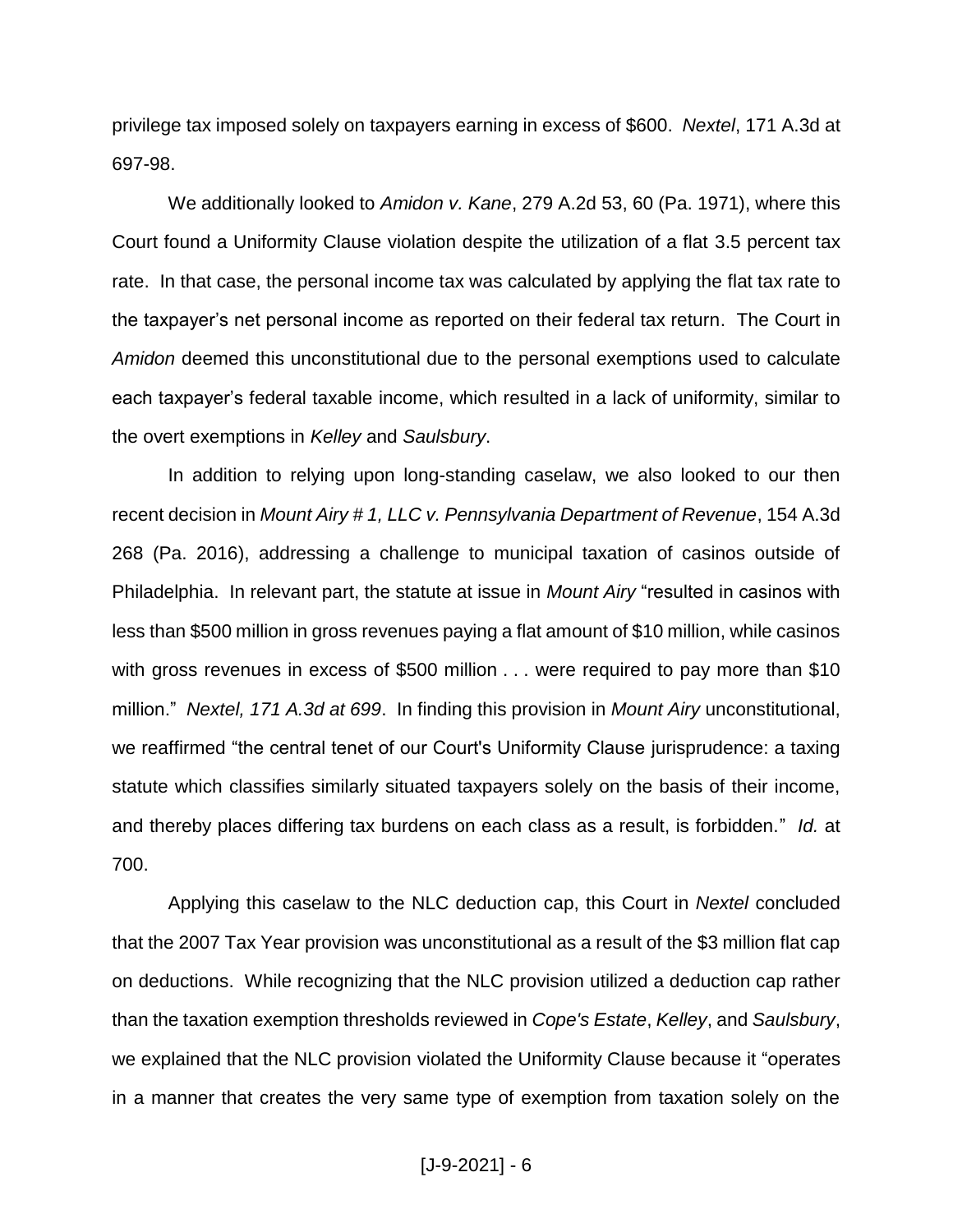basis of income." *Nextel*, 171 A.3d at 698. As explained above, one class of corporate taxpayer could employ the NLC deduction to reduce their tax liability to zero where another could not. "Because the NLC has created disparate tax obligations between these two classes of similarly situated taxpayers based solely on the value of the property involved – i.e., the amount of each class member's taxable income – it is . . . an arbitrary and unreasonable classification which is prohibited by the Uniformity Clause." *Id.* at 699.

In so holding, this Court distinguished our prior decisions in *Turco Paint and Varnish Co. v. Kolodner*, 184 A. 37 (Pa. 1936), and *Commonwealth v. Warner Brothers*, 27 A.2d 62 (Pa. 1942), upon which the Department had relied*.* We highlighted that *Turco Paint* did not involve unconstitutional differentiations based upon the quantity of a taxpayer's income, but instead involved a challenge to the calculation of income. As described in more detail below, the tax provision challenged in *Turco Paint* imposed corporate income tax based upon a corporation's federal net income. For corporations doing business in different states, the statute provided a method of apportioning the business attributable to Pennsylvania based upon the consideration of three factors: "the corporation's gross receipts from Pennsylvania, its Pennsylvania payroll, and the physical property it owned in Pennsylvania." *Nextel*, 171 A.3d at 700 (citing T*urco Paint*, 184 A. at 41). We observed that this statutory calculation resulted in "some variance in the amount of a corporation's net income subject to taxation, due to the degree to which a corporation derived its income from Pennsylvania," but held that it was not unconstitutional because the variance resulted from the corporation's activities in Pennsylvania and "was not the product of purposeful legislative differentiation among groups of corporate taxpayers." *Id.* at 700.

Next, this Court in *Nextel* distinguished the decision in *Warner Brothers*. We observed that *Warner Brothers* focused primarily on the claim that "the General Assembly unlawfully delegated its power to impose income taxes to the federal government by using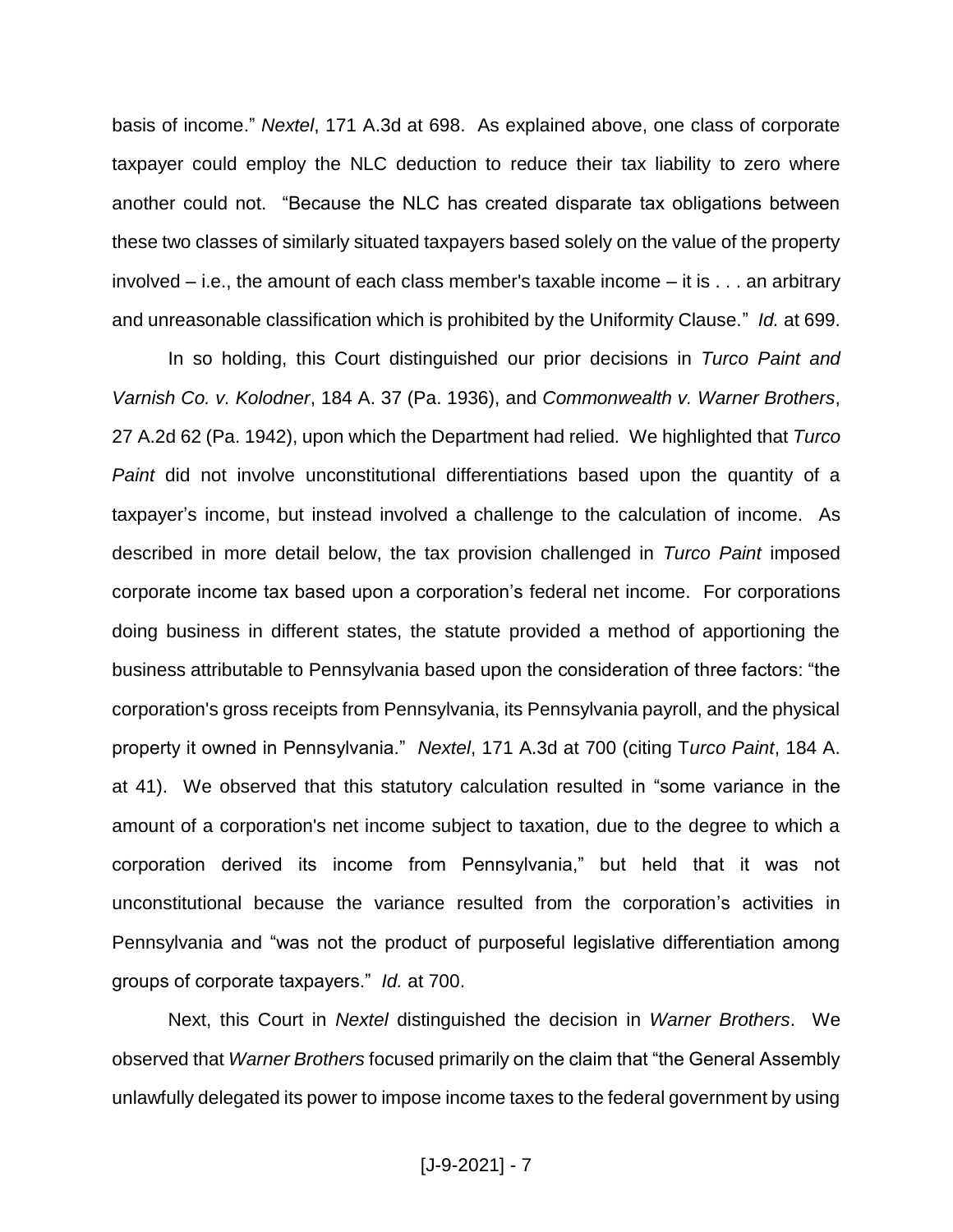the federal income tax code's definition of a corporation's taxable income" and "cursorily dismissed" the Uniformity Clause issue raised by the challenger. *Id.* at 701. Thus, the Court in *Nextel* opined that neither *Turco Paint* nor *Warner Brothers* altered the conclusion that that statutory cap on the NLC deductions as applied to Nextel violated the Uniformity Clause because it classified taxpayers based upon the quantity of their income.

In so doing, we additionally rejected the Department's reliance on language in *Amidon* suggesting a distinction between the Uniformity Clause analysis of personal income tax, as applied in *Cope's Estate* and *Kelley*, and corporate income tax, as in *Turco Paint* and *Warner Brothers*. We clarified that "[w]hile our Court has recognized critical differences between corporate and personal tax codes, this recognition should not be interpreted as an endorsement of a wholly separate uniformity analysis for corporate and personal taxes. The Uniformity Clause, and our caselaw interpreting it, is equally applicable to both types of taxes." *Id.* at 700-701

Having concluded that the 2007 Tax Year NLC provision as applied to Nextel violated the Uniformity Clause based upon the long-standing caselaw in *Cope's Estate, Kelley*, *Saulsbury*, *Amidon*, and the more recent decision in *Mount Airy*, the Court in *Nextel* next considered the remedy, engaging in a severability analysis. We recognized that there were "three available options: (1) sever the flat \$3 million deduction from the remainder of the NLC; (2) sever both the \$3 million and 12.5% deduction caps and allow corporations to claim an unlimited net loss . . . ; or (3) strike down the entire NLC and, thus, disallow any net loss carryover." *Id.* at 703. To determine the appropriate remedy, the Court considered the legislative history of the NLC deduction.

We traced the history of the net lost carryover deduction, recounting that it was first introduced in 1980 as an unlimited deduction to encourage investment by companies engaged in high technology, farming, and construction, presumably industries with high starting costs that would benefit from deducting early losses from later profits. Faced with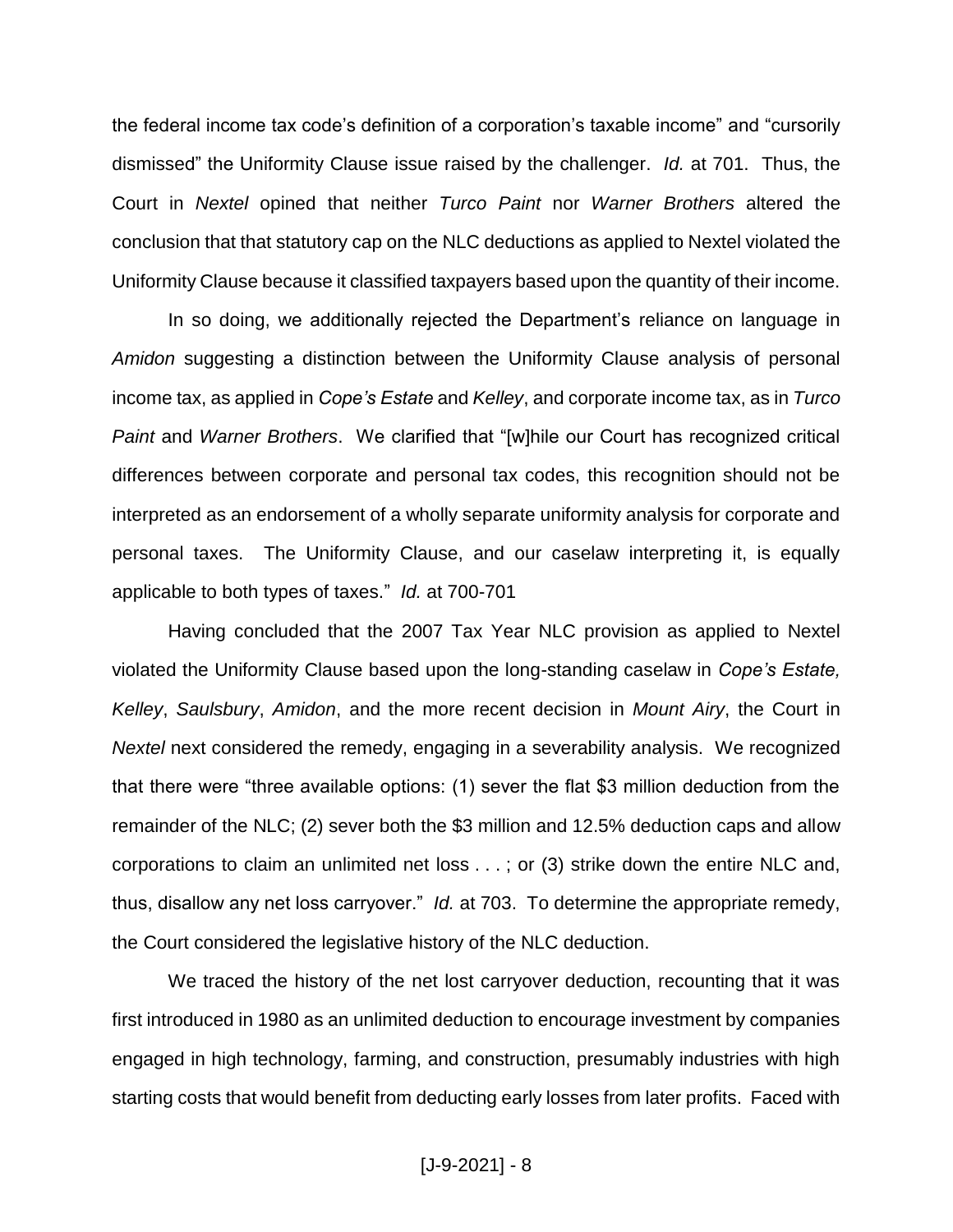the need to raise revenue following a recession, the General Assembly eliminated the NLC deductions from 1991-1994. The General Assembly reinstated the NLC deduction in 1994 but imposed a flat dollar figure cap. In the intervening years, it has maintained the NLC deduction with a cap, which has increased over time, and added the percentage cap deduction provision beginning in Tax Year 2007.

From this history, the Court in *Nextel* discerned that "the overall structure of the NLC reflects the legislature's intent to balance the twin policy objectives of encouraging investment (by allowing corporations to deduct some of the losses they sustain when making such investments against their future revenues), and ensuring that the Commonwealth's financial health is maintained (through the capping of the amount of this deduction)." *Id.* at 704. Given these dual goals, the Court determined that severing the flat \$3 million cap would best effectuate the legislative intent as it would promote private investment by providing the NLC deduction, but protect the public fisc by imposing the 12.5 percent cap on all corporations, which critically satisfied the "central tenet" of the Uniformity Clause which is "that the tax burden be borne equally by the class of taxpayers subject to paying it." *Id.* at 704-05.

In so doing, the Court rejected Nextel's proposal of striking the cap entirely as it would be contrary to the legislative decision rejecting unlimited NLC deductions and imposing caps in all years since 1994. Importantly, we opined, "To remove all caps, and allow unlimited net loss deductions would be clearly contrary to the wishes of the General Assembly." *Id.* at 705*.* We nevertheless also rejected the Department's proposal to eliminate the NLC deduction, which would have required Nextel to pay additional taxes, finding that option inconsistent with the legislative intent to encourage business investment. Instead, by striking only the \$3 million flat cap, the Court concluded that Nextel was not entitled to a refund as it had paid taxes calculated utilizing the retained 12.5 percent NLC deduction cap. In a footnote, this Court acknowledged that the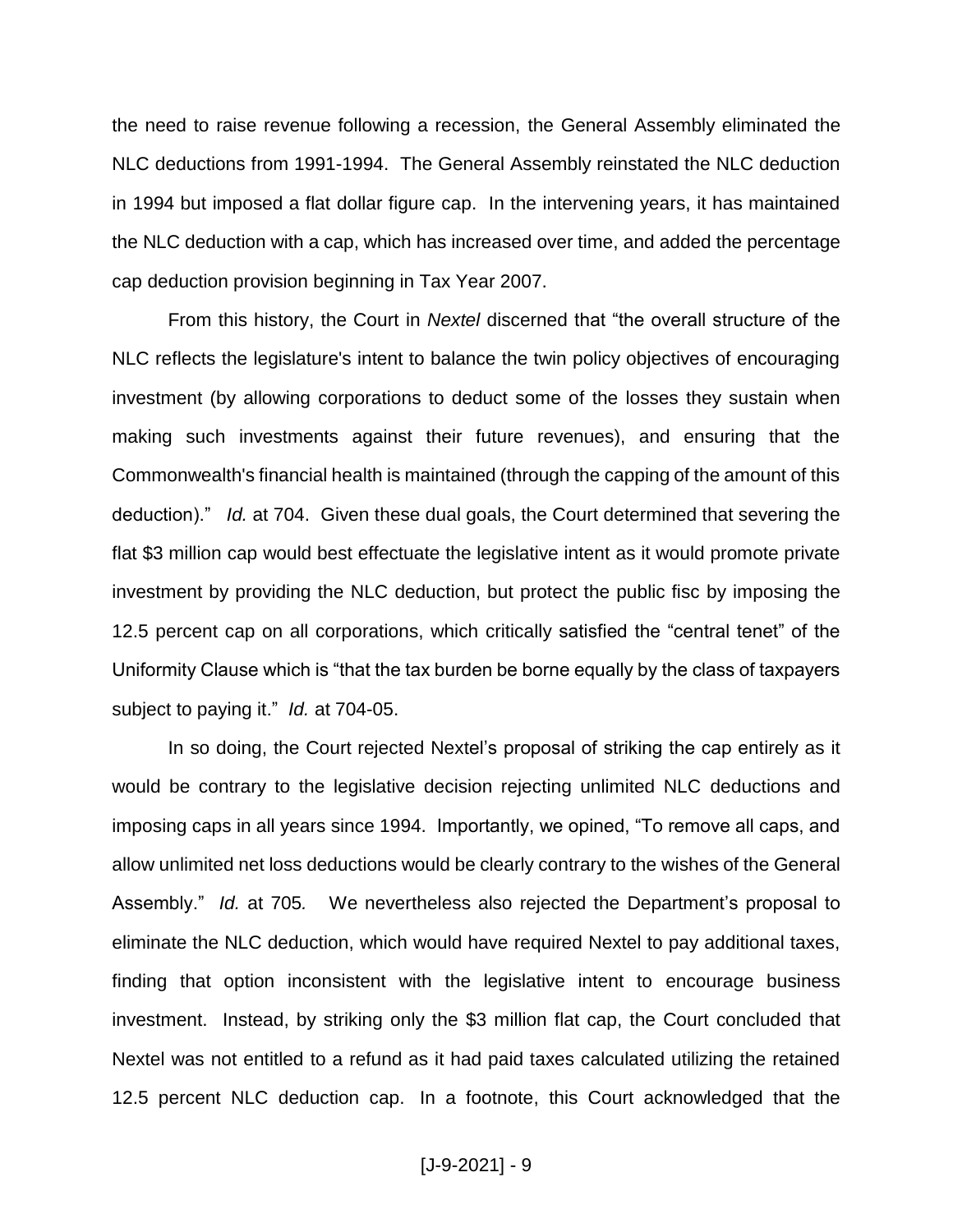Department "indicated that it is not seeking the right to make additional assessments against any other taxpayer beyond the period of the statute of limitations, and our decision today does not confer such a right upon it." *Id.* at 705 n.27 (internal citation omitted).<sup>4</sup>

## **III. Proceedings in Commonwealth Court following** *Nextel*

In the wake of this Court's 2017 decision in *Nextel*, GM and the Department entered into a joint stipulation of facts in December 2018.<sup>5</sup> In addition to stipulating to the relevant financial data relating to GM's taxable income set forth above, GM and the Department stated that 15,395 corporations had net losses in excess of taxable income for the 2001 Tax Year. Only 134 corporations of these 15,395 corporations had taxable income in excess of the \$2 million cap, which subjected them to income tax liability while the other corporations reduced their corporate income tax liability to zero. The parties additionally agreed that the "statutory time period for the Department of Revenue to disallow a net loss deduction and issue an assessment for the [2001] Tax Year has expired." Stipulation of Facts at 5.

<sup>&</sup>lt;sup>4</sup> In rejecting Nextel's request for a refund, this Court found inapplicable cases relied upon by Nextel involving the "discriminatory application of an otherwise valid taxing statute," where "the only suitable remedy for such discrimination was to make whole the taxpayer who was overcharged through a refund of the overpaid taxes." *Id.* at 705 (distinguishing *Commonwealth v. Molycorp*, 392 A.2d 321 (Pa. 1978); *Iowa–Des Moines National Bank v. Bennett*, 284 U.S. 239 (1931); and *Tredyffrin–Easttown School District v. Valley Forge Music Fair, Inc.*, 627 A.2d 814 (Pa. Cmwlth. 1993)) (emphasis removed). The Court contrasted the situation in *Nextel*, which did not involve a discriminatory application of a constitutional statute as in the cited cases, but instead involved an unconstitutional tax provision, which when severed, resulted in Nextel having paid its taxes in conformity with the retained, constitutional 12.5% NLC deduction cap. We observe that Nextel did not present this Court with a robust due process argument based upon *McKesson*, 496 U.S. 18, as does GM in the case at bar as discussed *infra.*

<sup>&</sup>lt;sup>5</sup> Initially, the Commonwealth Court stayed GM's litigation pending the parallel appeal of *RB Alden Corp. v. Commonwealth*, 169 A.3d 727 (Pa. Cmwlth. 2017), which raised similar issues. Subsequently, the court issued decisions in both cases on November 21, 2019, but only published the decision in regard to GM's appeal. This Court placed the appeal in *RB Alden* on hold pending the decision in this instant case, 10 and 13 MAP 2020.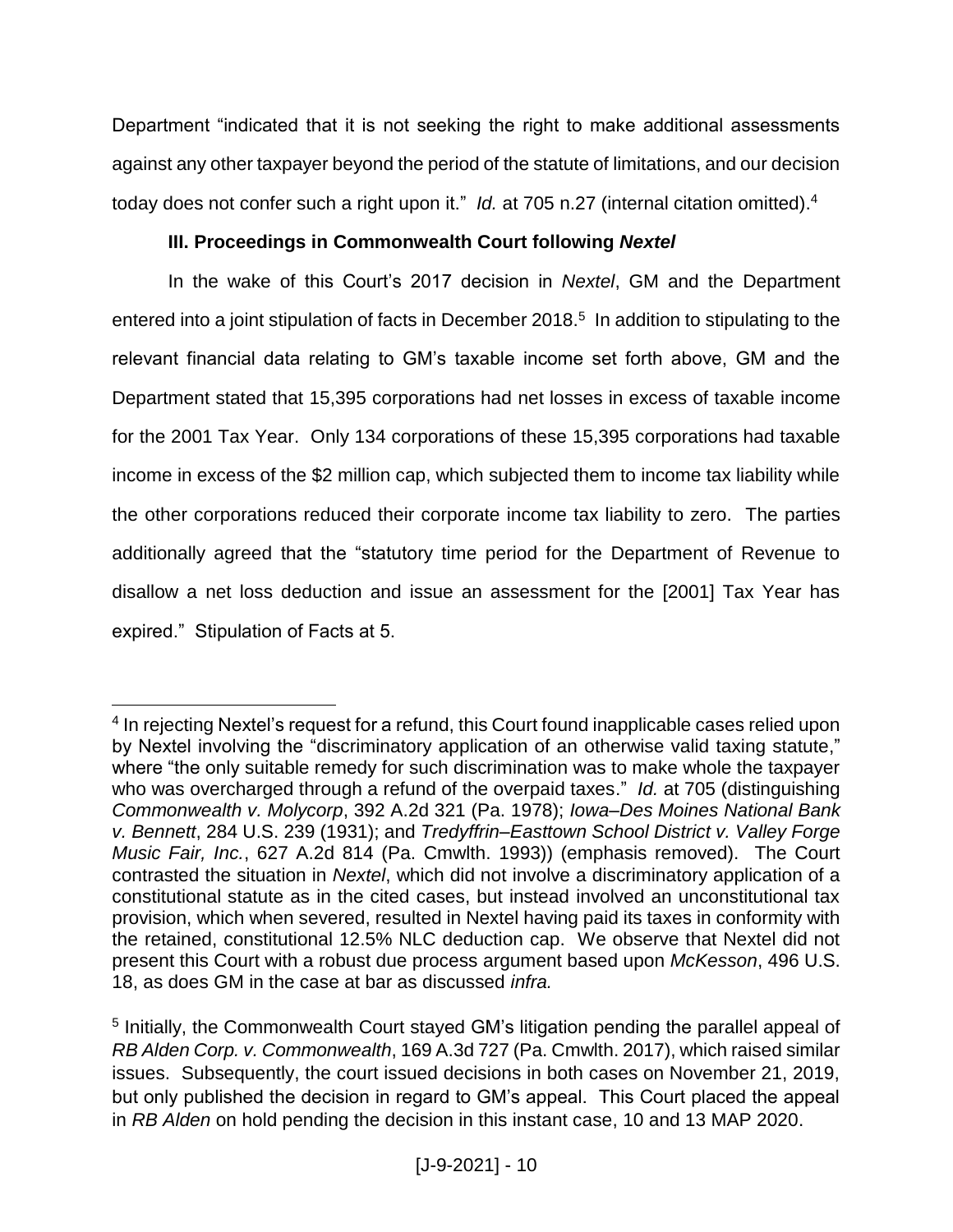After hearing argument in September 2019, the Commonwealth Court issued its opinion, *General Motors Corporation v. Commonwealth*, 222 A.3d 454 (Pa. Cmwlth. 2019) ("*GM").* The court recognized that the parties agreed that the \$2 million NLC deduction cap applicable to the 2001 Tax Year violated the Uniformity Clause, assuming that this Court's decision in *Nextel* applied retroactively to GM's 2001 tax return. *Id.* at 458.

Rather than first considering the retroactivity of *Nextel*, the court initially engaged in a severability analysis. It observed that, unlike the 2007 Tax Year NLC deduction provisions applicable in *Nextel*, the 2001 Tax Year provisions did not include a percentage-based deduction cap, which this Court in *Nextel* had embraced as a remedy to meet the dual objectives of encouraging business investment and protecting the public fisc. Instead, the court recognized that the 2001 Tax Year provisions offered two options for severance: "(1) sever the flat \$2,000,000 deduction from the remainder of the NLC and allow corporations to claim an unlimited net loss; or (2) strike down the entire NLC and, thus, disallow any [NLC]." *Id.* at 462. Neither of these options, the court noted, met both legislative goals identified in *Nextel.* The court then discerned the legislature's dominate policy goal to be the promotion of business development, observing that the NLC deduction provision had existed from 1980-1991 without a cap. Accordingly, the court concluded that the \$2 million deduction cap should be severed. *Id.* at 463-64.

The court next turned to GM's argument in support of a refund of the taxes it paid as a result of the \$2 million NLC deduction cap. GM argued that this refund was required to equalize the treatment of "favored taxpayers" who had been permitted to deduct NLC up to their total income and "disfavored taxpayers" like GM whose NLC deduction was capped at \$2 million. In considering this claim, the Commonwealth Court summarized the United States Supreme Court's decision in *McKesson*, 496 U.S. 18, discussed in detail *infra*. The Commonwealth Court recounted the High Court's instruction in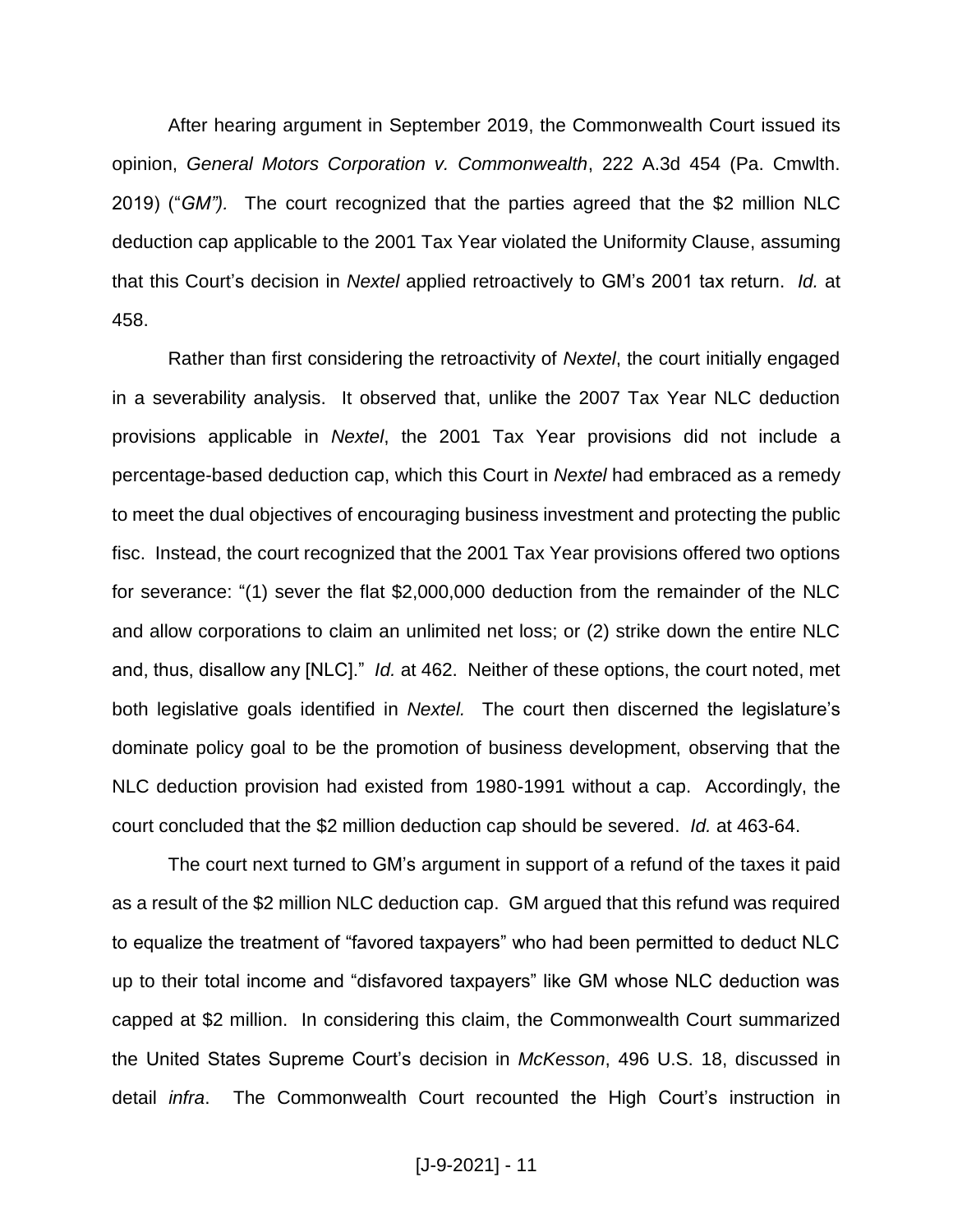*McKesson*, that "[i]f a State places a taxpayer under duress promptly to pay a tax when due and relegates him to a postpayment refund action in which he can challenge the tax's legality, the Due Process Clause of the Fourteenth Amendment obligates the State to provide meaningful backward-looking relief to rectify any unconstitutional deprivation." *GM*, 222 A.3d at 466 (quoting *McKesson*, 496 U.S. at 31).

The court concluded that the case at bar fell within *McKesson*'s parameters as Pennsylvania's Tax Code required taxpayers to pay the tax prior to challenging it or be subject to penalties. *Id.* at 468 (citing 72 P.S. § 10003.7). It additionally rejected the Department's claim that *McKesson* should be limited to cases applying federal rather than Pennsylvania law, citing numerous cases where Pennsylvania courts have applied *McKesson* "whatever the root of the constitutional infirmity may be." *Id.* at 467-68.

The court then reasoned that, under *McKesson*, the only meaningful relief for the disparity between the taxpayers favored by the \$2 million NLC deduction cap and those disfavored, such as GM, was to strike the \$2 million cap and to refund the taxes GM paid as a result of the unconstitutional cap. In so doing, it recognized that the disparity could not be addressed by assessing the previously favored taxpayers because the statute of limitations had passed.

Finally, the Commonwealth Court addressed the Department's contention that this Court's decision in *Nextel* should not be applied retroactively because it invalidated a tax statute and established new law. In support, the Department relied upon *Oz Gas, Ltd. v. Warren Area School District*, 938 A.2d 274, 278 (Pa. 2007) and *American Trucking Associations, Inc. v. McNulty*, 596 A.2d 784, 787 (Pa. 1991), for the proposition that decisions invalidating tax statutes take effect as of the date of the decision and should not be applied retroactively. The Department argued that *Nextel* established new law because, prior to this Court's decision, corporate income tax statutes had been deemed compliant with the Uniformity Clause when the statute imposed the same statutory rate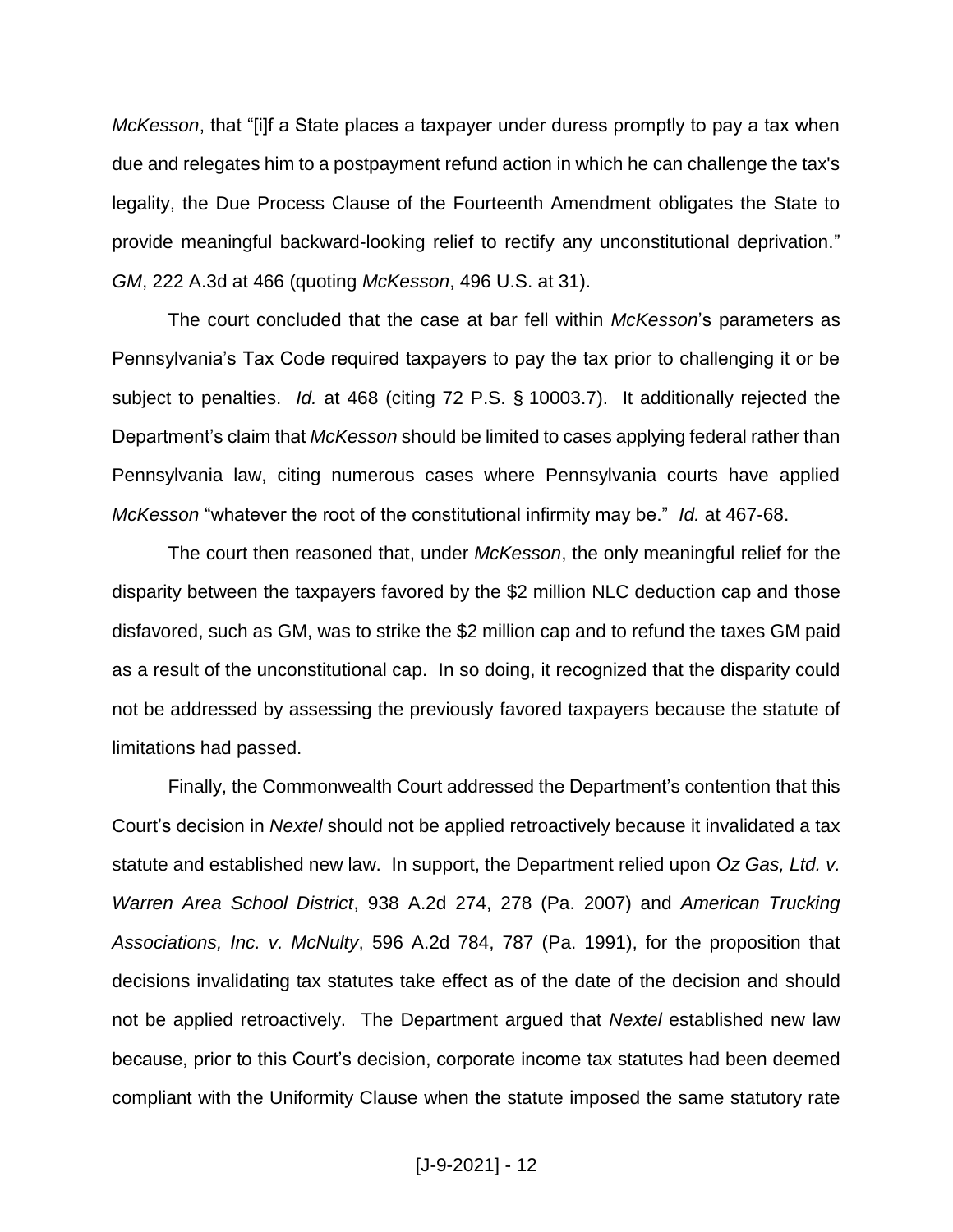(such as the 9.99 percent corporate tax rate) on all taxpayers. GM countered, arguing that *Nextel* does not constitute new law but rather merely applied the long-standing precedent invalidating the use of dollar thresholds in tax provisions, such as the \$2 million NLC deduction cap in this case. *GM*, 222 A.3d at 470.

In approaching this issue, the Commonwealth Court first stated the three-factor test for retroactive application of caselaw articulated by the United States Supreme Court in *Chevron Oil Company v. Huson*, 404 U.S. 97 (1971) (plurality) ("Chevron"), and applied in *Oz Gas* and *McNulty*, which requires courts to engage in the following analysis:

> (1) determine whether the decision established "a new principle of law, either by overruling clear past precedent on which litigants may have relied or by deciding an issue of first impression whose resolution was not clearly foreshadowed[;]"

> (2) "weigh the merits and demerits in each case by looking to the prior history of the rule in question, its purpose and effect, and whether retrospective operation will further or retard its operation[;]"

> (3) weigh "the inequity imposed by retroactive application" and to consider "avoiding the injustice or hardship by a holding of nonretroactivity."

*Chevron*, 404 U.S. at 106–07 (internal alterations, quotation marks, and citations removed); *see also GM*, 222 A.3d at 471.

Applying the first prong, the Commonwealth Court agreed with GM that *Nextel* "did not apply a new principle of law, but rather applied the long-standing principle that tax uniformity prohibits classification based on quantity of income." *GM*, 222 A.3d at 472 (citing *Cope's Estate, Kelley,* and *Saulsbury*). The court next opined that the decision in *Nextel* would be furthered by applying it retroactively to require severance of the 2001 Tax Year NLC deduction cap as applicable to GM because severance would equalize the tax positions of the favored and disfavored taxpayers, resulting in GM being able to reduce its taxable liability to zero as did the favored taxpayers. Finally, in regard to the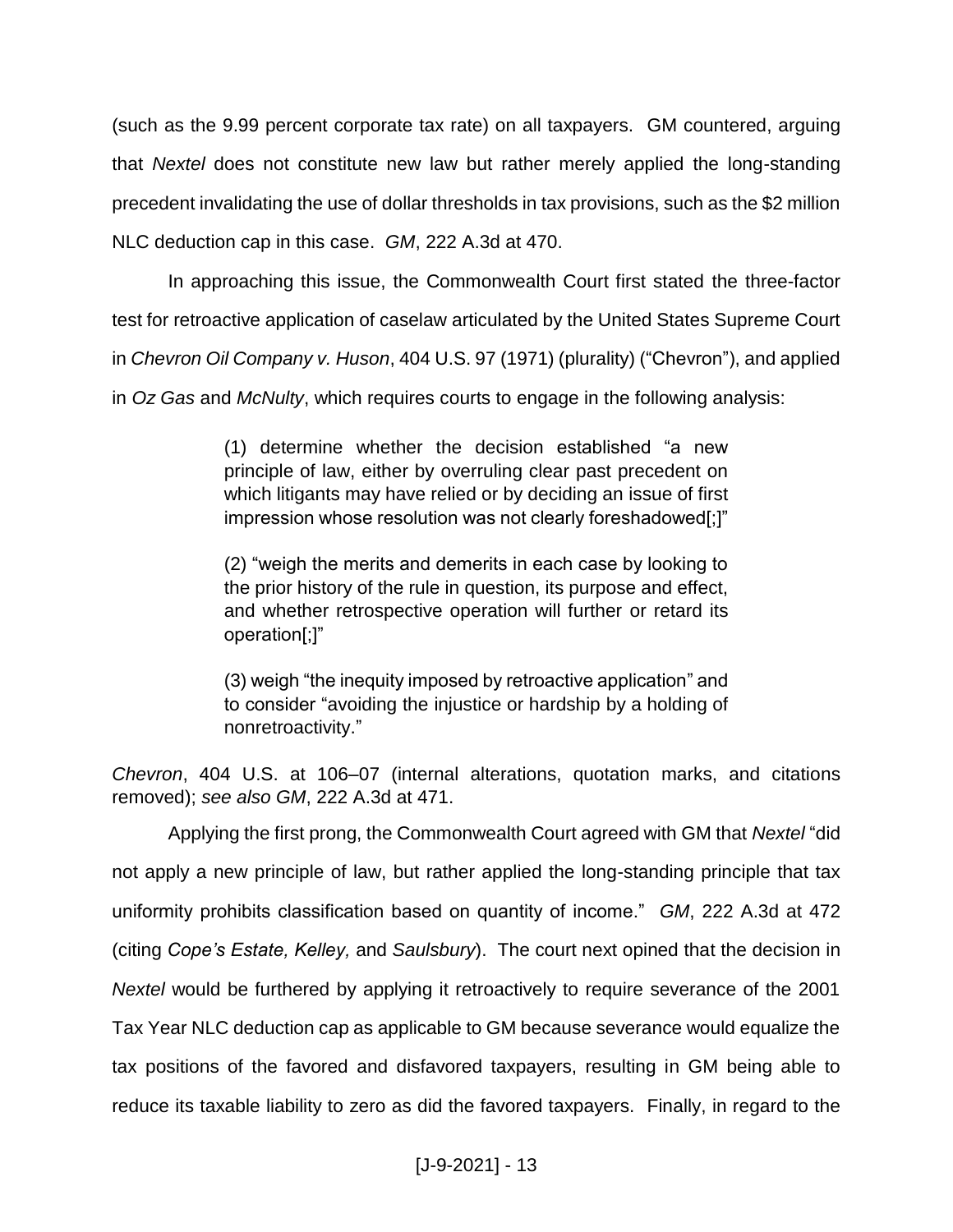third factor, the court opined that the Department had failed to carry its burden to demonstrate that it would be subjected to significant financial exposure in the form of refunds sought by other taxpayers similarly-situated to GM such that "the Commonwealth's financial health [would] be impaired." *Id.* at 473. Thus, the court held that the *Chevron* test favored retroactive application of *Nextel*. Accordingly, the court remanded to the Board to "recalculate GM's corporate net income tax without capping the amount that it can take on its NLC and issue a refund for the 2001 Tax Year." *Id.*

Now-President Judge Brobson authored a concurring and dissenting opinion, in which he agreed with the panel's conclusion that the 2001 Tax Year NLC deduction cap of \$2 million violated the Uniformity Clause. He dissented, however, from the court's severance analysis and remedy, which he viewed as contrary to this Court's decision in *Nextel*.

In regard to the severance analysis, the dissent read *Nextel* as holding that "the intent of the General Assembly since reintroducing the NLC deduction has been to allow the deduction but with limits," in contrast to the panel majority's reading of legislative intent as championing business investment. *Id.* at 476 (Brobson, J, dissenting). In terms of remedy, the dissent observed that this Court in *Nextel* overturned the Commonwealth Court's decision providing a refund to *Nextel*. The dissent observed that this Court instead addressed the statutory flaw through severance without providing affirmative relief to remedy the inequality between Nextel and the favored taxpayers. While acknowledging that he would have preferred the Commonwealth Court's remedy, the dissent felt constrained by this Court's holdings in *Nextel* under which the court "cannot sever the \$2 million cap from the NLC deduction provision and allow GM to take an unlimited NLC deduction for the 2001 Tax Year." *Id.* Instead, the dissent viewed *Nextel* as requiring severance of the NLC deduction in its entirety, which results in GM having underpaid rather than overpaid its taxes.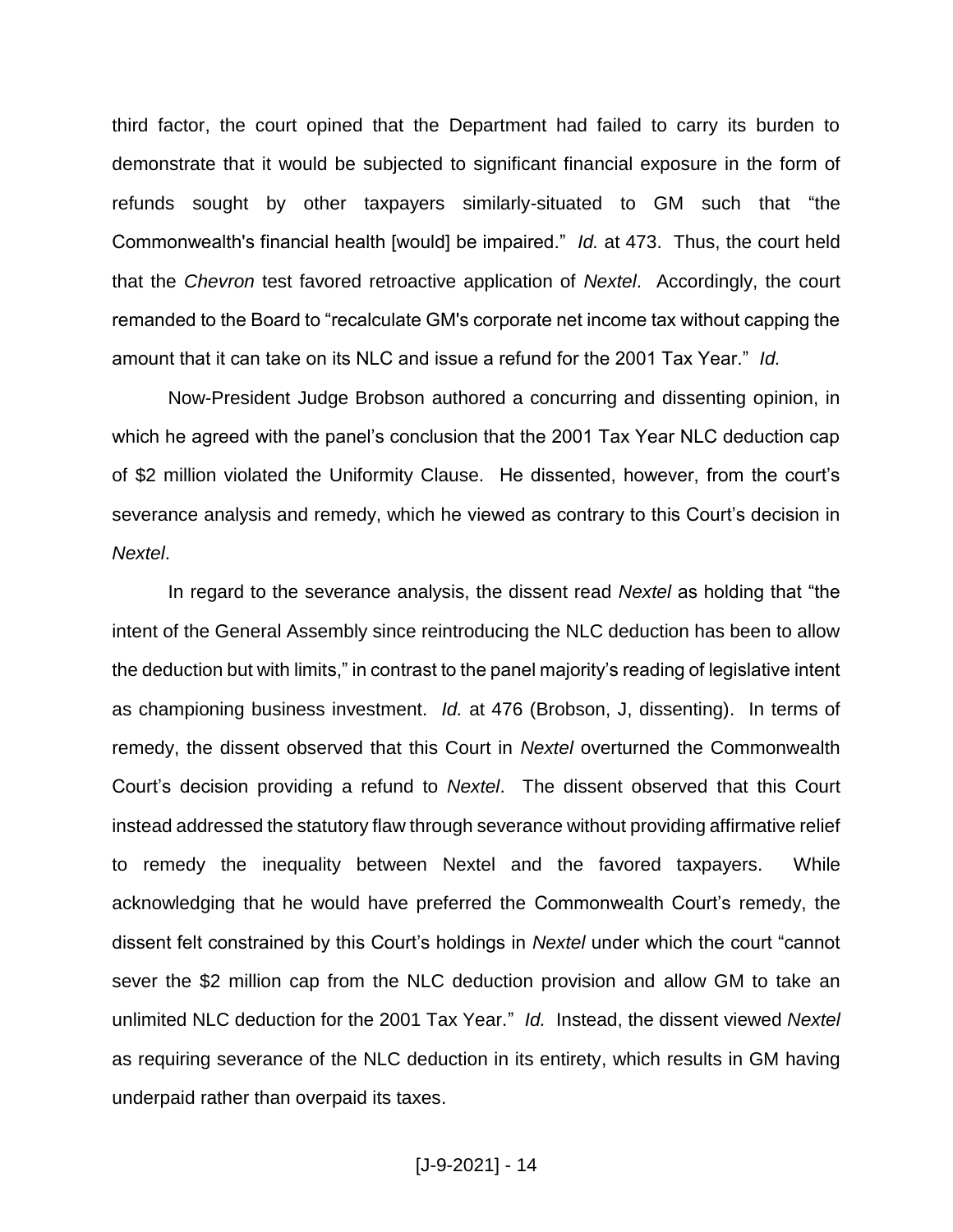The Department subsequently appealed the decision to this Court. As the parties have stipulated to the facts below, the questions before this Court are issues of law over which our standard of review is *de novo*. *Nextel*, 171 A.3d at 689 n.9. The Department challenges the Commonwealth Court's retroactive application of *Nextel* and its decision to remedy the resulting unconstitutionality by severing the NLC deduction cap rather than eliminating the entire NLC deduction. We address these issues in turn and also consider GM's argument that if we sever the entire NLC deduction, we should nevertheless affirm the Commonwealth Court's order remanding for a refund based upon the conclusion that due process under *McKesson* requires that GM be placed in a position equal to the previously favored taxpayers.

#### **IV. Retroactive Application of** *Nextel*

#### **A. Parties' Arguments**

The Department asks this Court to reverse the Commonwealth Court and hold that our decision in *Nextel* applies prospectively only. Indeed, the Department maintains that this Court determined that the decision in *Nextel* "concerning uniformity was to be applied prospectively," noting that Nextel itself did not obtain relief. Department's ("Dept.") Brief at 12 (citing *Nextel*, 171 A.3d at 705). The Department emphasizes footnote 27 of *Nextel*, indicating that the Commonwealth would not seek to recoup additional taxes from the favored taxpayers. The Department contends that this footnote "made clear that, because of the decision's prospective application, the tax position of all taxpayers was unchanged as a result of *Nextel*." Dept. Reply Brief at 5.

In support, the Department quotes *Oz Gas*, 938 A.2d at 285, as holding that "a decision of this Court invalidating a tax statute takes effect as of the date of the decision and is not to be applied retroactively." Dept. Brief at 13. Thus, if the decision invalidating a tax applies prospectively only, the Department argues that the taxes collected prior to the date of the opinion are not unlawful and thus not subject to refund.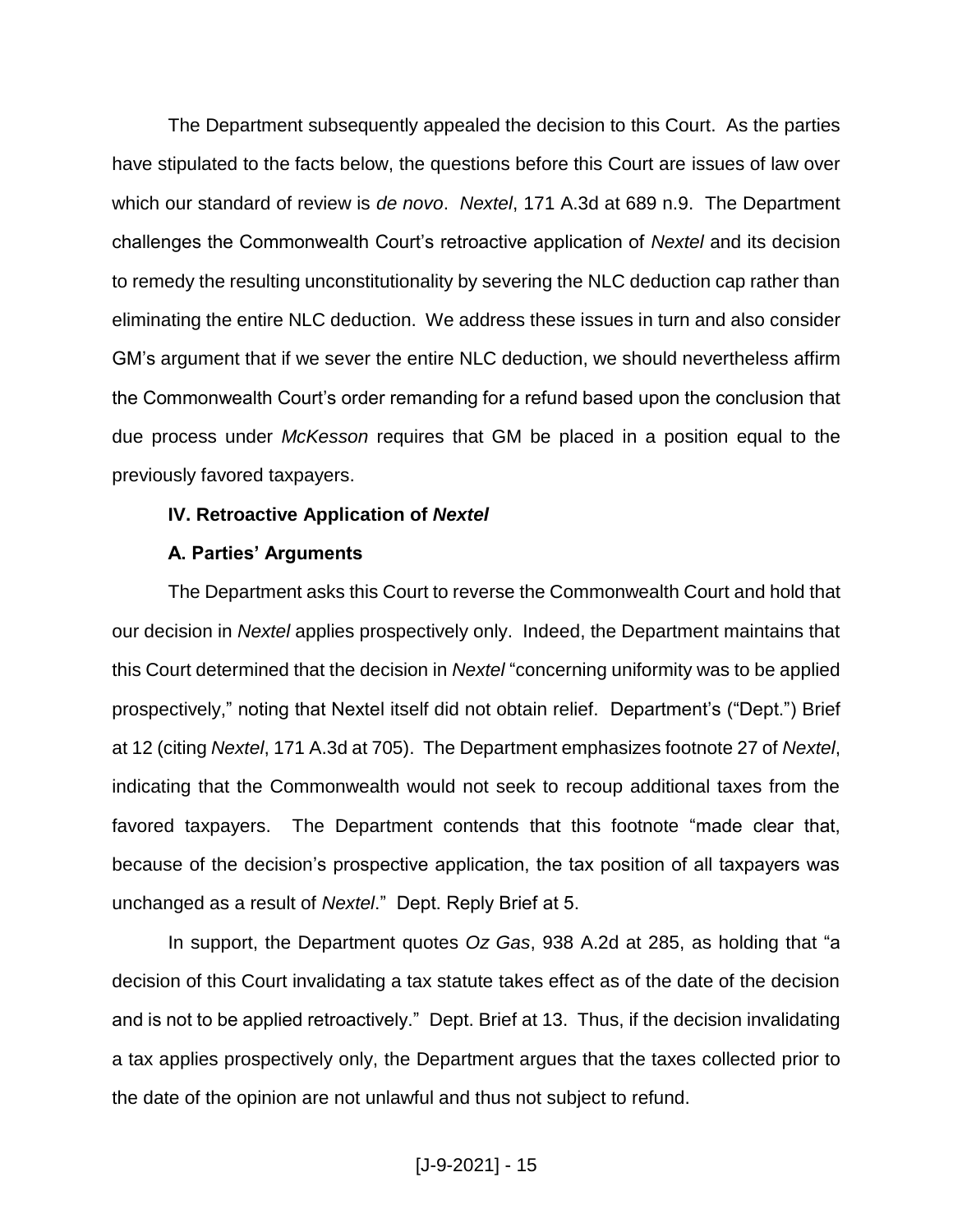Finally, the Department applies the three-factor *Chevron* test, disputing each of the Commonwealth Court's holdings. In regard to the first *Chevron* factor, questioning whether the decision establishes a new principle of law, the Department asserts that *Nextel* satisfied this factor because it diverged from this Court's prior precedent which had "consistently held that the Uniformity Clause was satisfied in the corporate net income tax context where the same statutory tax rate was applied to the same tax base." Dept. Brief at 20 (citing *Turco Paint*, 184 A. 37; *Warner Bros.*, 27 A.2d 62; and *Commonwealth v. Westinghouse Electric Corp.*, 386 A.2d 491 (Pa. 1978)). In this case, the Department argues that the same corporate tax rate of 9.99 percent was applied uniformly to all taxpayers.

It rejects the suggestion that *Nextel* merely involved application of *Cope's Estate*, which it views as distinguishable. It maintains that the *Cope's Estate* line of cases addressed tax statutes where "there was variability in the tax rates applied," reading *Cope's Estate* as taxing estates valued at \$5,000 or less at 0 percent and those in excess of \$5,000 at 2 percent. Dept. Reply Brief at 9.

In contrast, the Department argues that *Warner Brothers* provides a closer analogy to *Nextel*. It emphasized that the calculation approved in *Warner Brothers* included a \$2,000 cap on the deduction of capital losses. *Warner Brothers*, 27 A.2d at 62. It argues that "[d]ollar limitations that were imposed in calculating the tax base had not been held to violate uniformity until the *Nextel* decision." Dept. Brief at 20*.* In a footnote, the Department acknowledges that this Court*,* subsequent to *Warner Brothers*, found a Uniformity Clause violation when dollar thresholds for deductions were applied to calculate personal taxable income. Dept. Rely Brief at 10 n.2 (discussing *Amidon*, 279 A.2d 53). The Department argues, however, that *Amidon* should not control this corporate taxation case, citing language in *Amidon* distinguishing between personal and corporate taxation. The Department, thus, contends that the first factor of *Chevron* is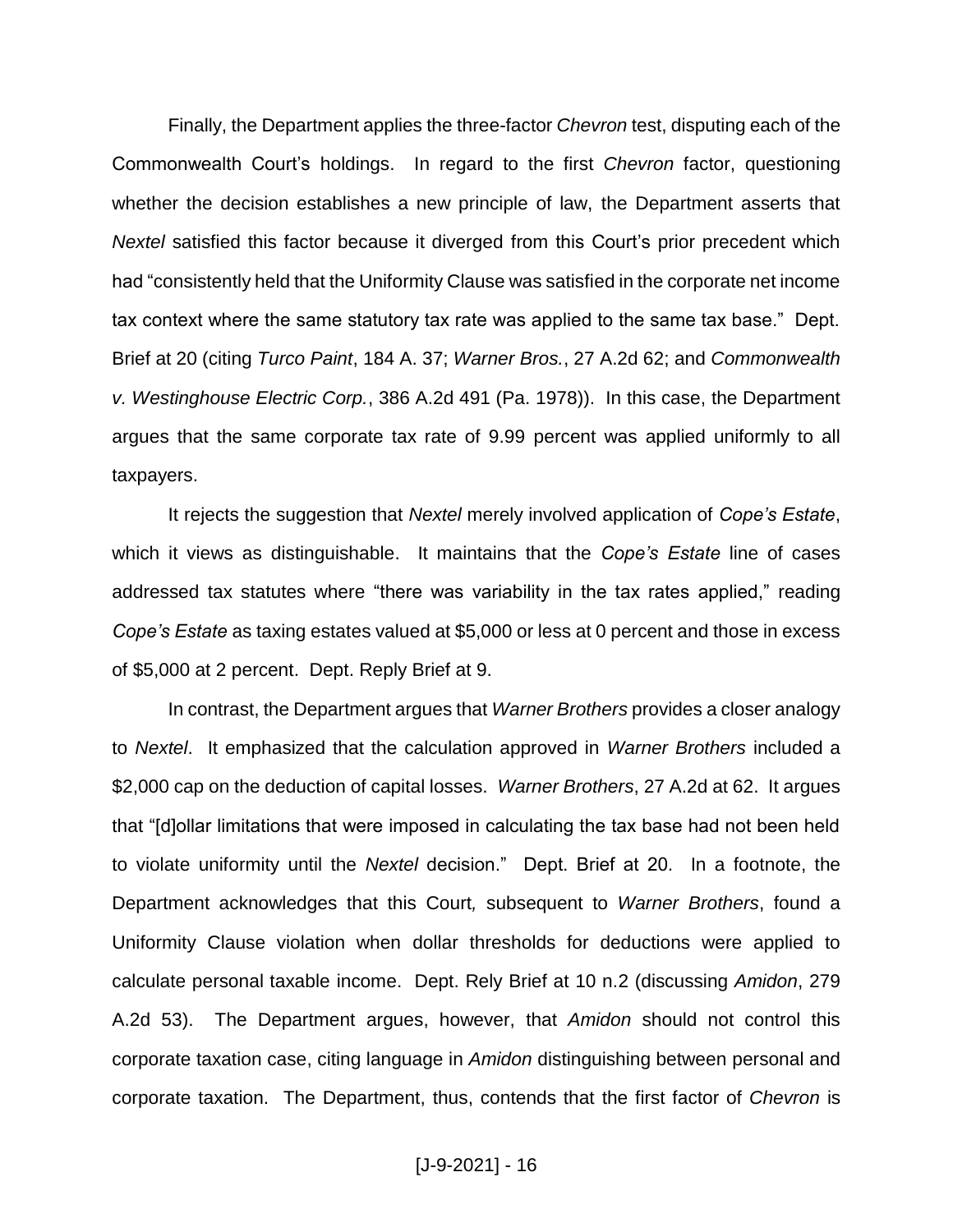satisfied because the decision in *Nextel* altered this Court's prior precedent allowing the use of dollar thresholds for deductions in calculating corporate taxation under *Warner Brothers*.

Briefly turning to the second *Chevron* factor, addressing whether retroactive application would forward the principles established in the decision, the Department contends that providing retroactive relief to GM would not promote the operation of *Nextel,* which instead should be applied prospectively from the date of its decision, as in *Oz Gas.*  It emphasizes that the uniformity violation flagged by *Nextel* has been corrected and addressed through statutory changes as of 2017. *<sup>6</sup>*

Developing its reasoning relating to the third factor contemplating the equities of retroactive application of the new decision, the Department asserts that a review of the equities favors prospective relief. The Department recounts that this Court in *Oz Gas* cited to "the potentially devastating repercussion of having to refund taxes paid, budgeted and spent" by taxing entities. Dept. Brief at 24 (quoting *Oz Gas*, 938 A.2d at 285). Indeed, it asserts that the Commonwealth's "financial exposure, solely with respect to tax years in which the net loss carryover contained only a flat-dollar limitation, is approximately \$37 million." Dept. Reply Brief at 2.7

GM retorts that courts generally apply judicial decisions retroactively to pending cases and that prospective application "is appropriate only if there has been a change in law." GM Brief at 12 (citing *Gibson v. Commonwealth*, 415 A.2d 80, 84 (Pa. 1980) ("judicial decisions have had retrospective operation for near a thousand years")). It

<sup>&</sup>lt;sup>6</sup> The General Assembly amended the NLC deduction provision to include only a percentage cap of 35% for the 2018 tax year and 40% for the tax years beginning after December 31, 2018, which is applicable to all corporations regardless of income. 72 P.S. § 7401(3)4.(c)(1)(A)(VII), (VIII).

<sup>&</sup>lt;sup>7</sup> It argues that the financial strain on the Commonwealth could exceed \$500 million if the NLC deduction cap was severed. Dept. Brief at 24.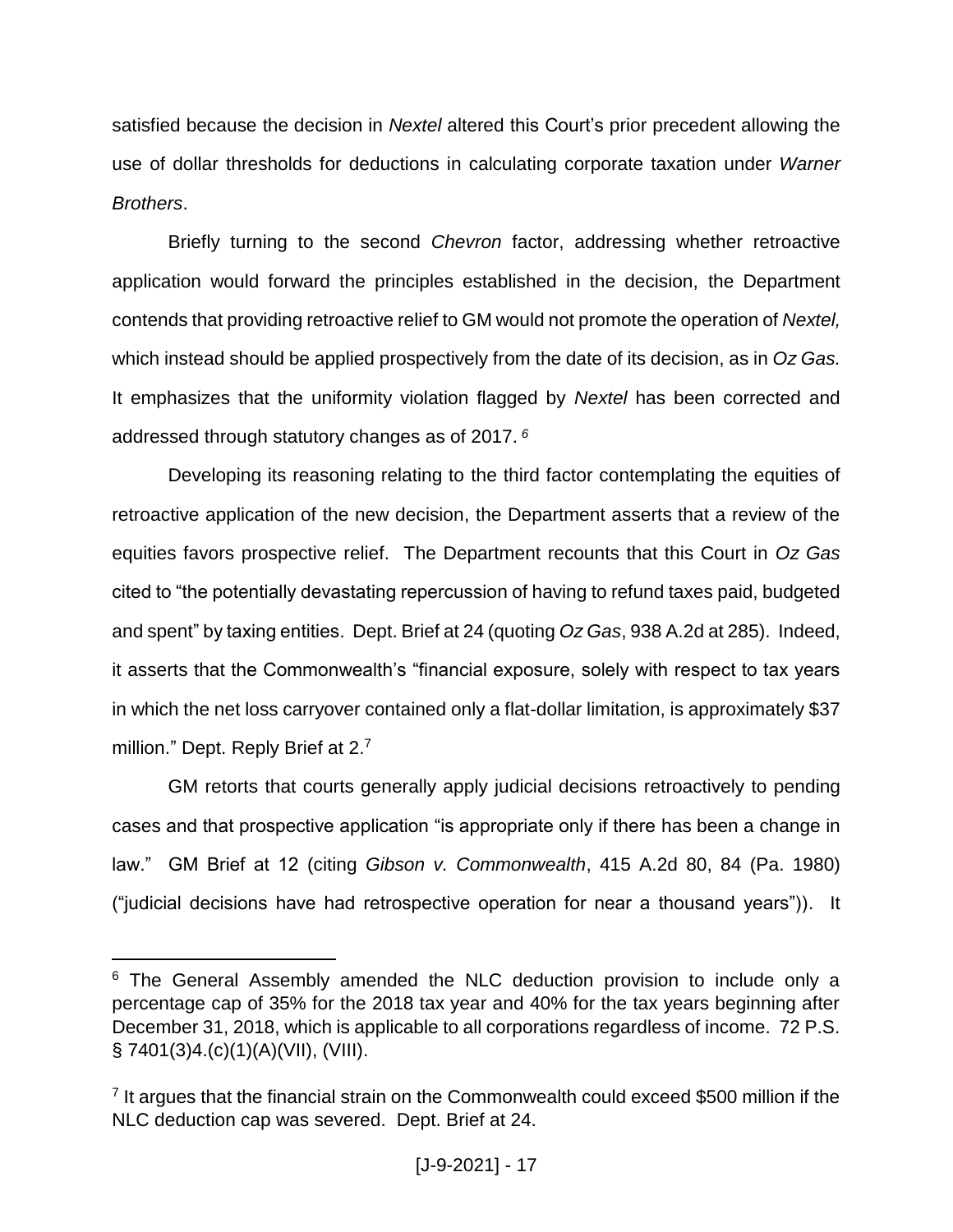disputes the Department's claim that this Court in *Oz Gas* and *McNulty* mandated that decisions invalidating tax statutes should apply prospectively. GM counters that the Court in *Oz Gas* and *McNulty* did not institute a blanket rule, but instead engaged in a case-bycase analysis under the three-factor *Chevron* test, including the first factor which, as stated, considers whether the decision to be applied established a new principle of law.

As detailed *infra*, GM emphasizes that both *Oz Gas* and *McNulty* involved the application of decisions establishing new principles of law and overturning longestablished precedent. GM maintains that *Nextel* did not alter the law but "steadfastly adhered" to case law dating back to *Cope's Estate* in 1899. GM Brief at 17 (quoting *Nextel*, 171 A.3d at 696). It counters the Department's reliance on *Warner Brothers*, observing that the decision primarily involved a delegation clause contest. It further emphasizes the more recent decisions of this Court rejecting the use of flat-dollar thresholds, discussed *infra*.

GM next addresses the second *Chevron* factor questioning whether retroactive application would further the purpose of the new principle established by the decision. It contends that "if a principle of law has always been the law, it is a truism that applying that principle 'furthers the purpose' of the principle." GM Brief at 19. Here, it contends that the principle established by *Nextel* is to "ensure that all tax laws produce equality in the assignment of the tax burden within a particular class." *Id.* at 19-20 (quoting *Nextel*, 171 A.3d at 696). It argues that this principle is furthered by mandating that GM receive the same tax treatment as taxpayers favored under the 2001 Tax Code's NLC deduction provisions.

GM contends that the third *Chevron* factor is intended to address "whether it would be inequitable to retroactively impose an abrupt law change (the new principle) on a litigant who has relied on the old principle." GM Brief at 21. Given that it views *Nextel* as consistent with this Court's Uniformity Clause jurisprudence, it argues that there is no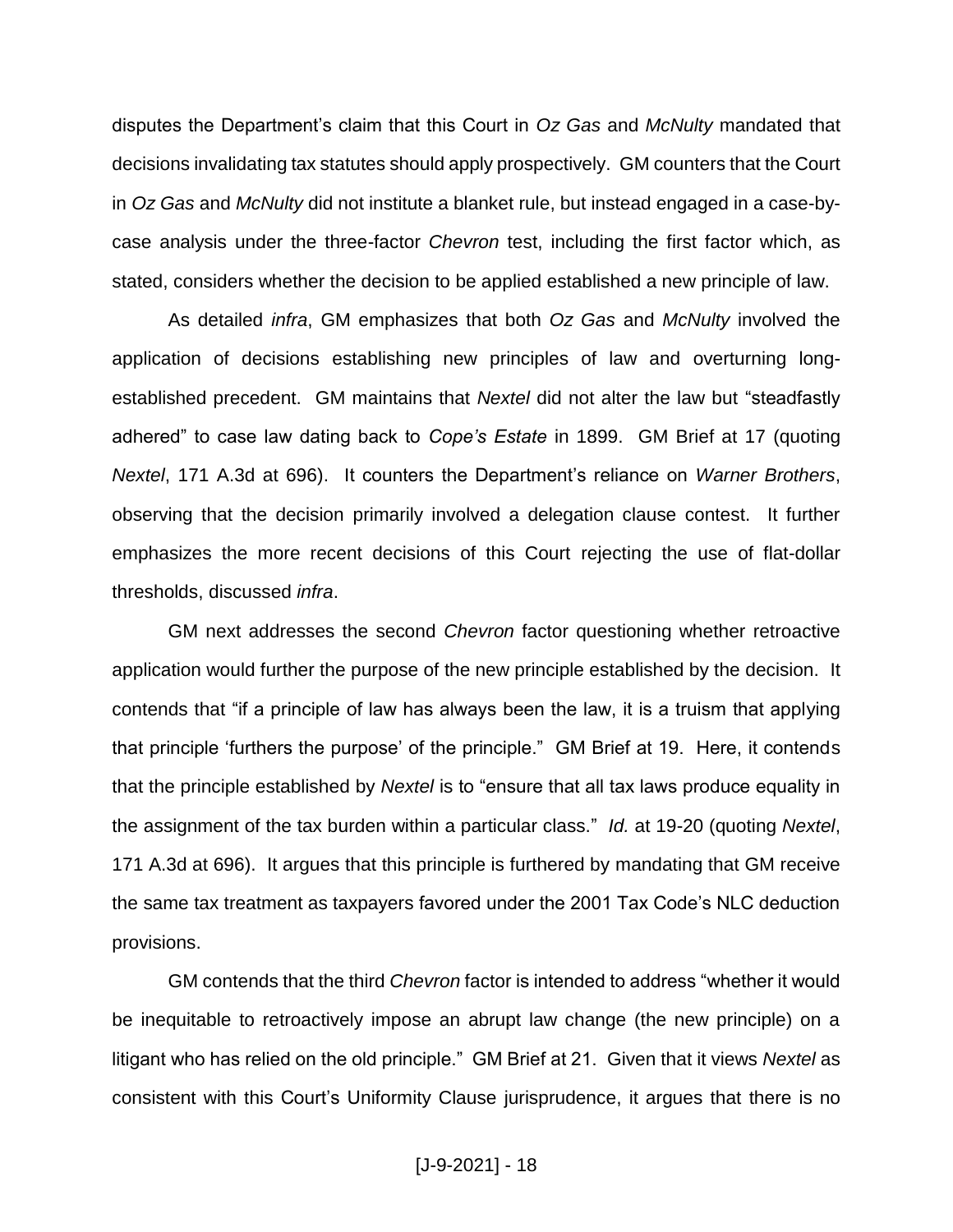inequity in applying the long-standing precedent underlying *Nextel*. GM additionally disputes as unsupported the Department's specific claims regarding the potential refunds that could result from the retroactive application of Nextel. More broadly, GM observes that invalidation of tax statutes will often involve refunds in the millions of dollars. It proffers that "[i]f a \$37 million fiscal cost is sufficient for the state to avoid retroactive application of a state tax decision, then the state will almost always avoid refunds in tax cases." *Id.* at 24.

GM refutes the Department's claims that this Court in *Nextel* applied its decision prospectively. According to GM, the denial of a refund in *Nextel* resulted not from a prospective-only application, but instead from a retroactive application. It explained that, under the 2007 statute, as severed by the 2017 decision, Nextel could not obtain a refund because it had paid the tax due utilizing the retained 12.5% NLC deduction cap. Additionally, GM highlights footnote 27 of this Court's opinion, which it views as applying the decision retroactively to impose the 12.5% cap on all corporations but acknowledging that the statute of limitations prevented the Department from seeking payment of additional taxes from the previously favored taxpayers.

#### **B. Analysis**

As noted, the question before this Court is not whether the \$2 million NLC deduction cap applicable to the 2001 Tax Year would constitute a Uniformity Clause violation under *Nextel*. Indeed, all agree that the 2001 flat cap provision is unconstitutional for the same reasons that this Court invalidated the \$3 million NLC cap applicable to the 2007 Tax Year in *Nextel*. The question instead is whether this Court's 2017 decision in *Nextel* should apply retroactively to GM's 2001 Tax Return.

We initially respectfully reject the Department's contention that this Court already determined that the *Nextel* decision should apply purely prospectively based upon our refusal to grant a refund to Nextel or countenance additional assessments to taxpayers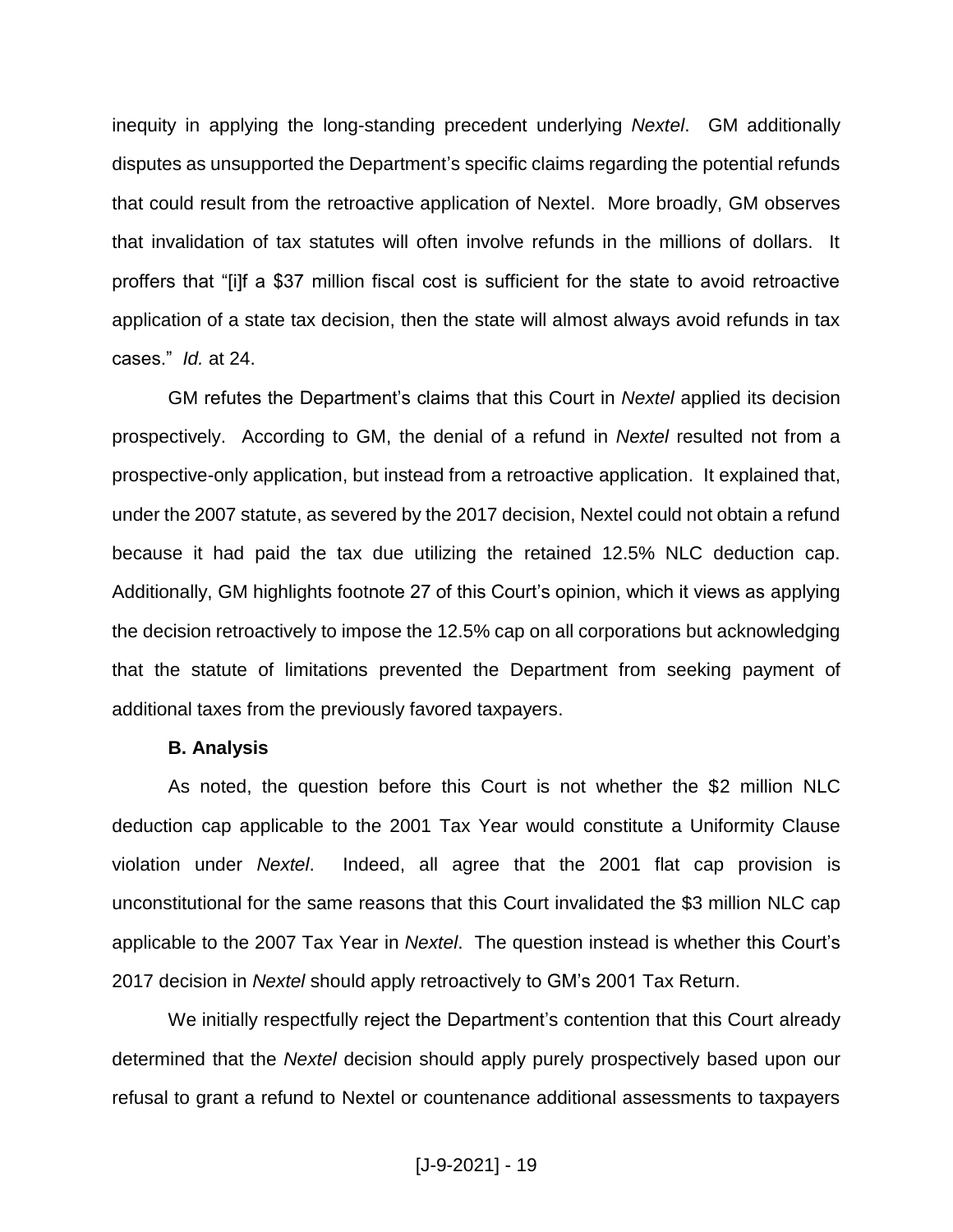favored by the 2007 NLC provision. Notably, this Court did not engage in a retroactivity analysis in *Nextel*. Moreover, the decision in fact applied the holding to the parties before the Court. Specifically, this Court remedied the non-uniformity of the 2007 NLC deduction provision by eliminating the \$3 million cap, leaving the 12.5 percent cap, under which Nextel originally calculated and paid its taxes, coincidentally resulting in no refund due. While application of the remedied 2007 NLC deduction provision would have resulted in higher taxes for the previously-favored corporations, the Department recognized that the statute of limitations barred re-assessment of those corporations. Thus, the absence of any re-assessment was not the result of a determination of non-retroactivity by this Court but rather a simple acknowledgement of the statute of limitations.

While not addressed by the parties, this Court recently provided an extensive explication of the federal and state jurisprudence governing retroactivity determinations. *Dana Holding Corp. v. Workers' Comp. Appeal Bd.*, 232 A.3d 629 (Pa. 2020). After setting forth this history, we ultimately held that "the general rule in Pennsylvania will be that, at least where prior judicial precedent isn't overruled, a holding of this Court that a statute is unconstitutional will generally be applied to cases pending on direct appeal in which the constitutional challenge has been raised and preserved." *Id.* at 648-49. Despite this general rule, we expressly acknowledged the "possibility of equitable balancing in extraordinary cases." *Id*. Moreover, this Court highlighted that while the general rule in Pennsylvania favors retroactive application, some subject areas may require "additional latitude to implement a ruling prospectively," and further observed the special considerations relevant to "public financing or tax refunds," citing to this Court's decision in *Oz Gas. Id.* at 647. Bearing in mind these considerations, we turn to our decisions in *Oz Gas* and *McNulty*, which applied the three-factor *Chevron* balancing test to situations, like the case at bar, where a challenged tax would have been invalidated if a prior precedent applied retroactively.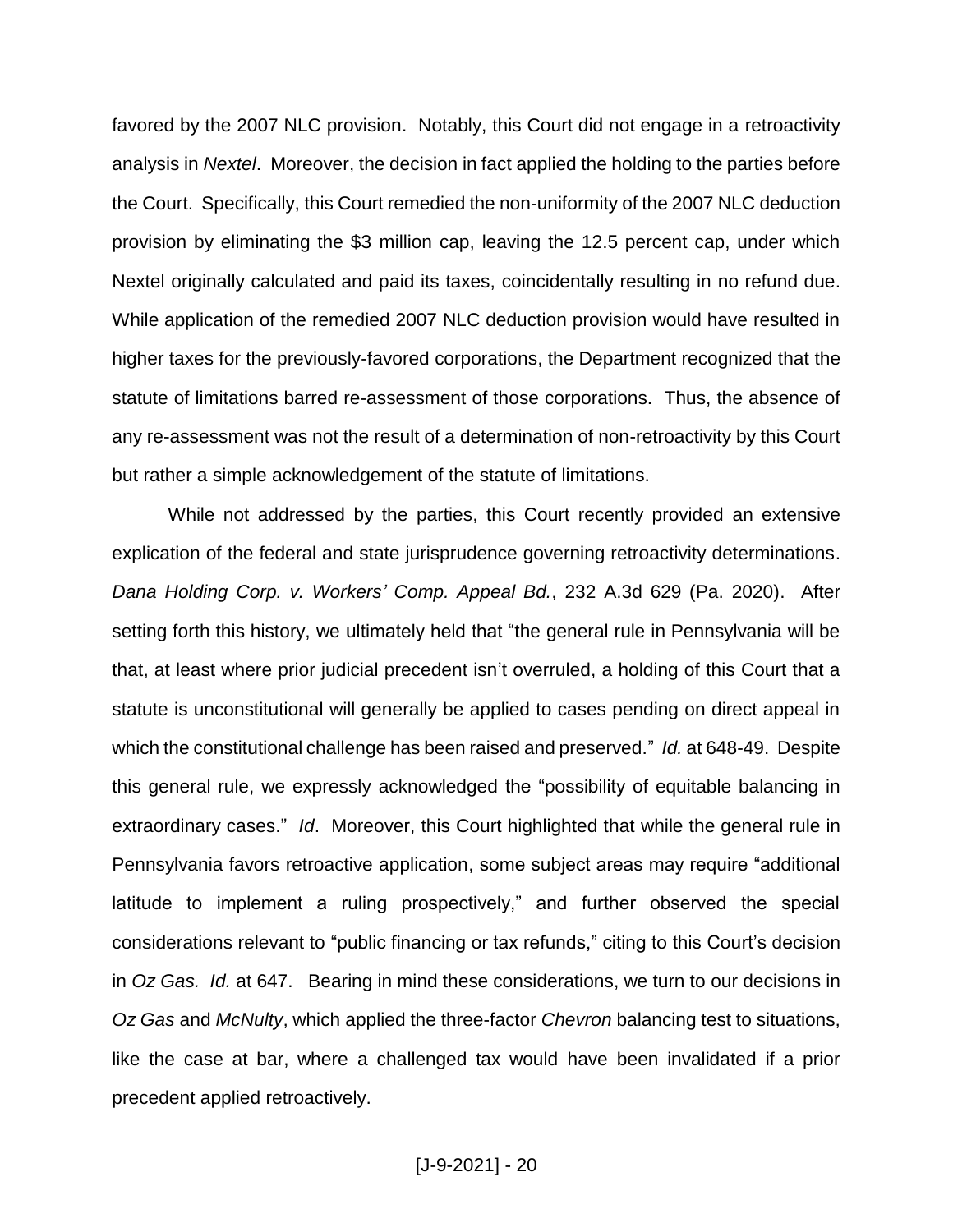In *McNulty*, this Court addressed on remand the retroactive application of *American Trucking Associations, Inc. v. Scheiner*, 483 U.S. 266 (1987), which had declared certain fees and taxes imposed by Pennsylvania on interstate truckers to be unconstitutional in violation of the federal Commerce Clause. Importantly for our review in the case at bar, all acknowledged that *Scheiner* "established a new principle of law by overruling clear past precedent." *McNulty*, 596 A.2d at 788.

While *McNulty* was pending before this Court, a plurality of the United States Supreme Court utilized the three-part test of *Chevron* to conclude that *Scheiner* should not apply retroactively in a case involving a similar Arkansas tax in *American Trucking*  Associations, Inc. v. Smith, 496 U.S. 167 (1990).<sup>8</sup> This Court recognized that the import of the *Smith* holding was that "the tax declared unconstitutional [in *Scheiner*] had not been

1) *Scheiner* obviously established a new principle of law by overruling clear past precedent;

2) the purpose of the Commerce Clause, creating an area of trade free from interference by the states, does not require retroactive application, while prospective application would accommodate the states' legitimate interest in taxing interstate commerce in a manner consistent with existing precedent; and

3) the equities fall in favor of not applying *Scheiner* retroactively, to avoid the hardship and potentially disruptive consequences of unsettling actions taken by state legislatures, courts, and tax collection authorities in reliance on established precedents, whose overruling could not be foreseen.

*McNulty*, 596 A.2d at 788.

 $\overline{a}$ <sup>8</sup> As summarized by this Court in *McNulty*, the High Court in *Smith* applied *Chevron* to *Scheiner* as follows: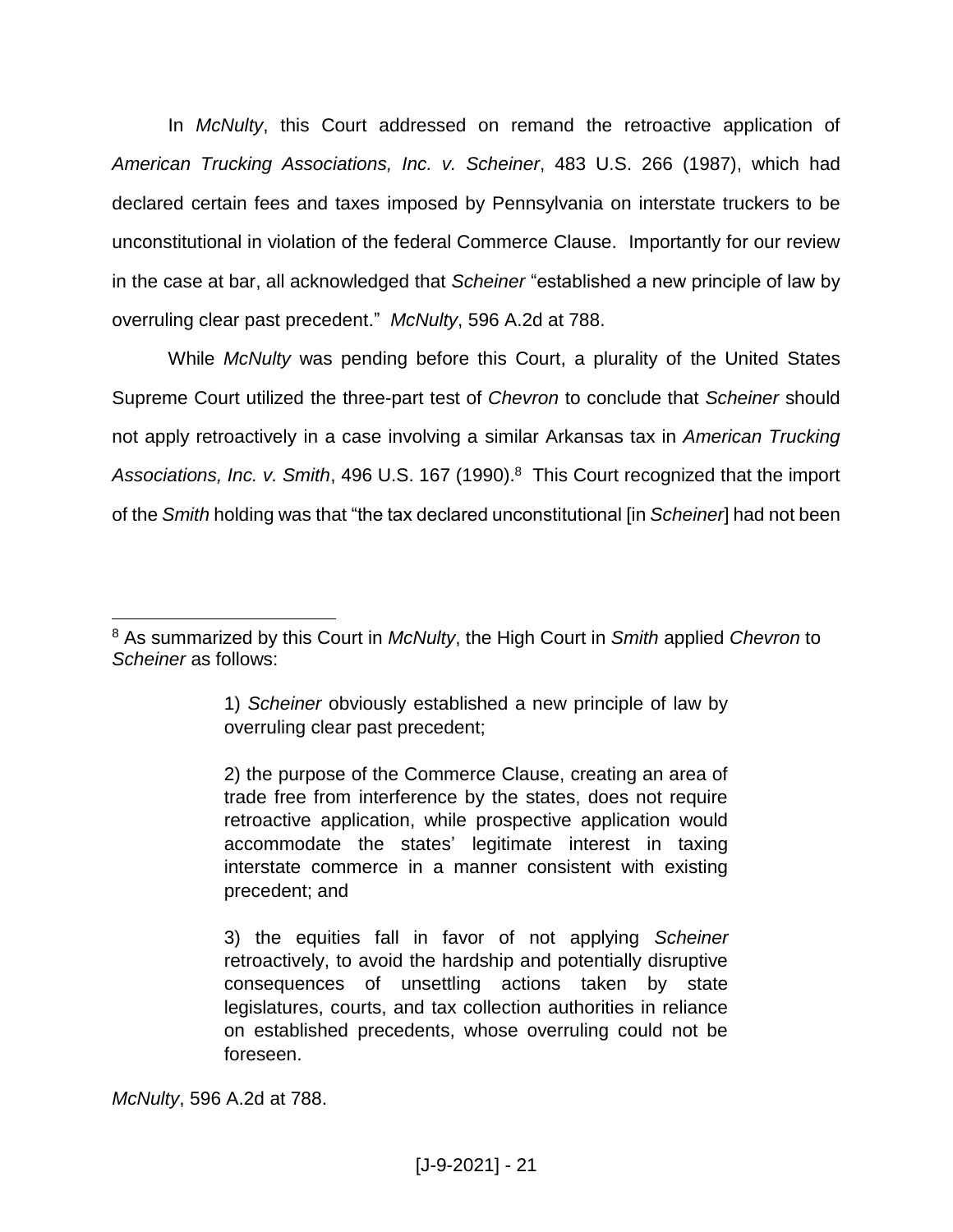unconstitutional until the Court so ruled," such that any taxes collected prior to that date were permissible. *McNulty*, 596 A.2d at 789.

This Court in *McNulty*, however, had to address whether *Scheiner* should be "given purely prospective application, that is, whether it is limited entirely to future cases, denying the benefit even to the parties in this case, in which the principle was first announced."<sup>9</sup> *Id.* at 789. In considering the purely prospective application, this Court again applied the three-factor *Chevron* test, emphasizing the third factor addressing the equities of applying the case's holding to the successful party then before the Court. *Id.* at 790. In so doing, the Court concluded that the equities favored purely prospective application given that the Commonwealth had collected and spent the taxes "for their designated purpose, improvement of the Pennsylvania road system," further noting that the trucking company had received a benefit from the improved roads "that could not be recouped by the Commonwealth." *Id.* Accordingly, this Court denied the taxpayers' petition for refund for taxes paid prior to the invalidation in *Scheiner*. 10

In *Oz Gas*, this Court considered whether a refund should be granted for taxes imposed from 1999-2000 on "oil and gas reserves that remained in the ground," when the taxes were later invalidated by this Court in 2002 as contrary to the General County Assessment Law in *Independent Oil and Gas Association v. Board of Assessment Appeals of Fayette County, 814 A.2d 180 (Pa. 2002) ("IOGA")*. *Oz Gas*, 938 A.2d at 276. Recognizing that the Court in *McNulty* did not deem *Scheiner* retroactive despite the

<sup>9</sup> *Scheiner* was recaptioned on remand to *McNulty* due to a change in the Secretary of the Department of Revenue.

<sup>&</sup>lt;sup>10</sup> As is relevant to the third issue addressed in this opinion, Justice Papadakos dissented to the denial of refunds in *McNulty*, opining that the majority ignored the "recent U.S. Supreme Court decision in *McKesson*." *McNulty*, 596 A.2d at 792 (Papadakos, J., dissenting). The dissent favored granting the challengers a meaningful remedy based upon the due process analysis announced in *McKesson*. The majority in *McNulty* did not address *McKesson.*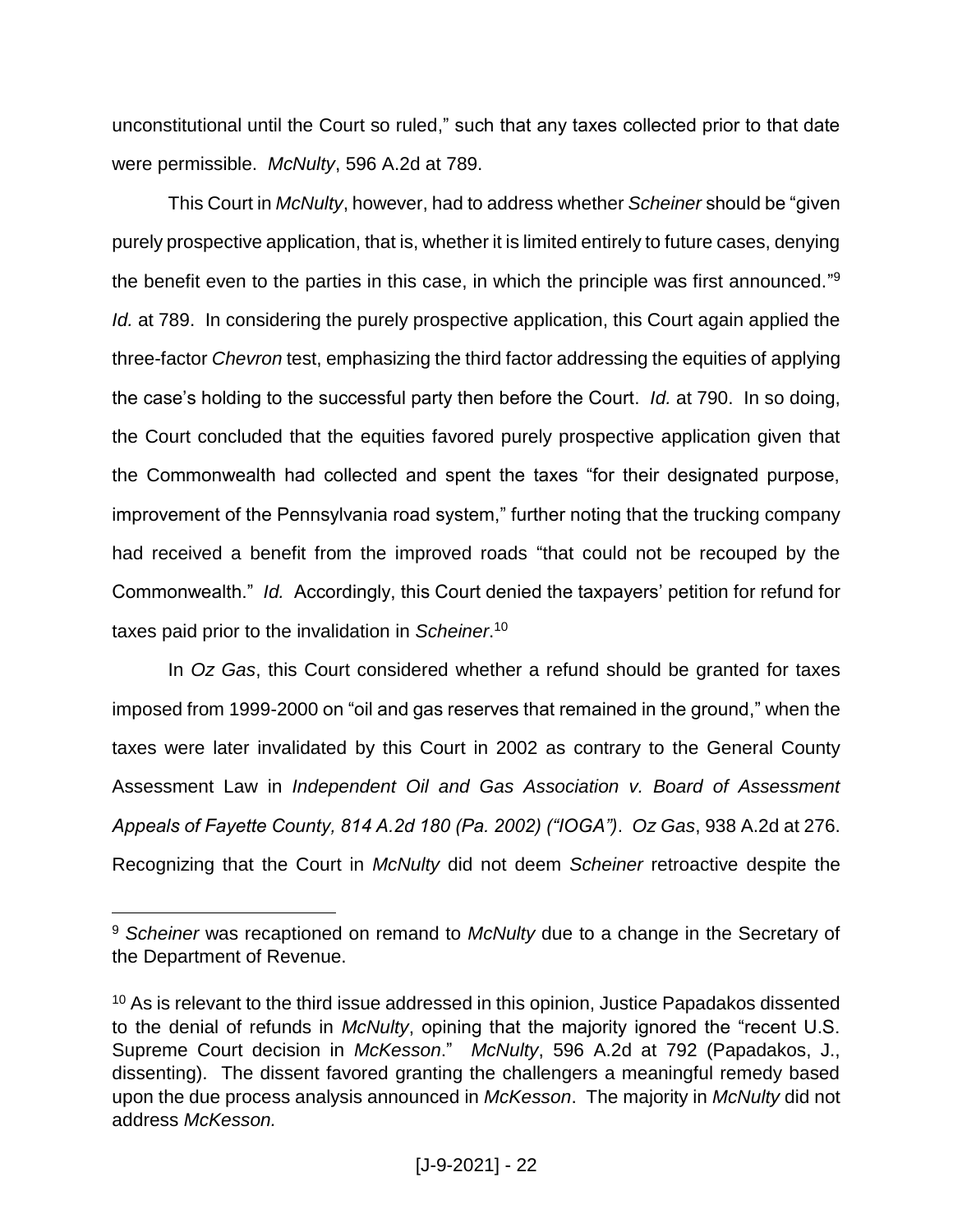constitutional infirmity, this Court opined, "If a finding that the same tax was unconstitutional, meaning that the tax was never validly collected, would be subject to prospective-only application, it would defy logic to hold that *IOGA*'s holding, based in statutory interpretation, must apply retroactively." *Id.* at 283.

The Court, additionally, engaged in its own *Chevron* analysis. *Id.* As to the first factor, we opined that IOGA established a new principle of law. Moreover, we observed that "the decision, as a practical matter, unsettled expectations and a long-standing governmental reliance interest" regarding the validity of the specific oil and gas taxes. *Id*. As to the second *Chevron* factor, we opined that "[a]pplying IOGA retroactively would not forward the operation of the decision because the decision speaks for itself and clearly establishes that the taxes are uncollectible going forward." *Id.* The Court, applying the third factor, concluded that the equities favored prospective application based upon the substantial financial hardships that would be imposed upon local taxing authorities that had "collected and made use of the taxes at issue with the good faith belief that they were legally entitled to them." *Id.* Accordingly, the Court concluded that, under the *Chevron*  test, *IOGA* should be applied prospectively and denied refunds to the taxpayers in *Oz Gas.* <sup>11</sup> In so doing, we relied upon *McNulty* in opining that "a decision of this Court invalidating a tax statute takes effect as of the date of the decision and is not to be applied retroactively." *Id.* at 285.

In applying *Oz Gas* and *McNulty* to the case at bar, we initially emphasize that both decisions were grounded upon the three-part *Chevron* test. Importantly, the first *Chevron*  factor in both cases counseled in favor of prospective application because the decision in

<sup>11</sup> Although the Court in *Oz Gas* recounted that the taxpayer raised the potential application of *McKesson*, 496 U.S. at 31 (holding that the due process clause obligates states to "provide meaningful backward-looking relief to rectify any unconstitutional deprivation" resulting from a tax statute), we did not engage in an analysis of that issue. *Oz Gas*, 938 A.2d at 281.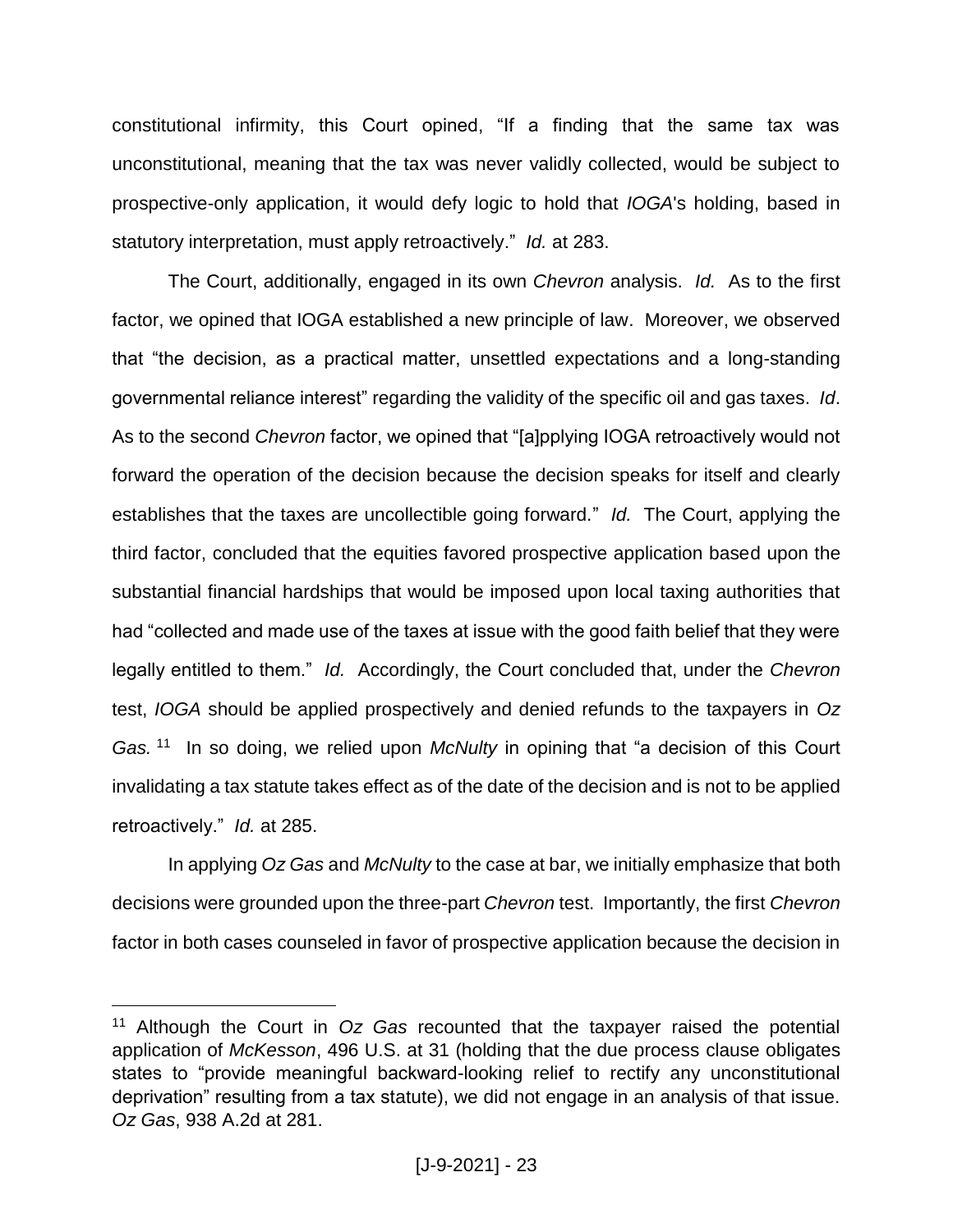question established a new principle of law. Indeed, the establishment of a new principle of law also affects a court's consideration of the third factor relating to the equities of applying a decision retroactively, given that both taxpayers and taxing entities have relied upon the existing precedent.

As evidenced by the case at bar, this analysis, however, is substantially altered if the decision to be applied does not involve a new principle of law. Indeed, turning back to the High Court's phrasing of the test in *Chevron*, we observe that the first factor is stated in the imperative: "[T]he decision to be applied nonretroactively must establish a new principle of law, either by overruling clear past precedent on which litigants may have relied, or by deciding an issue of first impression whose resolution was not clearly foreshadowed." *Chevron*, 404 U.S. at 106 (internal citations omitted). As applied to the case at bar, we conclude that this first factor controls because *Nextel* did not establish a new principle of law but instead "steadfastly adhered" to a century of case law interpreting the Uniformity Clause to invalidate tax "classifications based solely upon the quantity or value of the property being taxed." *Nextel*, 171 A.3d at 696. A review of the relevant precedent dispels the suggestion that *Nextel* constituted new law.

In 1899, this Court in *Cope's Estate* opined on the fundamental principles of tax law, observing that "[e]quality in the imposition of the [tax] burden is of the very essence of the right, and, though absolute equality and absolute justice may not be attainable, the adoption of some rule tending to that end is indispensable." *In re Cope's Estate*, 43 A. at 81 (internal quotation marks omitted). Turning to the Uniformity Clause itself, we observed that the clause "is as broad and comprehensive as it could possibly have been made" emphasizing that "all taxes" includes "property tax, inheritance tax, succession tax, and all other kids of tax . . . ." *Id.* at 81. As directly relevant to the instant case, we further explained that while the legislature had authority to classify subjects of taxation "justly and fairly," a classification "based solely on a difference in the quantity of precisely the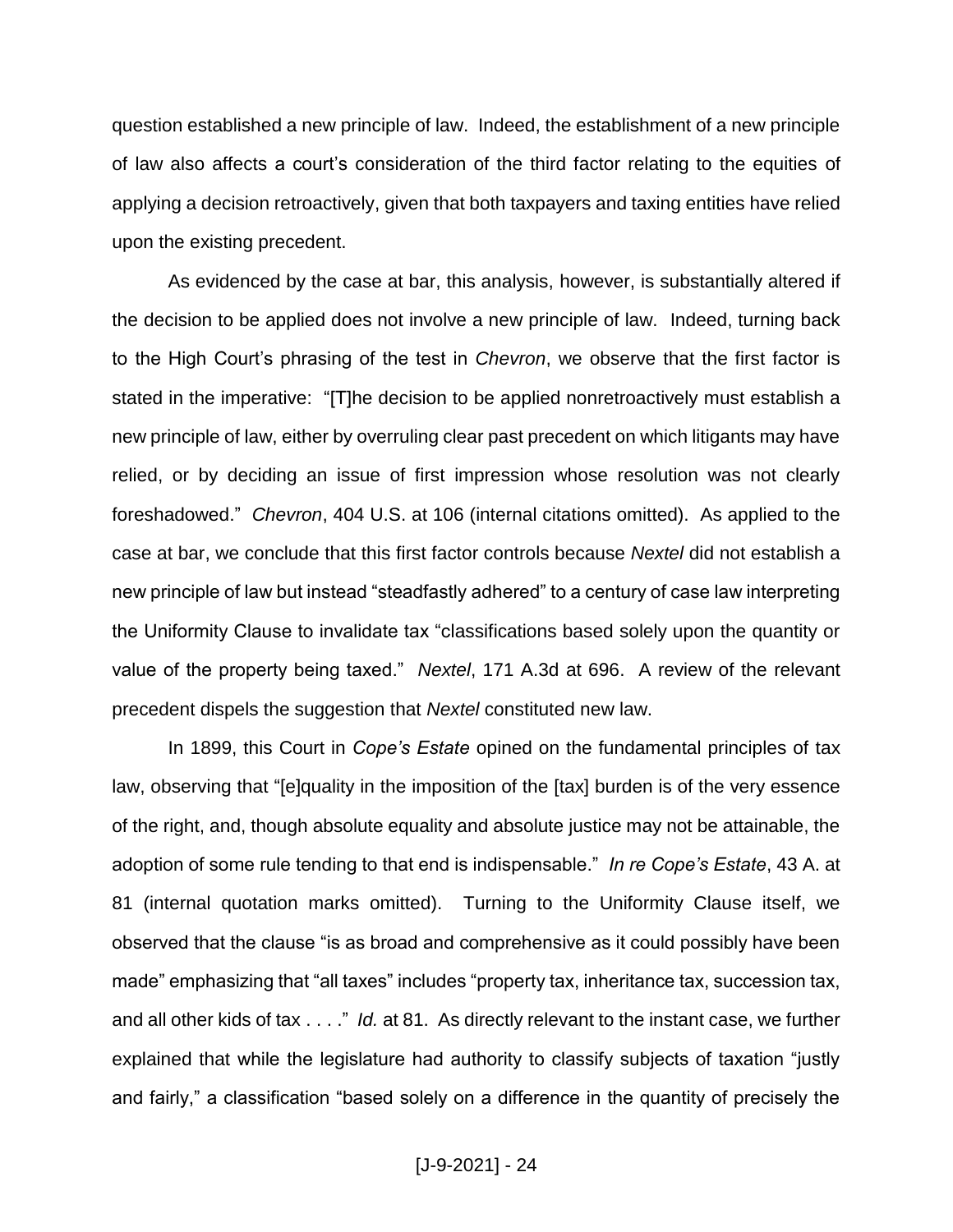same kind of property[] is necessarily unjust, arbitrary, and illegal." *Id*. We expounded, "The money value of any given kind of property . . . can never be made a legal basis of subdivision or classification for the purpose of imposing unequal burdens on either of such classes, or wholly exempting either of them from any burden." *Id.* at 82.

Applying these principles to the tax challenged in *Cope's Estate,* we concluded that the estate tax was invalid because it imposed two percent tax on all estates, but exempted from taxation the first \$5,000 of every estate. Observing that 90-95 percent of estates were valued at less than \$5,000, the Court observed the effect of this statute was "to wholly exempt from taxation the personal property of a very large percentage of decedents' estates, and impose increased and unequal burdens on the residue of the same class of property." *Id*.at 81, 82. The similarity in effect of the tax provision in *Cope's Estate* and the \$2 million deduction cap in the case at bar is clear: a minority of taxpayers are subjected to a tax while the majority is spared, due solely to a flat dollar threshold.

Three decades later, this Court in quick succession addressed challenges to a personal income tax in *Kelley*, 181 A. 598 (Pa. 1935), and the corporate income tax in *Turco Paint*, 184 A. 37 (Pa. 1936) and *Warner Brothers*, 27 A.2d at 63 (Pa. 1942). In *Kelley,* this Court considered the constitutionality of a statute imposing a personal income tax. The statute included "a deduction for living expenses in the amount of \$1,000 in the case of a single person, and \$1,500 for the head of a family or a married person" in addition to \$400 "for each dependent under eighteen years of age." *Id.* at 599. Relying upon *Cope's Estate*, this Court in *Kelley* held that the deductions resulted in tax exemptions for those earning less than \$1,000 or \$1,500. While acknowledging the beneficial purpose of these exemptions, the Court nevertheless found the exemptions unconstitutional in violation of the Uniformity Clause. The Court in *Kelley* also invalidated an overt graduated tax with tax rates varying from 2 percent for those with incomes not exceeding \$5,000 to 8 percent for incomes in excess of \$100,000.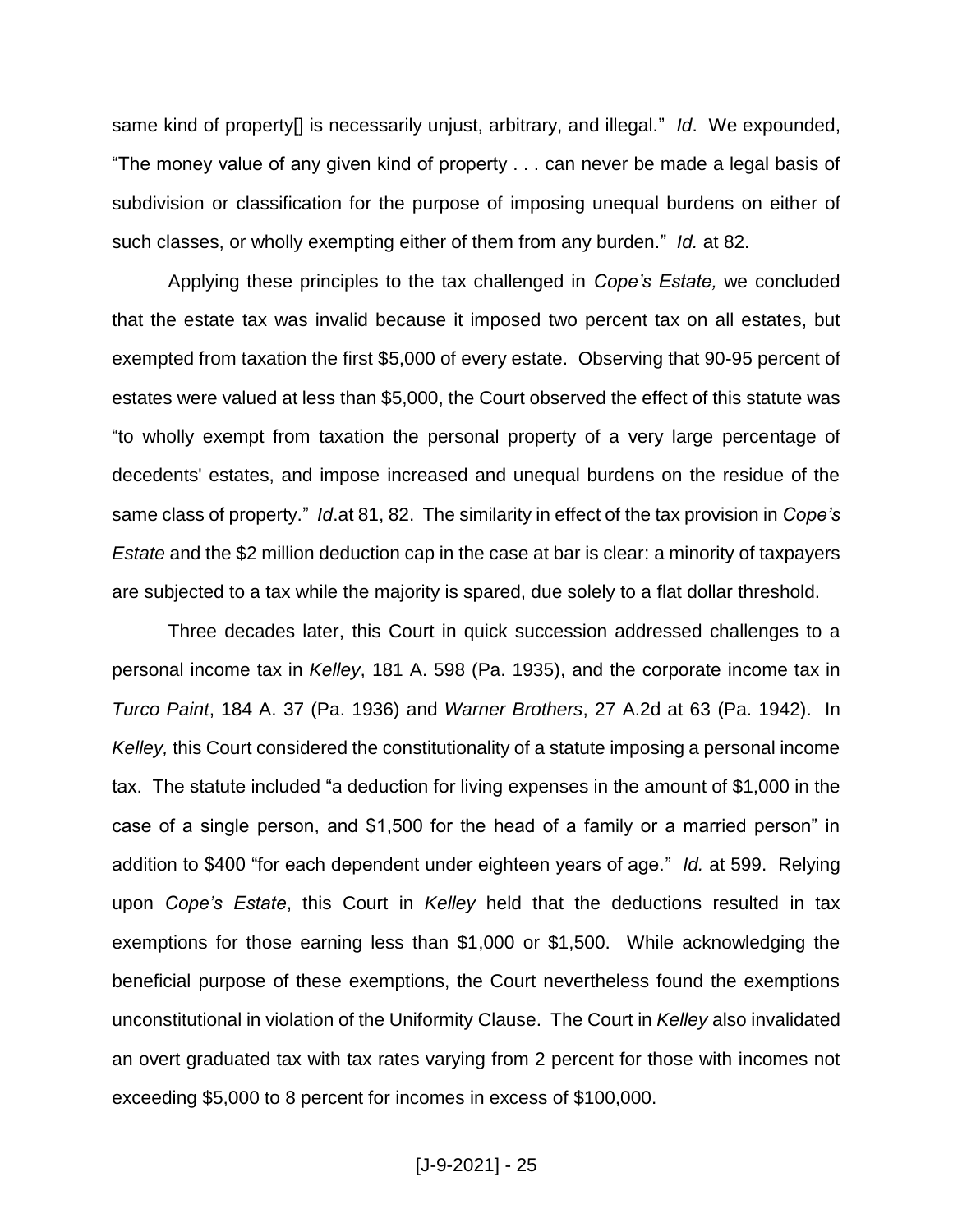In *Turco Paint*, the Court considered the constitutionality of the Corporate Net Income Tax Act of 1935, which *inter alia* imposed a tax on foreign and domestic corporations for the privilege of doing business in the Commonwealth. In relevant part, the statute imposed a 6 percent tax on a corporation's net income attributable to the business conducted in Pennsylvania, utilizing the income as reported on the corporation's federal return. While the tax was a straightforward calculation for entities that conducted all their business in Pennsylvania, the calculation proved more complex for corporations conducting business in multiple states. For those corporations, the total income attributable to Pennsylvania (and thus subject to the 6 percent tax) was derived through a formula taking into account total tangible assets, total payroll, or total gross receipts.<sup>12</sup> *Turco Paint*, 184 A. at 40 (setting forth statutory language and details of the taxation formula).

The corporate taxpayer in *Turco Paint* argued that the 1935 tax violated, *inter alia*, the Uniformity Clause. In addition to challenging the three-factor apportionment method as non-uniform, the taxpayer also claimed that "the act imposes a graded income tax, and that the graduation of the tax follows from the process by which net income is determined." *Id.* The Court rejected this challenge without reciting the taxpayer's specific claims, opining merely that the plaintiff had "not pointed to a single provision of the act which would demonstrate a legislative intent to impose a graded income tax." *Id*. Instead, it observed that the 6 percent tax applied equally to all corporations and utilized the same tax base consisting of the "net-income attributable to this state." *Id.* <sup>13</sup>

<sup>&</sup>lt;sup>12</sup> The details of this calculation are not relevant to the issues now before the Court.

<sup>13</sup> As discussed *infra,* Justices of this Court subsequently viewed the *Turco Paint* issue relating to the "process by which net income is determined" as a challenge to the statute's use of federal net income as the base of Pennsylvania's corporate income tax. These Justices observed that federal corporate net income was calculated using various exemptions and deductions. *Amidon*, 279 A.2d at 68 (Pomeroy, J. concurring); 70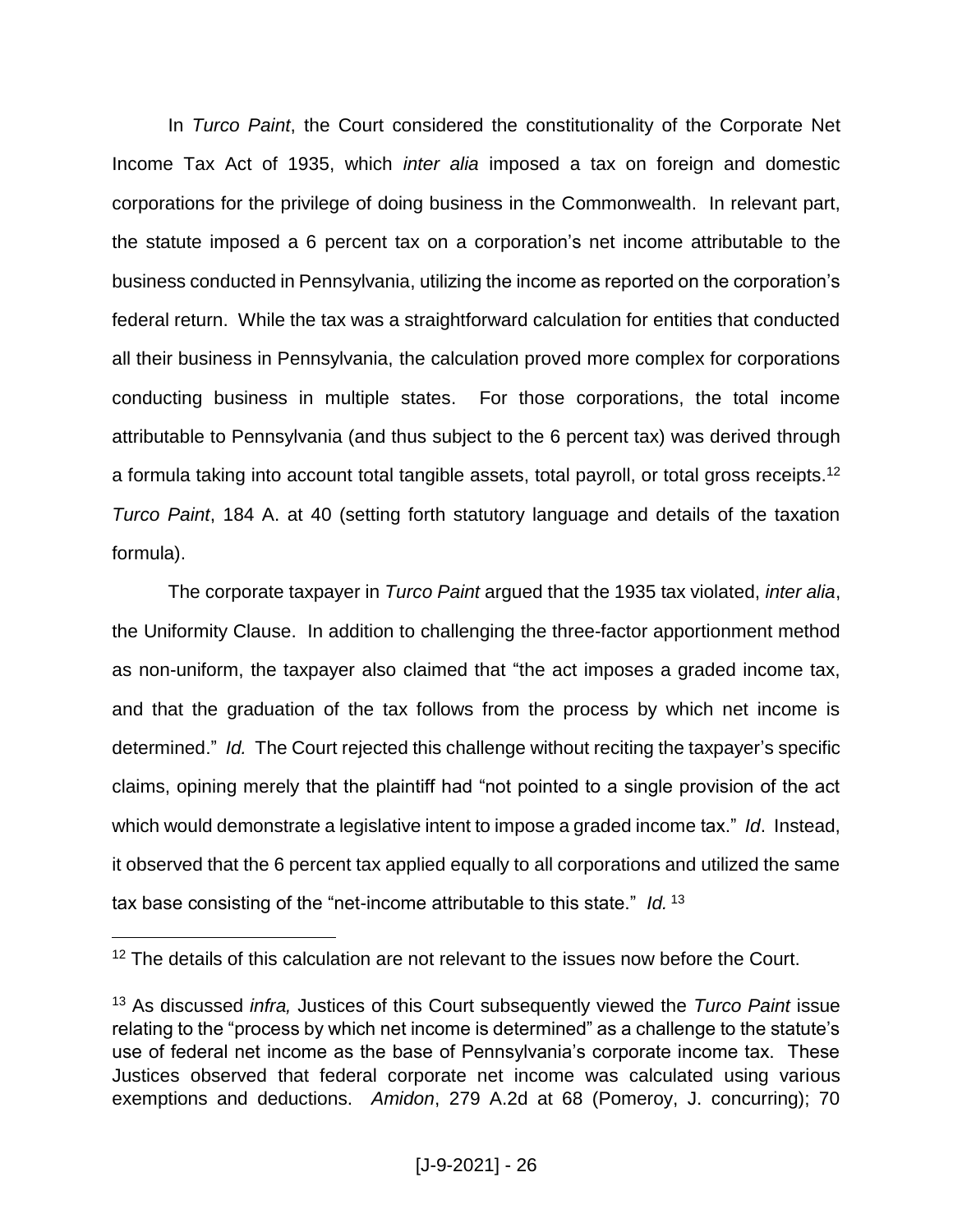Turning to the challenge to the three-factor apportionment of Pennsylvania-related income, the Court in *Turco Paint* contrasted the arguments raised in that case with the issue presented in *Kelley*. Unlike *Kelley*, which involved the utilization of "different rates . . . on varying amounts or quantities of the same tax base," *Turco Paint* involved the application of the same rate applied to the same subject matter. *Id.* We additionally opined that a tax is not rendered unconstitutionally graduated "simply because of the fact that one association, owning more of the particular taxable subject-matter than another, pays, on this account, a greater sum total of tax." *Id.* The Court suggested the nonuniformity in the form of graded taxes generally arises through the application of different tax rates to different quantities of the same tax base. *Id.*

In *Warner Brothers*, this Court addressed a challenge to the corporate income tax which it phrased as "an excise tax for the privilege of doing business in the Commonwealth, based upon net income as returned to and ascertained by the Federal Government."<sup>14</sup> *Warner Brothers*, 27 A.2d at 63. As noted in *Nextel*, this Court in *Warner Brothers* primarily addressed the issue presented in terms of an improper delegation of legislative authority. It viewed the issue as contesting a provision allowing a deduction for capital losses, where the power to vary the dollar amount of the deduction rested with the federal government rather than the General Assembly. *Id.* In rejecting the claim, this Court opined that the "the Act does not delegate the power to tax to the Federal Tribunal,

<sup>(</sup>Eagan, J, dissenting); *see also Saulsbury*, 196 A.2d at 668 (Cohen, J., dissenting). It is unclear whether any of the deductions (or more importantly, whether any of the challenges raised in *Turco Paint*) involved deductions utilizing dollar limitations, similar to the exemptions that the Court had rejected two months earlier in *Kelley.* 

<sup>&</sup>lt;sup>14</sup> While some decisions have framed the corporate tax as an "excise tax" rather than an income tax, this Court has more recently found this distinction to be "merely semantical" and instead concluded that the "the true nature of the tax is a direct tax on corporate net income." *Nextel*, 171 A.3d at 690 n.11.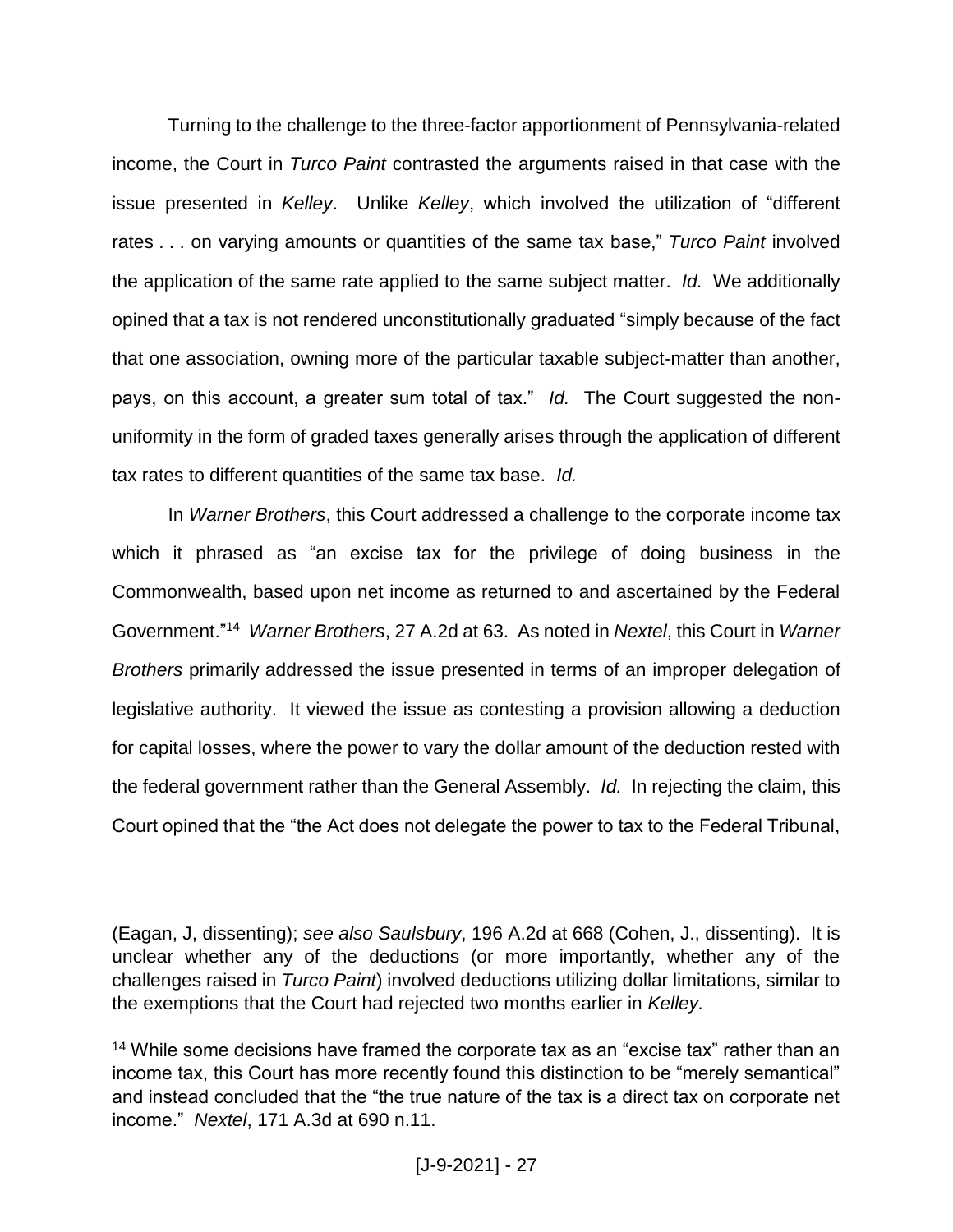it only takes the net income fixed by it, as the base for the excise privilege tax levied by the Commonwealth." *Id.*

We observed in *Nextel* that the decision in *Warner Brothers* provided minimal discussion of the Uniformity Clause issue. Indeed, the entirety of the Court's analysis consists of the following three sentences:

> The Act before us does not violate the Uniformity provisions of the Constitution. It by its terms applies to all corporations with which the Commonwealth has power constitutionally to deal by making their net income subject to the tax. *Turco Paint*, [184 A. 37]; *Com. v. Columbia Gas & Elec. Corp.*, [8 A.2d 404 (Pa. 1939)]. Where the base is the same and the rate unvarying, there is no lack of uniformity.

*Warner Bros.*, 27 A.2d at 64. This discussion does not acknowledge, let alone distinguish, the more developed Uniformity Clause jurisprudence invalidating dollar-thresholds as set forth in *Cope's Estate* and *Kelley.*

Moreover, this Court continued to utilize the principles set forth in *Cope's Estate* and *Kelley* through the 1960s and 1970s in the decisions of *Saulsbury*, 196 A.2d 664 (Pa. 1964), and *Amidon*, 279 A.2d 53 (Pa. 1971). In *Saulsbury*, we struck a \$10 occupational privilege tax because it applied only to those taxpayers with gross earnings in excess of \$600. Citing *Kelley*, we reiterated that "a statute levying an income tax from which certain individuals were exempted because their incomes did not exceed stated amounts was void, in that it was lacking in uniformity and violated the constitutional rule*.*" *Saulsbury,*  196 A.2d at 666*.* We additionally rejected an attempt to cabin *Kelley*'s holding to apply only to property taxes and not to excise taxes, reiterating that the language of the Uniformity Clause applying to "all taxes" is as "broad and comprehensive as it could possibly be." *Id.* (citing *inter alia* to *Kelley* and *Cope's Estate*).

In *Amidon*, the Court invalidated the General Assembly's enactment of a personal income tax statute which imposed a 3.5 percent tax on taxpayers' federal taxable income.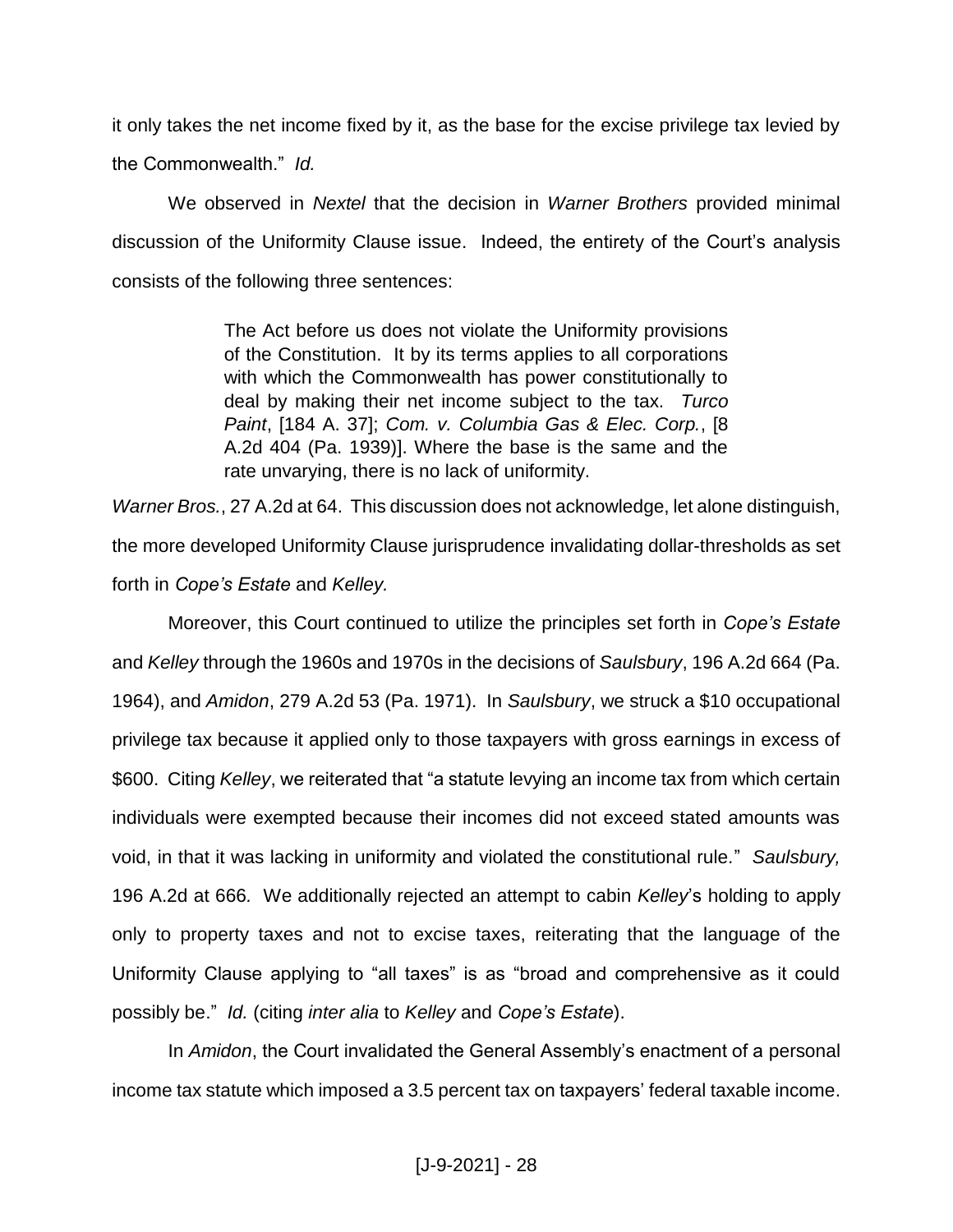The challengers in that case argued that the various exemptions and deductions included in the calculation of the federal taxable income rendered the tax non-uniform, as some taxpayers could take advantage of deductions and exemptions not available to others. The Court opined that the inclusion of "federal personal exemptions for the taxpayer and his qualified dependents" in the calculation of taxable income constituted "the same elements of nonuniformity as were condemned in both *Kelley* and *Saulsbury*." *Amidon*, 279 A.2d at 60

The opinion in *Amidon* rejected the Commonwealth's attempt in that case to rely upon *Turco Paints* and *Warner Brothers*, which, as noted, approved the use of federal corporate net income in the calculation of Pennsylvania's corporate income tax. The majority, with somewhat minimal analysis, deemed these cases inapposite based upon a distinction between corporate and individual taxation, observing that the corporations are "profit maximizing" "artificial legal entities" in contrast to individuals. *Id.* at 63.

Justice Pomeroy in concurrence, however, questioned the majority's blanket distinction between corporate and personal uniformity clause jurisprudence. He emphasized the Court's prior statements observing that the Uniformity Clause applied broadly to "all taxes." He instead offered a more nuanced distinction between the analysis of the uniformity of the personal income tax deemed unconstitutional in *Amidon* and the corporate income tax found constitutional in *Turco Paint*, despite both taxes being based upon the federally reported income. He observed "that there is no parallel in the federal income tax on corporations" to the exemptions included in the federal personal tax, specifically citing the "personal exemption of \$625" for each taxpayer and dependent. *Id.* at 68 (Pomeroy, J., concurring). The concurrence agreed with the majority in equating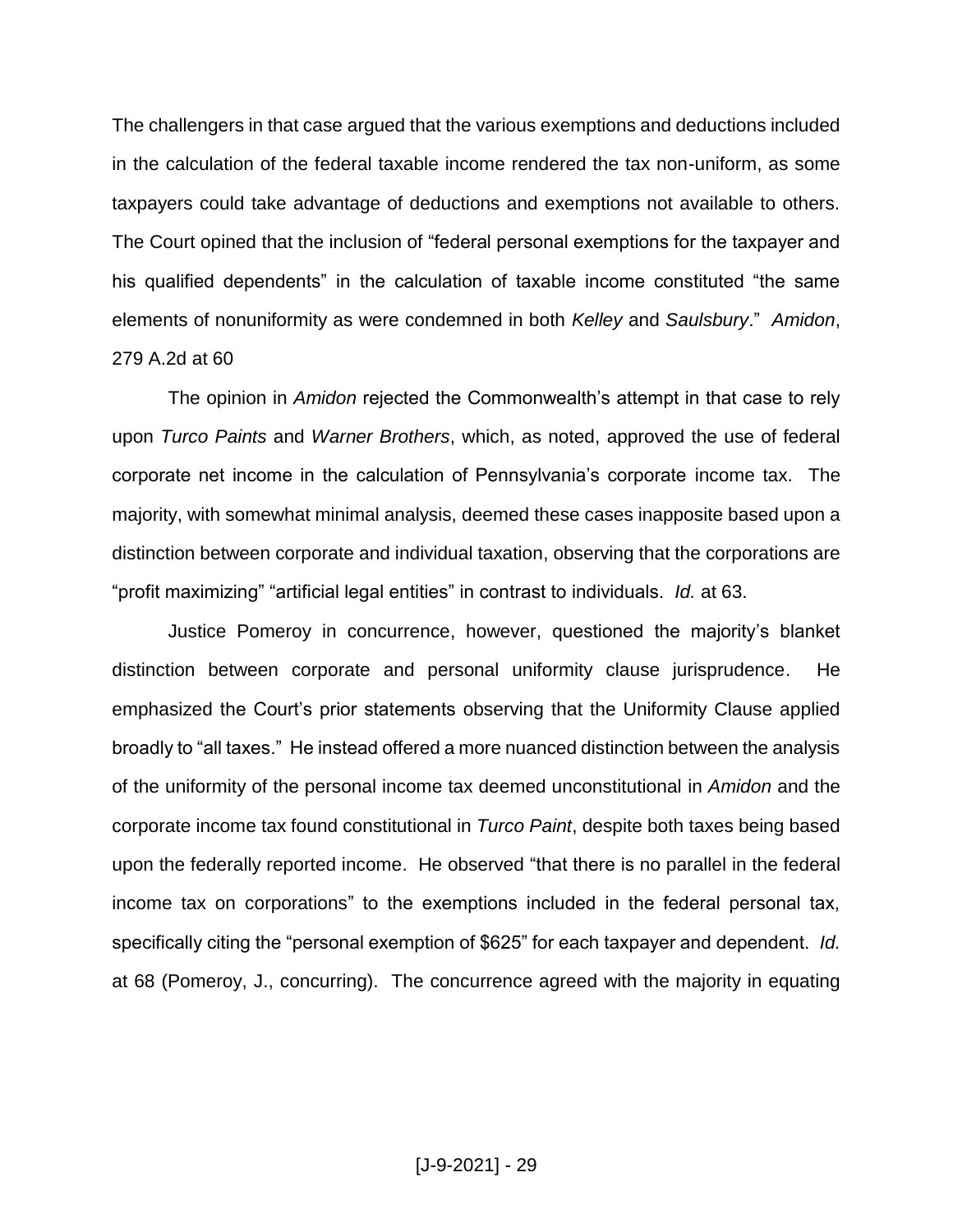these exemptions with the dollar-figure exemptions declared non-uniform in *Kelley* and *Saulsbury.<sup>15</sup>*

More recently, this Court reiterated the holdings of *Cope's Estate* and its progeny in *Mount Airy*, 154 A.3d 268. In *Mount Airy*, the Court, in relevant part, reviewed a uniformity challenge to a tax imposed on casinos outside of Philadelphia which varied depending on whether the casino had gross terminal revenue ("GTR") in excess of \$500 million.<sup>16</sup> In finding this provision unconstitutional, this Court cited the decisions discussed above in observing the enduring, "basic principle that '[t]he money value of any given kind of property . . . can never be made a legal basis of subdivision or classification

<sup>16</sup> Specifically, this Court described the details of the tax as follows:

 $\overline{a}$ 

A casino located outside of Philadelphia County must pay both (a) an annual county local share assessment of 2% of its GTR and (b) a municipal local share assessment of either 2% of its GTR or a lump sum of \$10 million, whichever is greater. Therefore, a non-Philadelphia casino with GTR at or below \$500 million will always pay a \$10 million municipal local share assessment, and a non-Philadelphia casino with GTR above \$500 million will always pay more than \$10 million.

<sup>15</sup> In contrast, Justice Eagen, in dissent in *Amidon*, would have found the use of the federal personal income calculation constitutional despite the use of deductions and exemptions, because he viewed *Turco Paint* and *Warner Brothers* as controlling on that issue. He recounted that the corporate tax calculations that were deemed permissible in *Turco Paint* included deductions for business expenses, charitable contributions, net operating loss carryovers, and payments to pension and profit sharing plans. *Id.* at 69 (Eagen, J., dissenting). This description, however, does not indicate whether any of these corporate deductions and exemptions involved dollar limitations as contrasted with the \$625 personal tax exemption highlighted by Justice Pomeroy's concurrence.

*Id.* at 271. This Court's holding in *Mount Airy* focused upon the fact that the provision requiring payment of "the greater of \$10 million or 2% of GTR" was the "functional equivalent of a second tax bracket with a marginal rate of 2% for casinos with GTR greater than \$500 million." *Id.* at 276.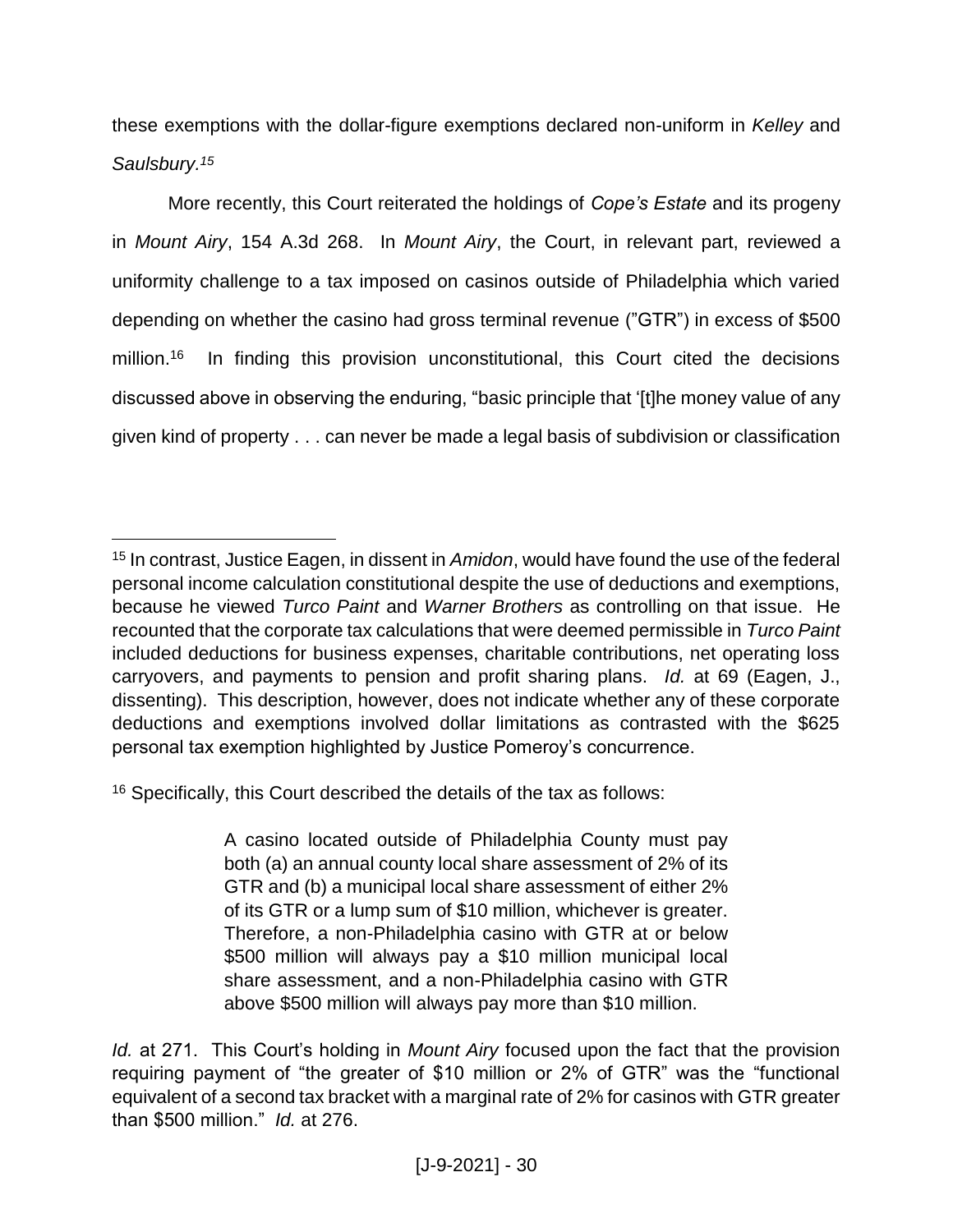for the purpose of imposing unequal burdens on [similarly situated] classes.'" *Id.* at 275 (quoting *Cope's Estate*, 43 A. at 82).

Having reviewed this jurisprudence, we reject the Department's argument that *Nextel* adopted a new principle of law for purposes of the first *Chevron* factor. The Department cites *Turco Paints* for the proposition that prior to *Nextel* this Court had not found a Uniformity Clause violation "in the corporate tax context where the same statutory tax rate was applied to the same tax base." Dept. Brief at 20. *Turco Paints* certainly supports the very general proposition that application of the same tax rate to the same tax base does not violate the Uniformity Clause.

Critically, however, it is not clear whether the Court in *Turco Paint* considered the constitutionality of exemptions and deductions utilizing flat dollar thresholds, the likes of which have been consistently rejected by this Court in *Cope's Estate*, *Kelley, Saulsbury*, and now *Nextel.* Moreover, nothing in *Turco Paints* indicates that the Court would not have employed a different Uniformity Clause analysis for the use of quantity-based exemptions and deductions in the corporate taxation context than what it employed months earlier in regard to personal taxes in *Kelley* As we clarified in *Nextel*, "[w]hile our Court has recognized critical differences between corporate and personal tax codes, this recognition should not be interpreted as an endorsement of a wholly separate uniformity analysis for corporate and personal taxes. The Uniformity Clause, and our caselaw interpreting it, is equally applicable to both types of taxes." *Nextel*, 171 A.3d at 700-701.

Having rejected the Department's contention that *Nextel* constituted a break in precedent, our application of the three-factor *Chevron* test, as utilized in *McNulty* and *Oz Gas*, is straightforward. Specifically, the first factor of the *Chevron* test requires that the decision "establish a new principle of law" in order for it to apply "nonretroactively." *Chevron*, 404 U.S. at 105; *McNulty*, 596 A.2d at 788. *Nextel* does not satisfy this first factor.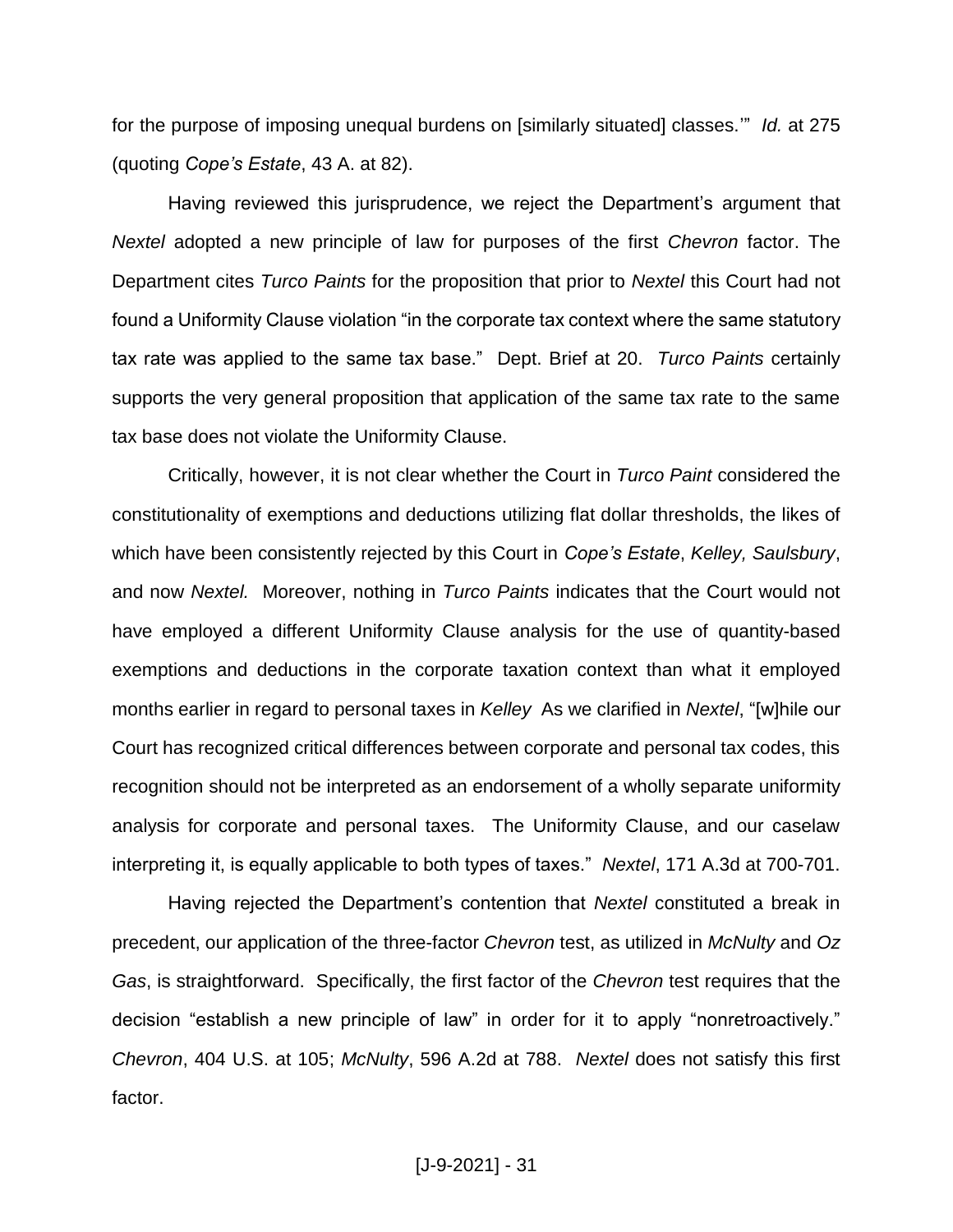As explained above, rather than establishing a new principle of law, *Nextel* faithfully applied this Court's jurisprudence developed consistently in *Cope's Estate*, *Kelley*, *Saulsbury*, *Amidon*, and *Mount Airy* holding that the Uniformity Clause is violated where a difference in taxation is "based solely on a difference in quantity of precisely the same kind of property." *Nextel*, 171 A.3d at 699 (quoting *Cope's Estate*, 43 A. at 81). We observed that the Court has "consistently viewed as unconstitutional" statutes which exempt entire classes of taxpayers from the payment of taxes based solely upon whether their income or property value falls below the statutorily designated exemption value, as it required the non-exempted taxpayers to bear the full tax burden. *Id.* at 697. We have repeatedly deemed these quantity-based distinctions in tax burden to be "necessarily unjust, arbitrary and illegal." *Id.* at 699. *Nextel* merely applied this century of jurisprudence to the NLC deduction provision. Absent the establishment of a new principle of law, *Nextel* does not necessitate prospective application under the *Chevron*  test. 17

#### **V. Severability**

 $\overline{a}$ 

There is no dispute that if *Nextel* applies retroactively, then the \$2 million cap included in the 2001 NLC deduction provision violates the Uniformity Clause for the same reasons that the 2007 \$3 million NLC deduction cap was deemed unconstitutional in *Nextel*. The question then becomes whether and how the unconstitutionality can be remedied where the 2001 NLC deduction provision does not contain the fallback option of the uniform 12.5 percent cap, which was present in the 2007 NLC deduction provision. As this Court opined in *Nextel*, the retention of the 12.5 percent cap continued to effectuate the "twin policy objectives" of encouraging business investment through the provision of an NLC deduction while also ensuring the Commonwealth's fiscal health by

<sup>&</sup>lt;sup>17</sup> As we find the first factor to control this analysis, we do not speak to the second and third *Chevron* factors.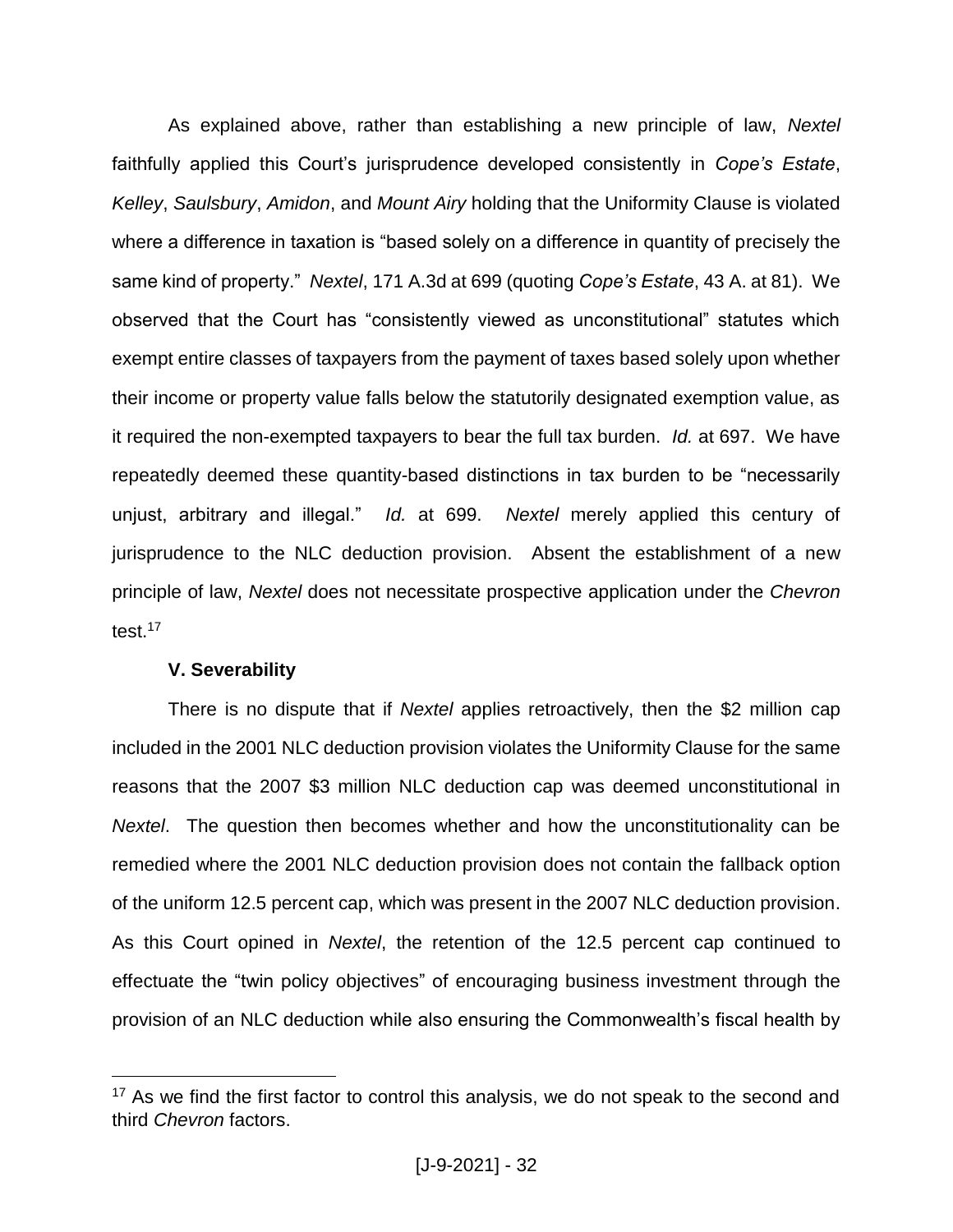capping the deduction. *Nextel*, 171 A.3d at 704. In regard to the 2001 NLC deduction provision, the only available options are the severance of the \$2 million cap, resulting in unlimited NLC deductions, or elimination of the entire NLC deduction, resulting no NLC deductions.

The parties recognize that the General Assembly has explicitly instructed that "provisions of every statute shall be severable" if a court finds a provision invalid. 1 Pa.C.S § 1925.<sup>18</sup> Specifically, Section 1925 provides guidance, directing that provisions should be severed if the remaining valid provisions of the statue are not so "essentially and inseparably connected with, and so depend upon, the void provision or application, that it cannot be presumed the General Assembly would have enacted the remaining valid provisions without the void one." Additionally, courts should be mindful of whether "the remaining valid provisions, standing alone, are incomplete and are incapable of being executed in accordance with the legislative intent." *Id.* Essentially, we consider what the General Assembly "would have done had it known that the exemption was

<sup>&</sup>lt;sup>18</sup> In full, Section 1925 entitled "Constitutional construction of statutes," provides as follows:

The provisions of every statute shall be severable. If any provision of any statute or the application thereof to any person or circumstance is held invalid, the remainder of the statute, and the application of such provision to other persons or circumstances, shall not be affected thereby, unless the court finds that the valid provisions of the statute are so essentially and inseparably connected with, and so depend upon, the void provision or application, that it cannot be presumed the General Assembly would have enacted the remaining valid provisions without the void one; or unless the court finds that the remaining valid provisions, standing alone, are incomplete and are incapable of being executed in accordance with the legislative intent.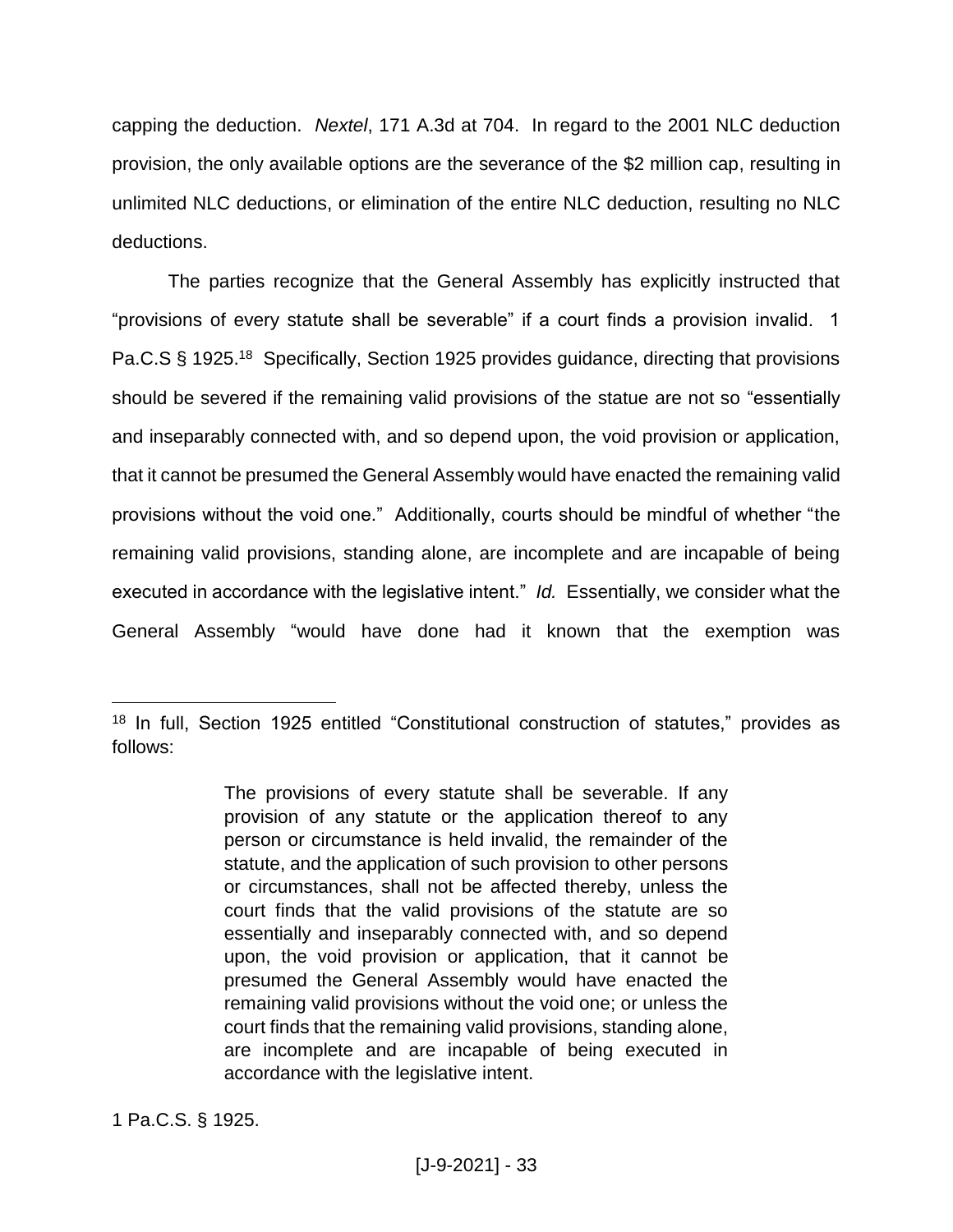unconstitutional." *PPG Industries, Inc. v. Commonwealth*, 790 A.2d 261, 269 (Pa. 2001) (internal citation and alteration removed).

The Department maintains that the Commonwealth Court erred in remedying the unconstitutionality by severing the \$2 million NLC deduction cap rather than severing the NLC deduction in its entirety. In support, the Commonwealth reiterates the history of the NLC deduction, highlighting that the General Assembly has not enacted the NLC without a cap since 1991. It offers Judge Brobson's dissent as providing a proper analysis, emphasizing this Court's rejection in *Nextel* of an unlimited NLC deduction as "clearly contrary to the wishes of the General Assembly." Dept. Brief at 30 (quoting *Nextel*, 171 A.3d at 704-05); *GM*, 222 A.3d at 476 (Brobson, J., dissenting). The Department, like Judge Brobson, finds the General Assembly's over-arching goal to be the protection of the fiscal health of the Commonwealth*.* Accordingly, it maintains that the General Assembly would have preferred to strike the entire NLC deduction provision rather than impose an unlimited NLC deduction through the elimination of the \$2 million cap.

GM in contrast advocates for the elimination of the \$2 million NLC deduction cap. It agrees with the Commonwealth Court's determination that the General Assembly would have championed the goal of encouraging business investment in the Commonwealth if forced to choose between the dual goals of the protecting the public fisc and promoting business development. It emphasizes that at the time of enactment most of our sister states allowed corporations to deduct net losses and that to eliminate Pennsylvania's deduction entirely would render the Commonwealth comparatively less competitive. GM Brief at 30 (citing legislative history as indicating that thirty-nine states permitted "operating loss carryforwards").

Additionally, it argues that severance of the cap is consistent with Section 1925 of the Statutory Construction Act. GM observes that the NLC deduction provision is not rendered incomplete or incapable of execution if the cap is eliminated, given that the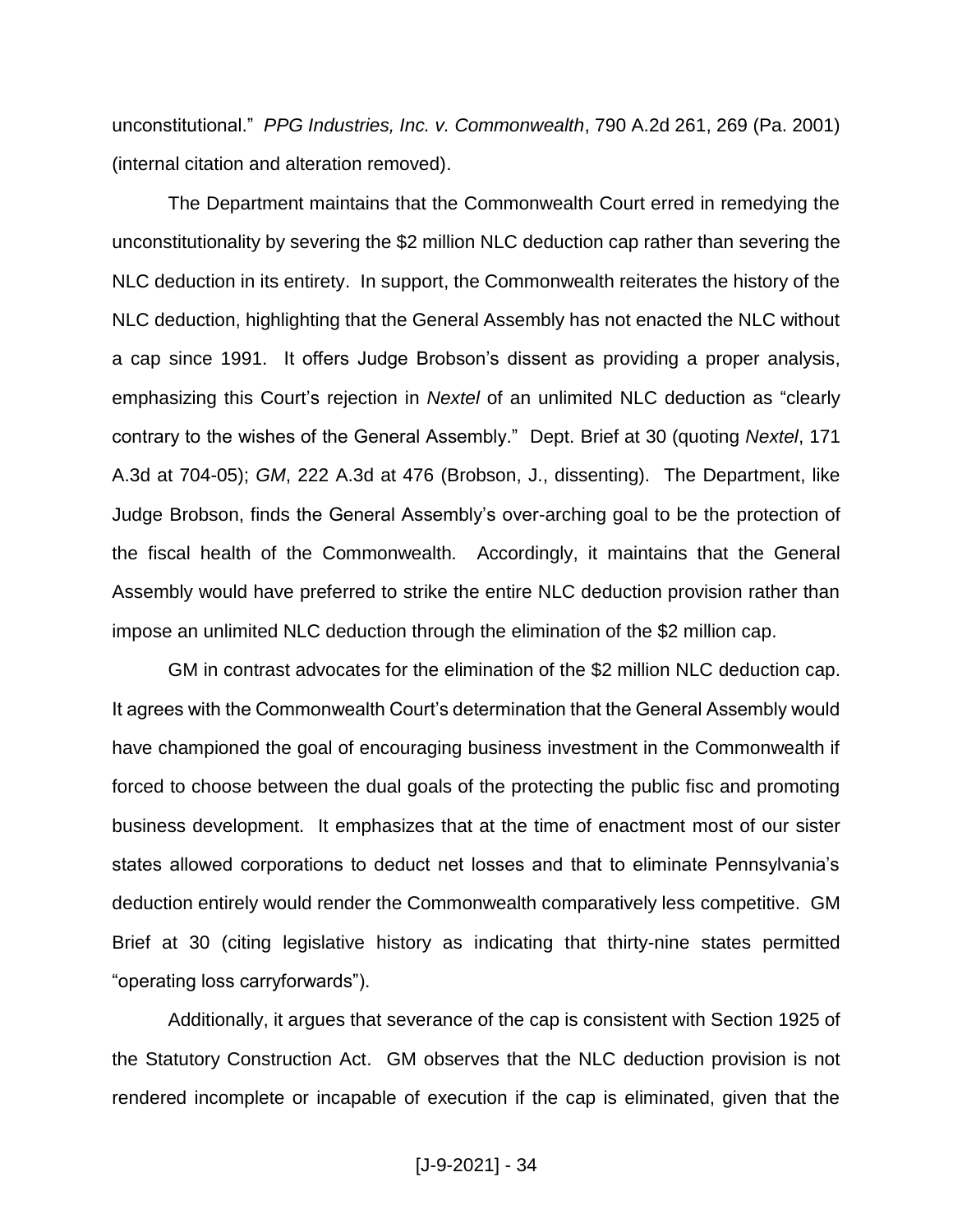General Assembly enacted it without a cap for the eleven years prior to 1991. GM further highlights that severance is favored by the Tax Code, which it views as "express[ing] a legislative intent to sever the smallest possible bit of text from a tax statute necessary to achieve a constitutional result." GM Brief at 31-32 (citing 72 P.S. § 10002 ("It is hereby declared as the legislative intent that this code would have been adopted had such unconstitutional word, phrase, clause, sentence, section or provision thereof not been included therein.")).

In considering the severance options available in the case at bar, we continue to recognize the General Assembly's twin policy goals of promoting business development through the provision of NLC deductions while also imposing caps on the deductions to protect the fiscal health of the Commonwealth. Moreover, we acknowledge that we found both options currently available to be contrary to the intent of the General Assembly in *Nextel*, 171 A.3d at 705. Upon careful consideration, however, we conclude that severance of the NLC provision in its entirety is more consistent with the General Assembly's intent, as evidenced by the history of NLC deduction provision. Specifically, as we noted in *Nextel*, the legislature initially enacted the NLC deduction without a cap in 1980, eliminated the NLC deduction in its entirety from 1991-1994 to address budgetary concerns, and then reinstated it in 1994, but only in capped format. *Id.* at 704-705. We agree with Judge Brobson in dissent below that "the intent of the General Assembly since reintroducing the NLC deduction has been to allow the deduction but with limits." *GM*, 222 A.3d at 476 (Brobson, J, dissenting).

Moreover, we find elimination of the NLC deduction provision permissible under Section 1925 of the Rules of Statutory Construction. Given that the legislature previously enacted the corporate income tax without including the NLC deduction, it is clear that the tax is not dependent upon the NLC deduction provsion. Accordingly, we respectfully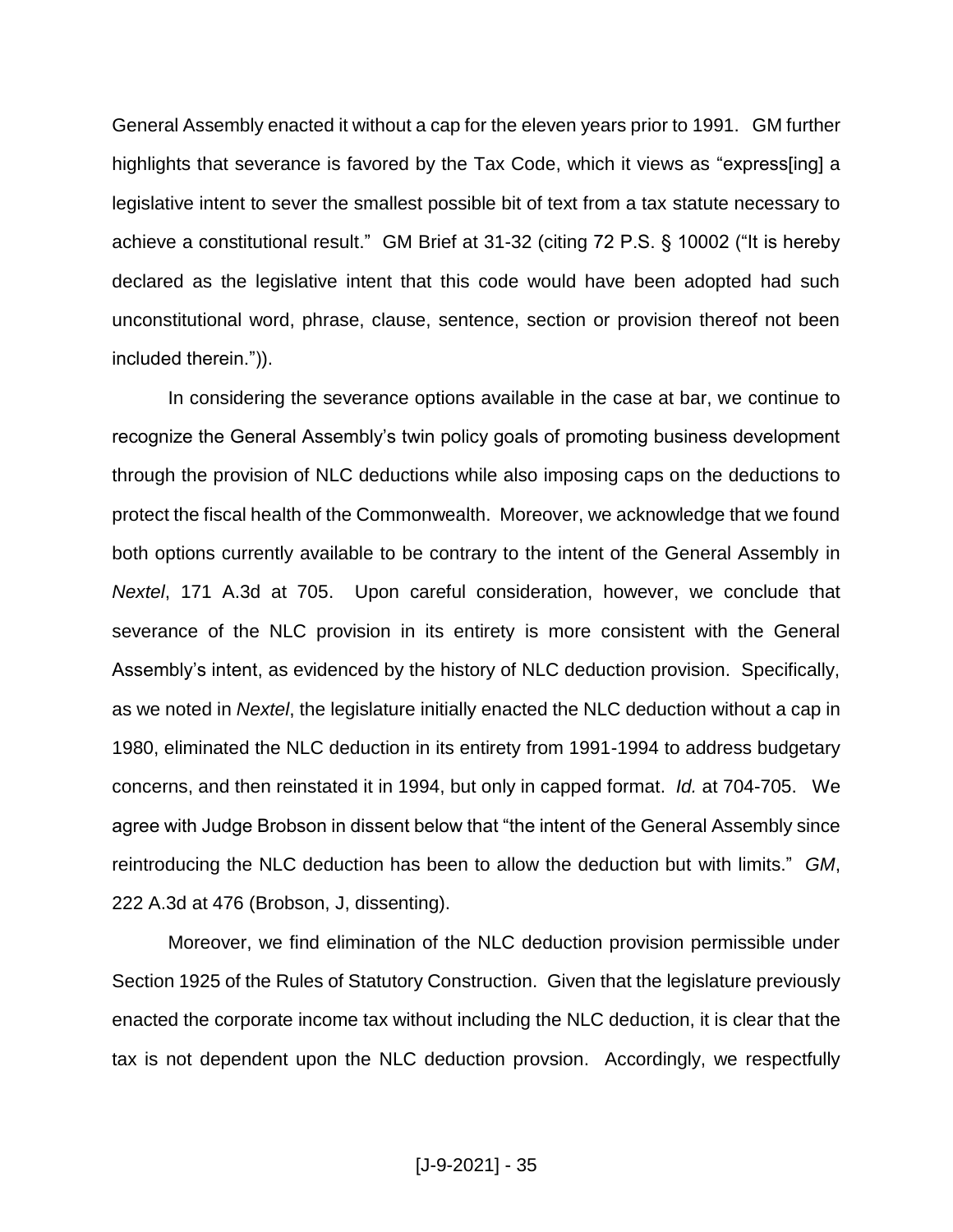reverse the Commonwealth Court's severance of the \$2 million deduction cap and instead strike the NLC deduction for the 2001 Tax Year in its entirely.

# **VI. Due Process -** *McKesson Corp. v. Division of Alcoholic Beverages and Tobacco, Department of Business Regulation of Florida***, 496 U.S. 18 (1990)**

The Department additionally disputes the Commonwealth Court's reliance upon the United States Supreme Court's decision in *McKesson* as requiring "meaningful backward-looking relief" in the form of refunding the taxes paid by GM to equalize the positions of the corporations subject to the \$2 million NLC deduction cap and those favored corporations permitted unlimited NLC deductions. Prior to addressing the parties' arguments, we review the High Court's decision.<sup>19</sup>

The United States Supreme Court in *McKesson* faced a similar situation to that currently before this Court involving a taxpayer seeking a refund for taxes deemed unconstitutional. Specifically, the parties before the High Court in *McKesson*  acknowledged that, under *Bacchus Imports, Ltd. v. Dias*, 468 U.S. 263 (1984), a Florida tax provision violated the Commerce Clause by imposing a lower tax burden on sales of alcoholic beverages manufactured from specified agricultural products commonly grown in Florida than the tax applied to alcoholic beverages that did not utilize Florida products. The taxpayer, like GM, sought a refund of the "amount of the excess taxes it had paid as a result of its disfavored treatment." *McKesson*, 496 U.S. at 24-25.

In addressing the taxpayers' petition, the High Court explained that "[b]ecause exaction of a tax constitutes a deprivation of property, the State must provide procedural safeguards against unlawful exactions in order to satisfy the commands of the Due Process Clause," which could include both pre- and postdeprivation remedies. *Id.* at 36. The High Court expounded upon the necessity of states employing postdeprivation refund

<sup>19</sup> As discussed *supra* at 10 n.4, this Court in *Nextel* was not presented with a robust due process argument based upon *McKesson*.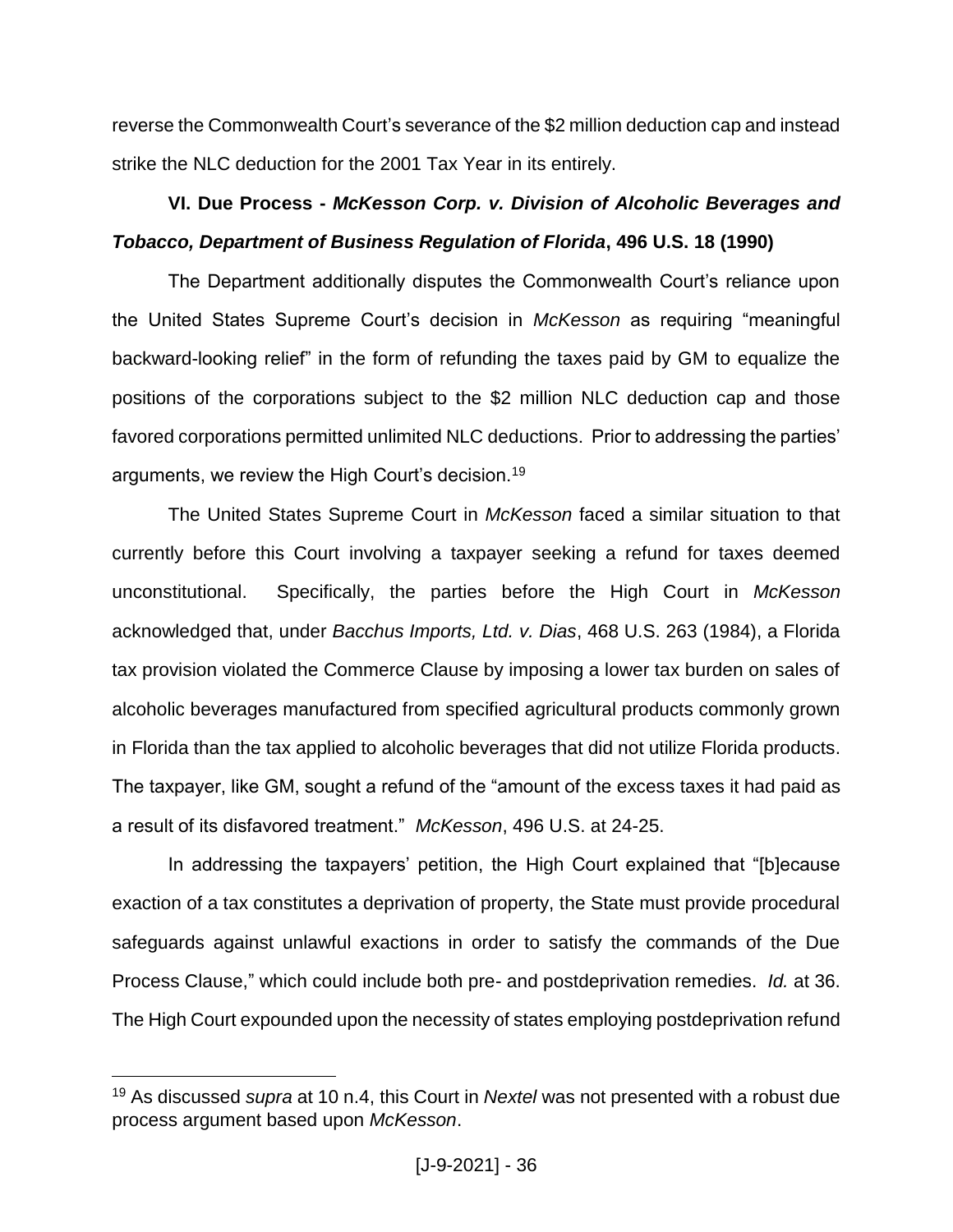procedures to provide taxpayers with "a fair opportunity to challenge the accuracy and legal validity of their tax obligation" and a "clear and certain remedy for any erroneous or unlawful tax collection." *Id.* at 39 (internal citation and quotation marks omitted). It explained,

> [I]f a State penalizes taxpayers for failure to remit their taxes in timely fashion, thus requiring them to pay first and obtain review of the tax's validity later in a refund action, the Due Process Clause requires the State to afford taxpayers a meaningful opportunity to secure postpayment relief for taxes already paid pursuant to a tax scheme ultimately found unconstitutional.

Id. at 22.<sup>20</sup> Stated differently, the Court required states "to provide meaningful backwardlooking relief to rectify any unconstitutional deprivation" if taxpayers are "relegate[d] to a postpayment refund action." *Id.* at 31. Notably, none of these statements setting forth the due process requirements of a postdeprivation remedy restricts the holding to Commerce Clause violations but instead speaks broadly in terms of "erroneous or unlawful tax collection" and "unconstitutional deprivation[s]." *Id.* at 31, 39.

The High Court next considered available and sufficient postdeprivation remedies. It observed that in cases where a taxing body does not have authority to tax or where it imposes the tax on an entity with absolute immunity, then the tax must be refunded as there is no other option to cure the violation. *Id.* at 39. However, for violations of the Commerce Clause resulting in the tax code favoring one group of taxpayers over another, the state has flexibility in designing a remedy. The Court recognized the state could utilize the following three options: (1) refund "the difference between the tax [the taxpayer] paid and the tax it would have been assessed were it extended the same rate reductions that its competitors actually received[,]" (2) "assess and collect back taxes from petitioner's

<sup>&</sup>lt;sup>20</sup> The Due Process Clause of the Fourteenth Amendment to the United States Constitution provides, "[N]or shall any State deprive any person of life, liberty, or property, without due process of law." U.S. Const. amend. XIV, § 1.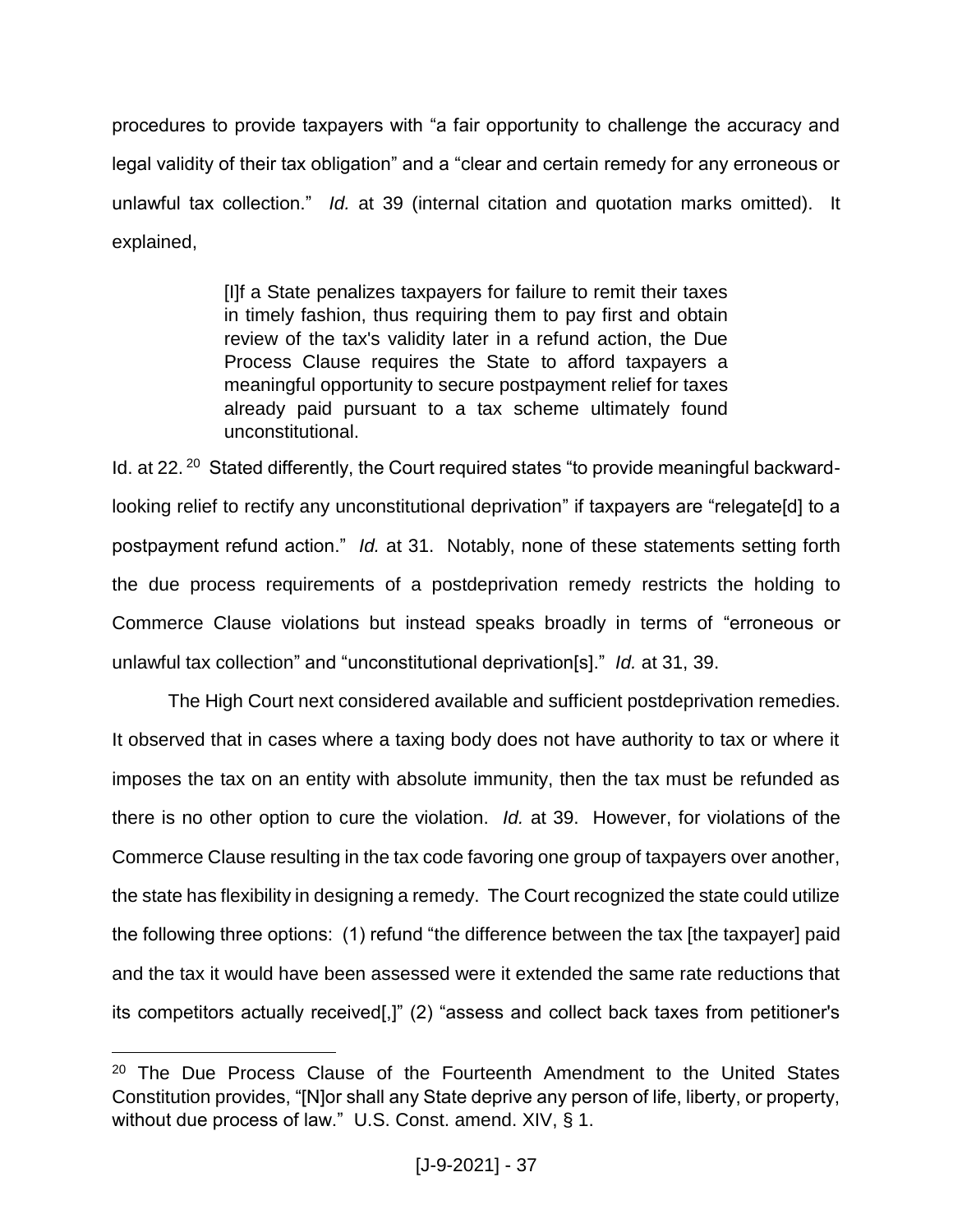competitors who benefited from the rate reductions during the contested tax period, calibrating the retroactive assessment to create in hindsight a nondiscriminatory scheme[;]" and (3) "a combination of a partial refund to petitioner and a partial retroactive assessment of tax increases on favored competitors, so long as the resultant tax actually assessed during the contested tax period reflects a scheme that does not discriminate against interstate commerce." *Id.* at 40-41. The Court emphasized that a state is "free to choose which form of relief it will provide, so long as that relief satisfies the minimum federal requirements." *Id.* at 51-52.

In so doing, the Court rejected Florida's "contrived and self-serving" suggestion that the remedy should be gauged by the tax structure the state would have imposed had it known of the constitutional flaw in the current system; in essence, the state sought application of the "hypothetical" tax structure that would have been imposed if the state had employed a predeprivation review. *Id.* at 42. Specifically, Florida proposed that it would have cured the Commerce Clause violation by imposing the higher tax rate on all distributors, rather than only to McKesson and other distributors of out-of-state beverages. Thus, Florida asserted that McKesson paid what would have been the hypothetical proper tax and that any refund would result in a "windfall" to McKesson.

The Justices found that Florida's proposed use of the hypothetical tax structure failed to remedy the constitutional deprivation which involved the imposition of a "relative disadvantage" on one category of taxpayer. *Id.* It noted that the Commerce Clause violation resulted from the comparative economic advantage enjoyed by distributors of Florida-related beverages over the distributors of other beverages. Thus, the remedy must address the discriminatory effect that resulted from the imposition of the taxes on McKesson and its competitors. *Id*. at 43.

In addressing the potential disruption to a state's financial planning that could result from refunds, the High Court observed that states could reduce their exposure by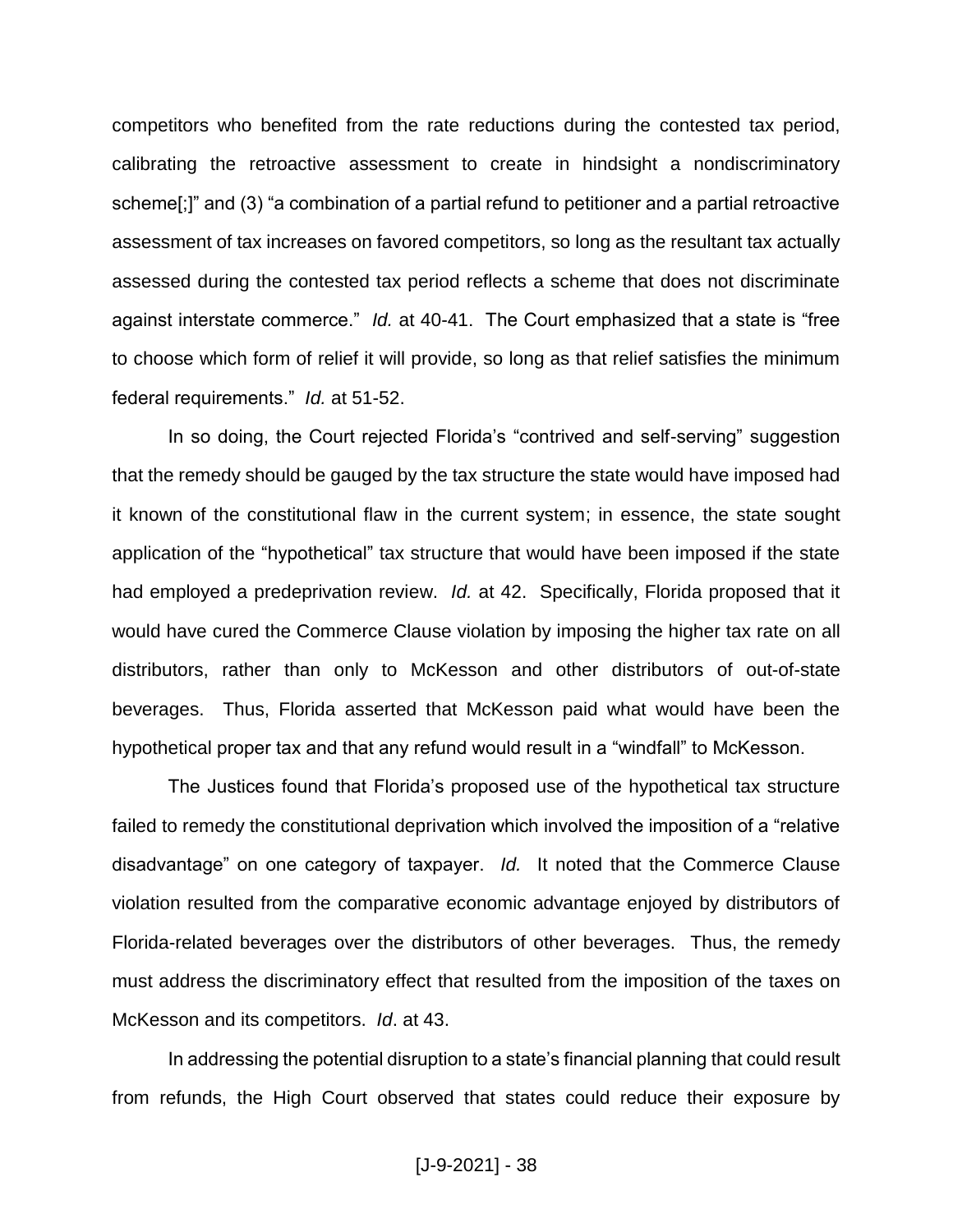imposing procedural requirements such as limiting refunds to those taxpayers who pay their tax under protest, instituting an installment-based refund procedure, imposing shortened statute of limitations periods, or devising accounting structures such as escrow accounts for payment of contested taxes. It recognized that "the State's ability in the future to invoke such procedural protections suffices to secure the State's interest in stable fiscal planning when weighed against its constitutional obligation to provide relief for an unlawful tax." *Id.* at 45.

The Department primarily distinguishes *McKesson* from the case at bar by asserting that *McKesson* resulted from the application of settled law, whereas it argues that *Nextel* altered settled law. The Department also argues that *"McKesson* is not applicable here because this present appeal does not involve a state statute that has been held to violate established federal law," as was the case in *McKesson*. Dept. Brief at 15. The Department explains that the United States and Pennsylvania Supreme Courts have both recognized that "the Federal Constitution is silent on the subject of whether a state court may decline to give its decision retroactive effect." Dept. Reply Brief at 18 (citing *inter alia Smith*, 496 U.S. 167; *August v. Stasak*, 424 A.2d 1328, 330 (Pa. 1981))*.* Thus, it argues that *McKesson* does not require the "retroactive equalization of tax positions" in the case at bar because it reads *Nextel* as announcing a new principle of law under Pennsylvania's Uniformity Clause that should be applied prospectively*.* Dept. Reply Brief at 18.

In response, GM maintains that due process, as set forth by the High Court in *McKesson,* requires the Department to provide GM with "meaningful backward-looking relief" to cure the inequality it suffered in comparison to the corporate taxpayers that were not subject to the 2001 NLC deduction cap. GM Brief at 6. It reasons that "if the deduction is stricken from the statute, GM will have 'actually' paid tax, while over 15,000 similarly situated taxpayers 'actually' did not." GM Brief at 37. As a direct comparison to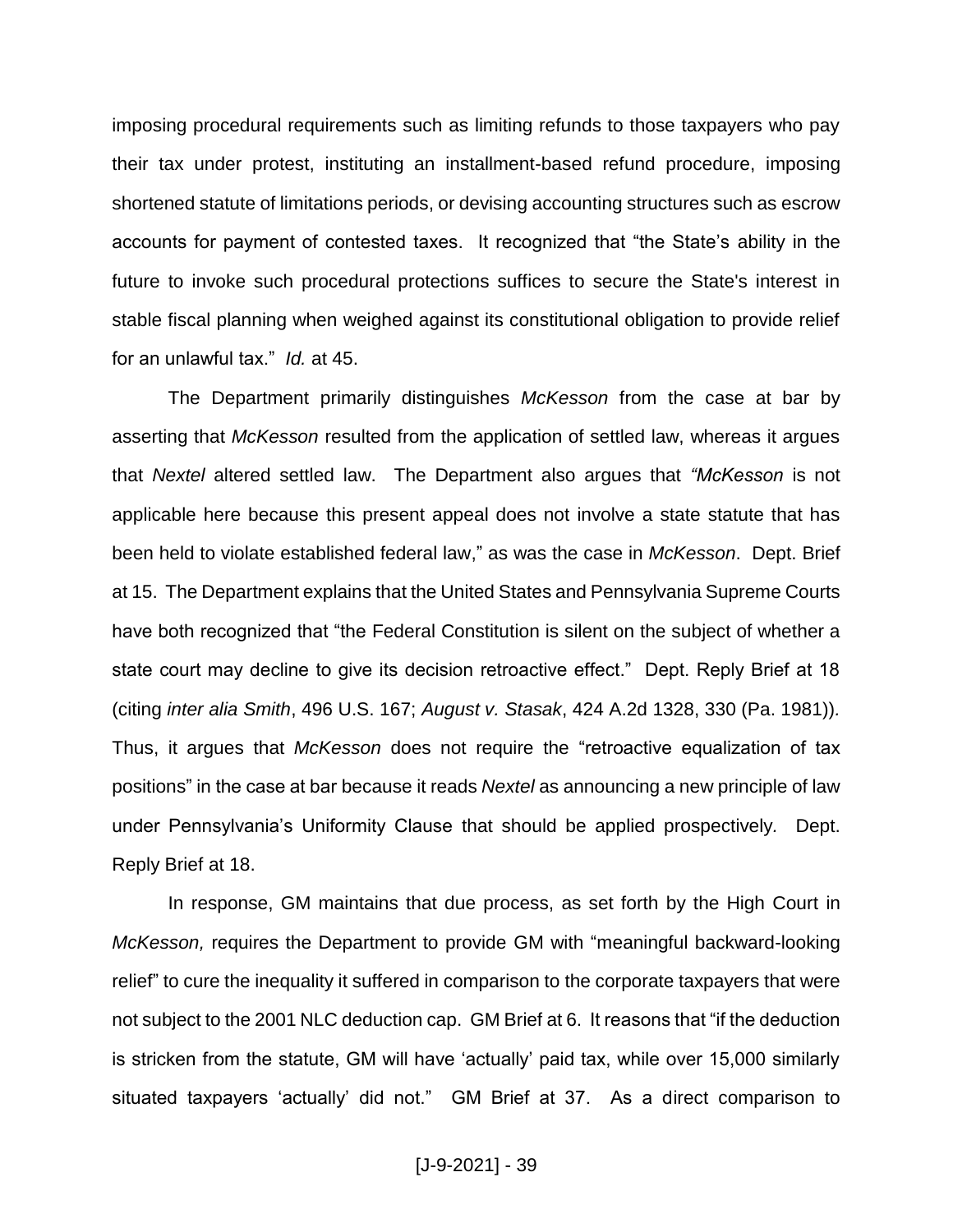*McKesson*, GM reasons that "*McKesson* means that if this Court were to strike the whole net loss deduction (like the Florida court struck the entire tax preference in *McKesson*), this Court must still equalize the actual tax positions of corporate taxpayers for 2001." GM Brief at 36.

To equalize the actual tax positions, GM asserts that *McKesson* requires either that the favored taxpayers should be assessed additional taxes or GM should be refunded the taxes it paid. Observing that the statute of limitations has run on the Department's ability to seek additional funds from the corporations not subject to the NLC deduction cap, it proffers the only available option to remedy the inequality is to provide GM with a refund based upon the application of the unlimited NLC deduction cap.

GM also rejects the Department's prior argument that *McKesson* is limited to rights established by the federal constitution, such as the Commerce Clause. It explains that *McKesson* addresses the protection of due process rights with respect to property, such as money paid as taxes, and does not depend on the underlying constitutional protection of the property, whether it be the Commerce Clause or the Uniformity Clause. Indeed, GM highlights that this Court in *Automobile Trade Association v. Philadelphia*, 596 A.2d 794 (Pa. 1991), "recognized that the state-law right to uniform taxation is a right protected by the Due Process Clause under *McKesson."* GM Brief at 42. It additionally observes that other states have applied *McKesson* to "taxpayer rights established under state law." *Id.* at 43 (citing, *inter alia*, *Aileen H. Char Life Interest v. Maricopa County*, 93 P.3d 486 (Ariz. 2004) (applying *McKesson* to enforce rights secured by Arizona's Uniformity Clause)). <sup>21</sup>

<sup>21</sup> GM is supported in regard to its *McKesson* argument by *Amici Curiae* Professor Alice L. Stewart and the University of Pittsburgh School of Law Low-Income Taxpayer Clinic. In addition to supporting GM's analysis of *McKesson*, *Amici* proffers that low-income taxpayers are particularly in need of retroactive application of tax challenges as they do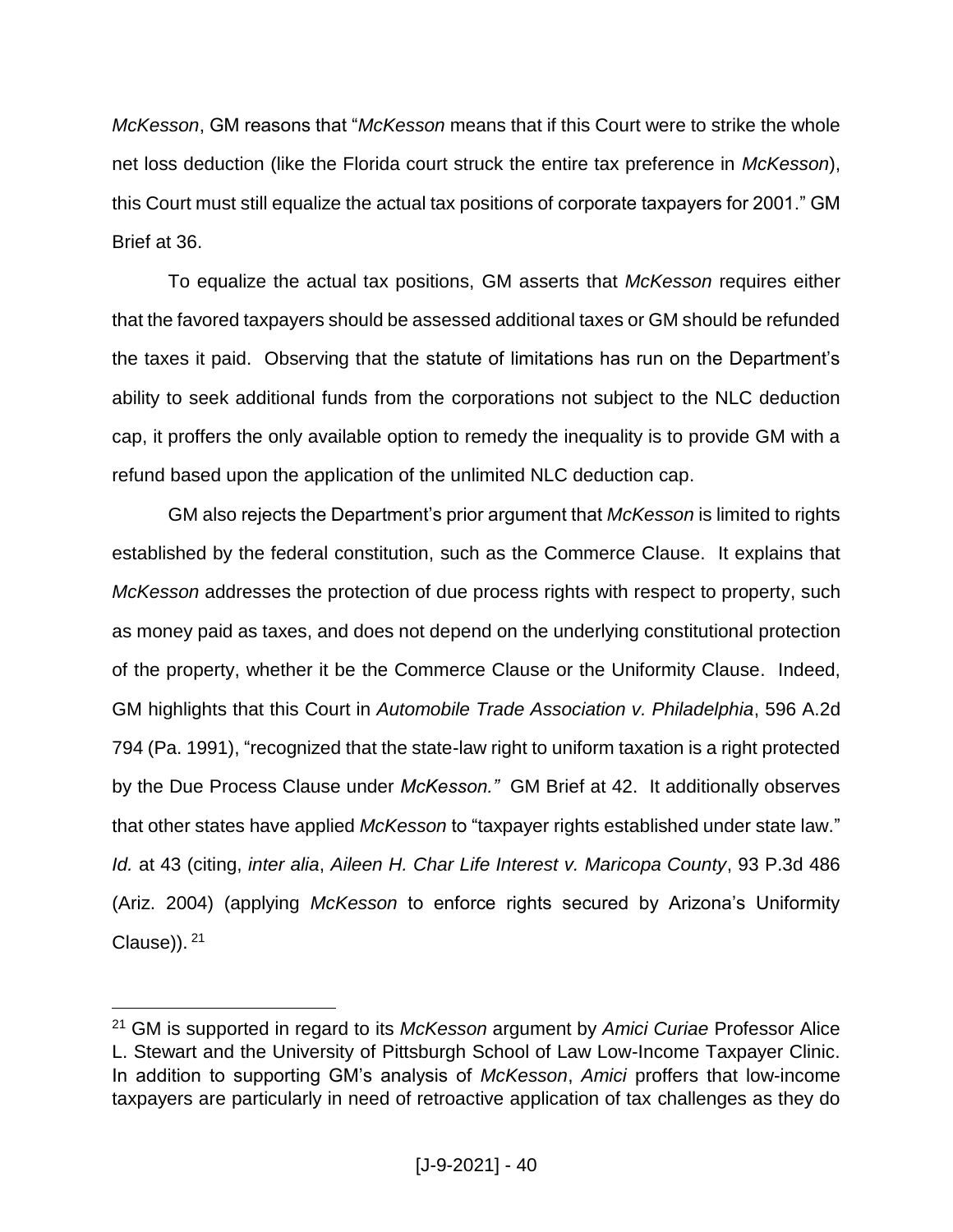GM recognizes that the reasoning of *McKesson* was based in part upon the Florida taxpayer's inability to contest the tax prior to payment. It acknowledges that Pennsylvania's Tax Code provides for a prepayment challenge seeking a tax reassessment. GM Brief at 38-39 (citing 72 P.S. § 9702(a)). GM argues, however, that its "voluntary" payment of the tax and utilization of the refund procedure of 72 P.S. § 10003.1(a) does not render *McKesson* inapplicable based upon the United States Supreme Court decision in *Reich v. Collins*, 513 U.S. 106 (1994), which applied McKesson despite the existence of a predeprivation remedy.<sup>22</sup>

In *Reich*, the High Court opined that the taxpayer "was entitled to pursue what appeared to be a 'clear and certain' postdeprivation remedy, regardless of the State's predeprivation remedies." *Reich*, 513 U.S. at 113. The Court in *Reich* additionally acknowledged states' preference for taxpayers to "pay first, litigate later," which is encouraged by the configuration of taxing provisions, which presumably include the imposition of penalties and interest on the failure to pay taxes timely.<sup>23</sup> The Supreme Court reasoned that "it would seem especially unfair to penalize taxpayers who may have ignored the possibility of pursuing predeprivation remedies out of respect for" a state's preference for postdeprivation remedies. *Id.* at 112. As Pennsylvania's Tax Code provides a "clear and certain" postdeprivation remedy in the form of a refund procedure, we agree that taxpayers should not be penalized for pursuing that avenue of relief.

not have the resources to challenge statutory provisions on their own and instead rely upon the retroactive application of the precedent.

<sup>22</sup> The Department has not contested the applicability of *McKesson* based upon the availability of a predeprivation remedy under the Pennsylvania Tax Code.

<sup>23</sup> The Commonwealth Court in the case at bar opined that *McKesson* applied because the Pennsylvania Tax Code "penalizes taxpayers for failing to remit taxes in a timely fashion." *GM*, 222 A.3d at 468.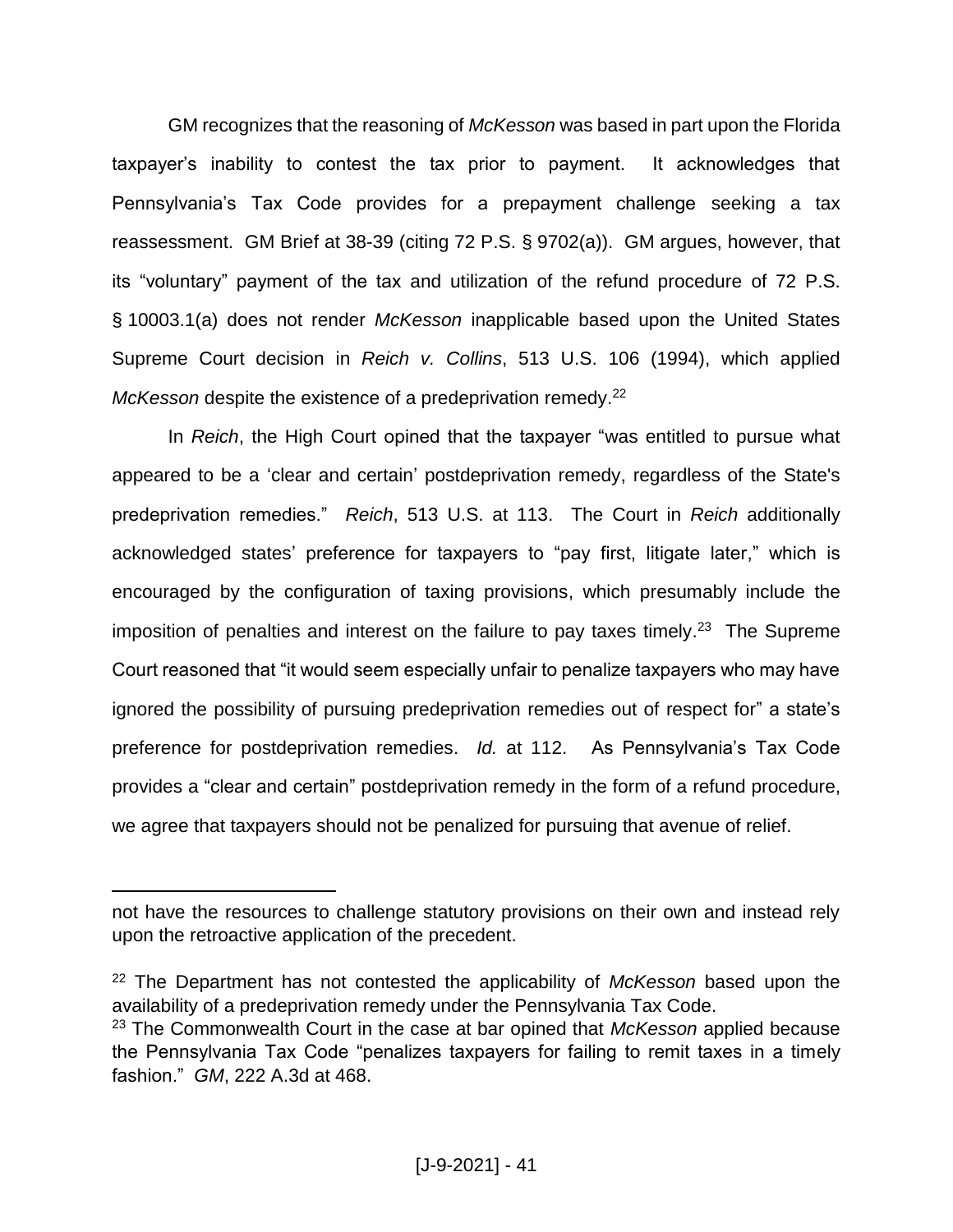As set forth above, this Court has acknowledged the High Court's decision in *McKesson* in several cases, but only rarely engaged in an analysis of the case. *See e.g. Oz Gas*, 938 A.2d at 281 (acknowledging but not addressing a litigant's assertion of due process rights under *McKesson*); *McNulty*, 596 A.2d at 792 (Papadakos, J, dissenting and arguing that the majority should have considered and granted relief pursuant to the then-recent decision in *McKesson*).<sup>24</sup> In *Automobile Trade Association*, this Court acknowledged *McKesson*'s potential relevance in regard to the Uniformity Clause challenge, but did not apply it in that case, instead remanding for the necessary preliminary analysis of the constitutionality of the challenged provision as well as for consideration of whether any resulting decision should apply retroactively. 25 *Automobile* 

 $\overline{a}$ 

It is apparent in reading the unanimous opinion in *McKesson* together with the plurality opinion in *Smith* that the distinguishing factor in *Smith* was the determination that *Scheiner* was to be given prospective effect. The result of the prospectivity decision was that the tax had not been unlawful when collected. There being no illegal collection to be remedied, the rule of *McKesson* did not apply.

<sup>24</sup> Additionally, in *Annenberg v. Commonwealth*, 757 A.2d 338, 350 (Pa. 2000), this Court applied *McKesson* and remanded for the determination of appropriate remedy; however, that case involved a federal Commerce Clause violation clearly controlled by *McKesson*.

<sup>25</sup> In so doing, this Court in *Automobile Trade Association* additionally opined regarding the distinction between the United Supreme Court's denial of relief to the taxpayer in *Smith* and the grant of relief in *McKesson*, observing that the decisions issued on the same day:

*Automobile Trade Association*, 596 A.2d at 796. Given our determination in the case at bar that *Nextel* applies retroactively, *Automobile Trade Association* counsels in favor of the potential availability of a remedy under *McKesson* to address the unconstitutionality of the NLC deduction provision*.* As a historical observation, this Court's decision in *Automobile Trade Association*, addressing *McKesson*, issued the same day as our decision in *McNulty*, denying the taxpayer a refund following the determination that *Scheiner* should not apply retroactively.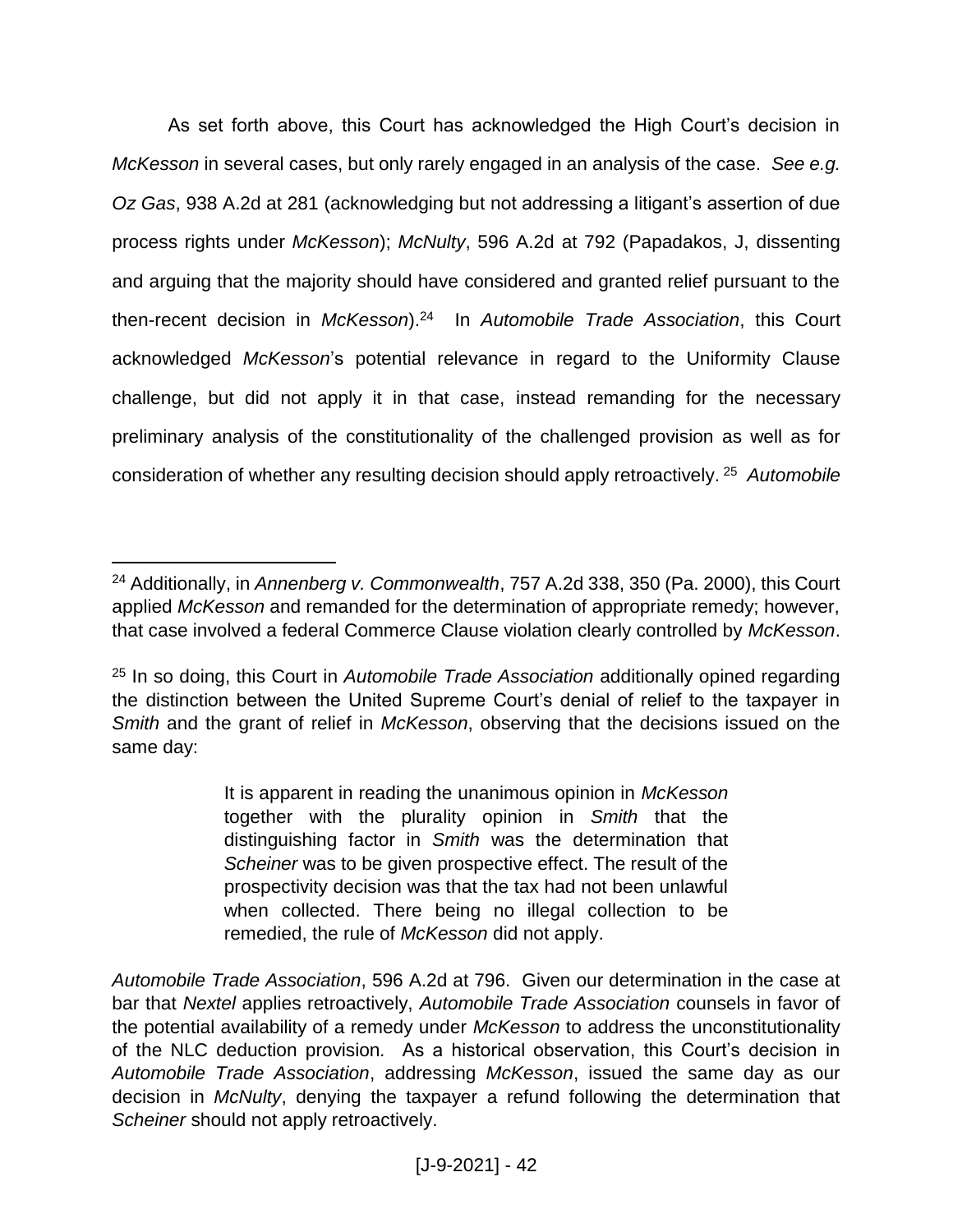*Trade Association*, 596 A.2d at 797. Accordingly, it does not appear that this Court has applied *McKesson* outside of a Commerce Clause case.

Upon review, we conclude that the underlying due process concerns relating to the denial of postdeprivation remedies apply equally to Uniformity Clause violations as they do to the Commerce Clause violation presented in *McKesson*. As the High Court explained, "[b]ecause exaction of a tax constitutes a deprivation of property, the State must provide procedural safeguards against unlawful exactions in order to satisfy the commands of the Due Process Clause." *McKesson*, 496 U.S. at 36. We conclude that the effect on the taxpayer of an unlawful extraction of a tax is the same whether the infirmity is based in the Commerce Clause or the Uniformity Clause because both function to impose on one group of taxpayers an economic disadvantage compared to another group of taxpayers. Thus, as explained by this Court in regard to a Commerce Clause violation, the Due Process Clause of the Fourteenth Amendment requires the state to "fashion a backwards looking remedy whereby those who had paid the tax were put in the same position as those taxpayers who had been favored by the unlawful exemption." *Annenberg v. Commonwealth*, 757 A.2d 338, 349 (Pa. 2000).

As applied to the case at bar, while we conclude that the statutory flaw is remedied through the severance of the NLC deduction provision in its entirety, we recognize that under *McKesson* that severance does not remedy the discriminatory impact of the Uniformity Clause violation on GM. As with the Commerce Clause violation in *McKesson*, GM remains disadvantaged as compared to the corporate taxpayers that previously utilized the unlimited NLC deduction under the 2001 Tax Code and are not subject to additional assessment by the Commonwealth because of the applicable statute of limitations. Instead, the due process clause requires the Commonwealth to equalize GM's position with the favored taxpayers who were not subject to the \$2 million NLC deduction cap by refunding the tax GM paid as a result of the imposition of the NLC